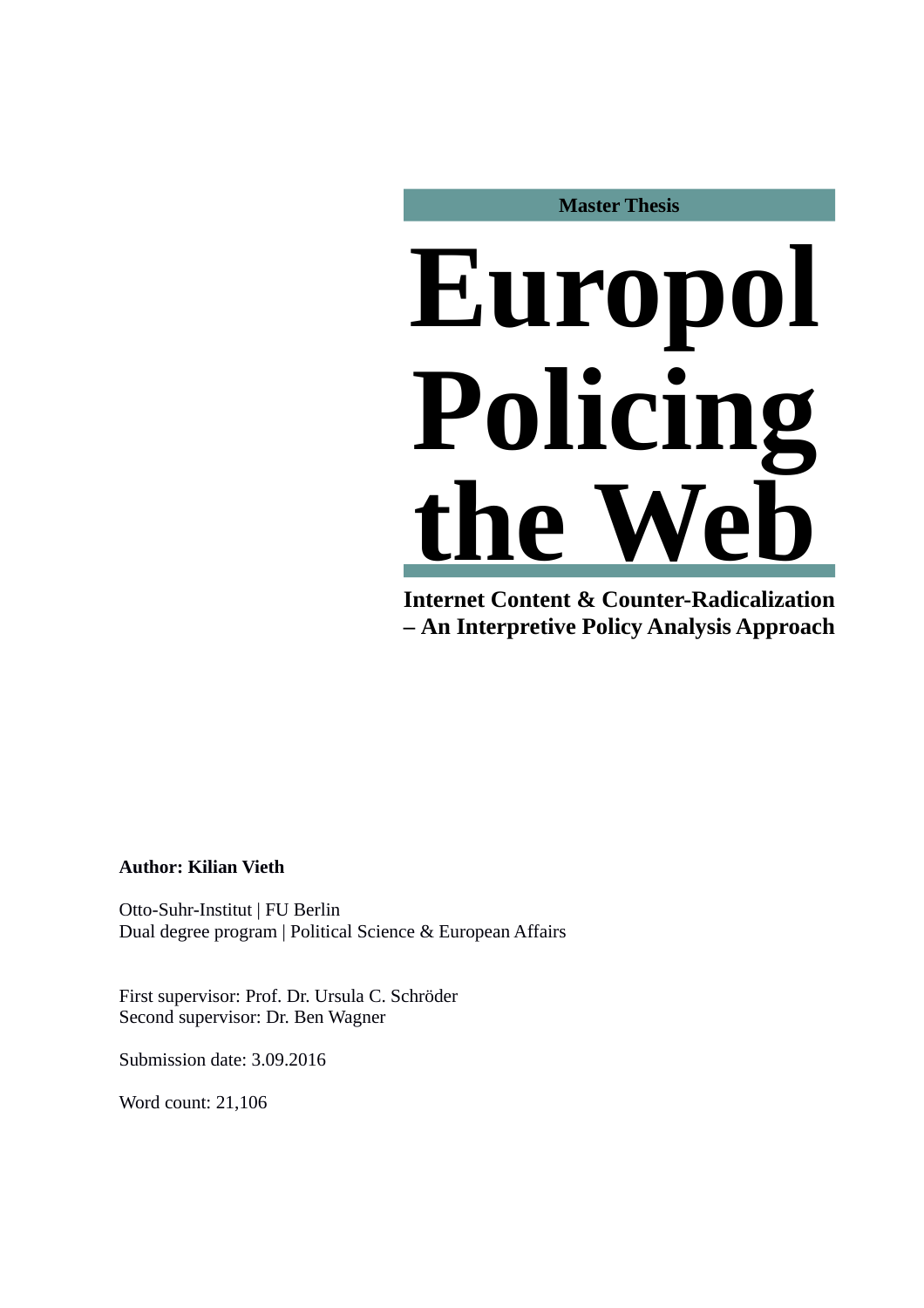# **Table of Contents**

| <b>I.</b> Introduction                                                        |  |
|-------------------------------------------------------------------------------|--|
|                                                                               |  |
|                                                                               |  |
| <b>II. Theoretical Approach</b>                                               |  |
|                                                                               |  |
|                                                                               |  |
|                                                                               |  |
|                                                                               |  |
| 3. Countering Extremism Online - Censorship and Counter-Speech14              |  |
| <b>III. Research Design</b>                                                   |  |
|                                                                               |  |
|                                                                               |  |
|                                                                               |  |
|                                                                               |  |
| <b>IV. Empirical Analysis</b>                                                 |  |
|                                                                               |  |
|                                                                               |  |
|                                                                               |  |
|                                                                               |  |
|                                                                               |  |
|                                                                               |  |
|                                                                               |  |
|                                                                               |  |
|                                                                               |  |
|                                                                               |  |
|                                                                               |  |
|                                                                               |  |
|                                                                               |  |
|                                                                               |  |
| 2.2.3. 'Playing Whack-a-Mole' – Technology and Preventing the Unpredictable48 |  |
| <b>V. Conclusion</b>                                                          |  |
|                                                                               |  |
| 2. Reflection on Research Results - Root Causes and Corporatocracy52          |  |
| <b>VI. Appendix</b>                                                           |  |
|                                                                               |  |
|                                                                               |  |
|                                                                               |  |
|                                                                               |  |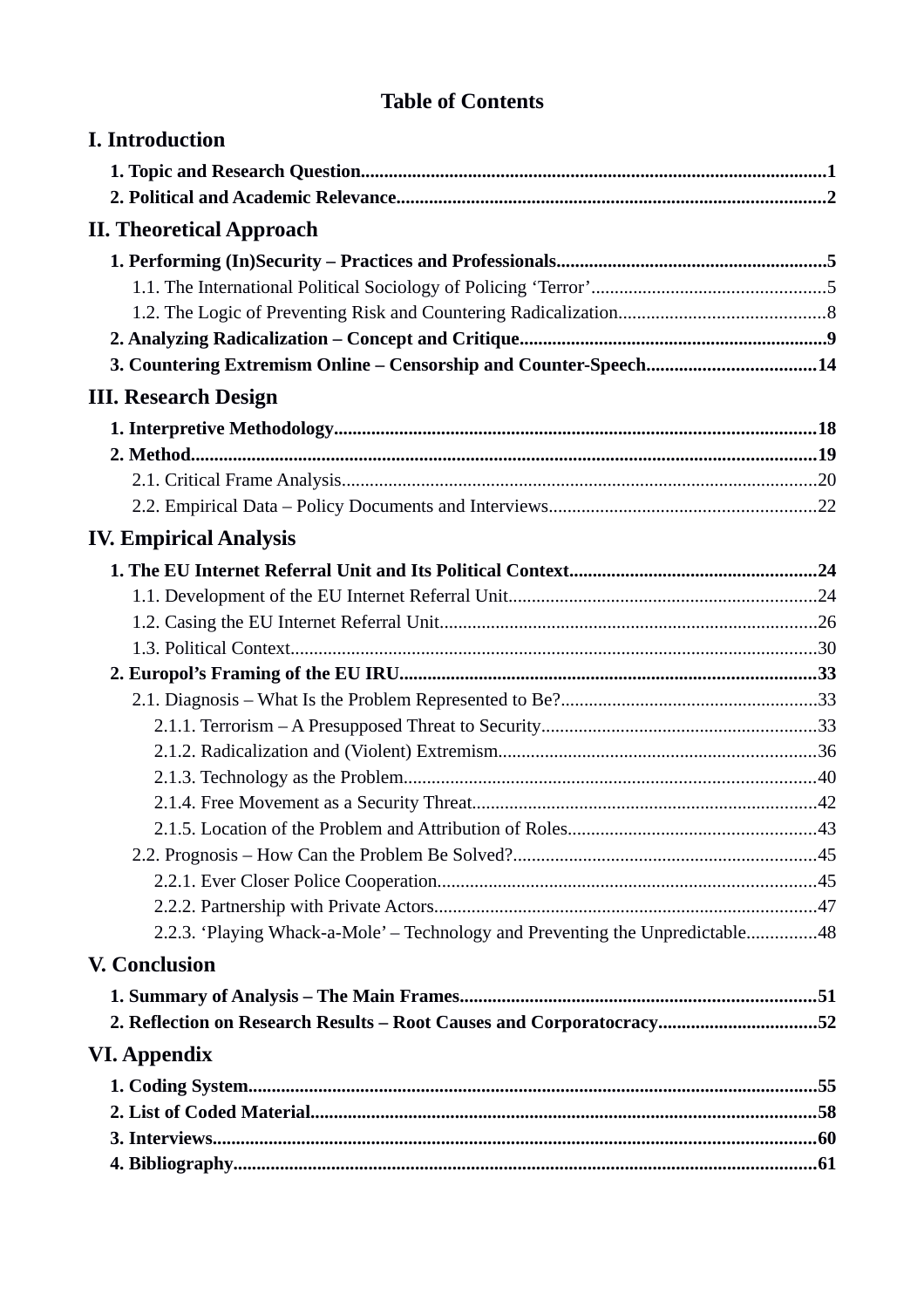For Wutz.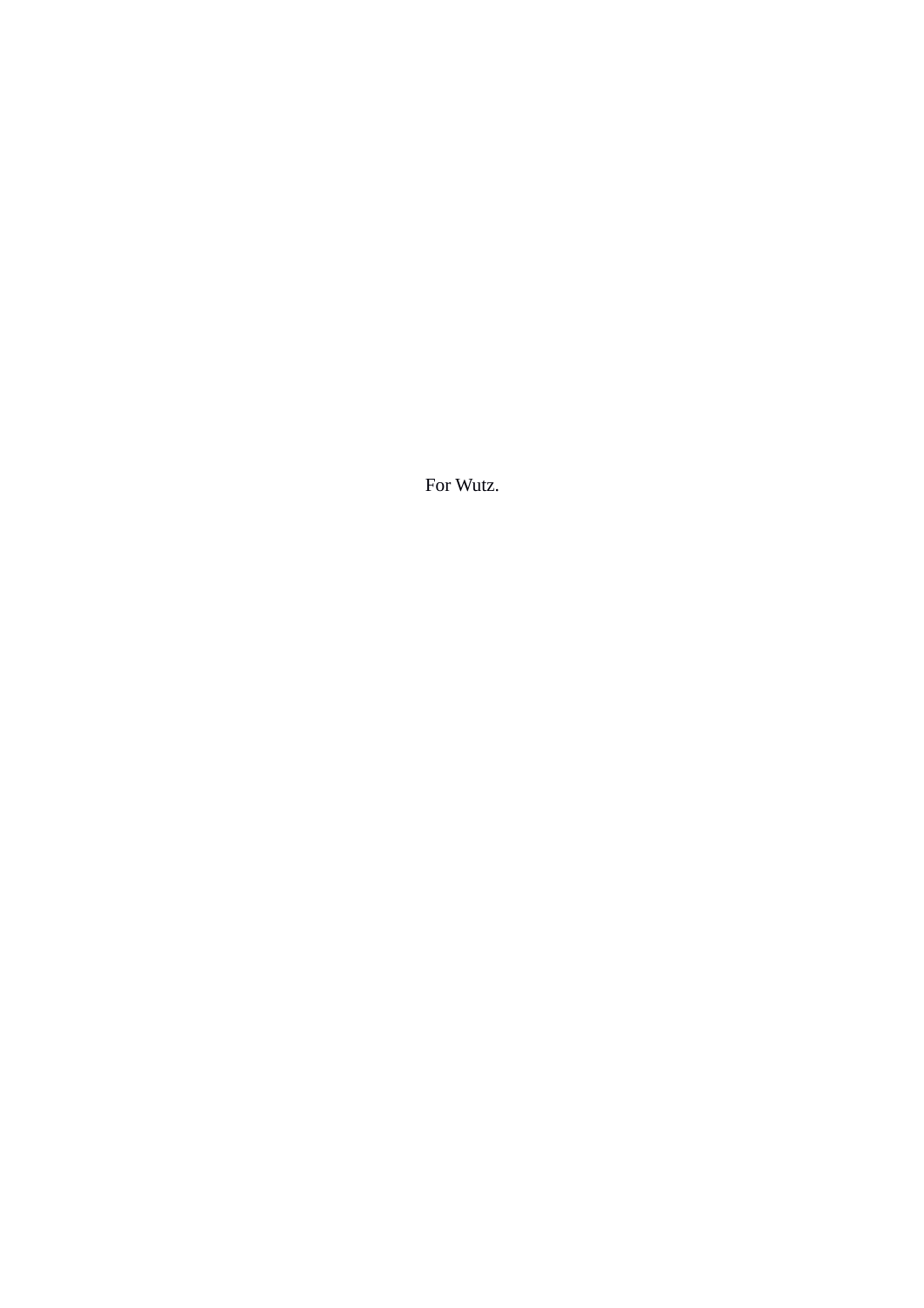# <span id="page-3-0"></span>**I. Introduction**

# <span id="page-3-1"></span>**1. Topic and Research Question**

Europol's Internet Referral Unit (EU IRU) makes recommendations to internet industry players for take-down of online content. This body monitors online material, assesses it, and asks hosting platforms to remove content that Europol regards as inappropriate. Basically, the unit tries to draw attention to activities that may breach the commercial terms of service of social media platforms, not laws. The EU Internet Referral Unit was created in the context of European counter-terrorism policy and began operations in 2015.

The EU IRU is the main subject of this thesis, explored in the greater context of transnational law enforcement operations and the privatized governance of online media. Where is the connection between countering terrorism and filtering and removing of internet content? Is the unit's policy merely a symbolic one? This research project dismantles the discursive practices underlying the EU IRU – with the aim of understanding the (in)security dynamics of online (counter-)radicalization and assessing the related human rights issues – by addressing the following research question:

# **How does Europol frame radicalization and internet content?**

This paper's theoretical and empirical discussion engages with the threat construction behind the EU IRU and examines why and how filtering internet content has become 'normal' practice in European counter-terrorism policy. I have located the EU IRU within the wider discourse on counter-radicalization and contend that we need to better understand the meaning of security and security-related concepts – such as radicalization – used by professionals working in the field.

What assumptions and what ideas underlie the transformation of European policing and police co-operation? Are these assumptions and ideas potentially damaging or politically dangerous? This master's thesis focuses on referral and take-down practices and only parenthetically touches upon other forms of law enforcement operations on the internet, such as open intelligence gathering and the investigation of criminal networks on social media.

This thesis follows an interpretive research design. It begins with a brief summary of the academic and political relevance of the topic. This is followed by a theoretical discussion of a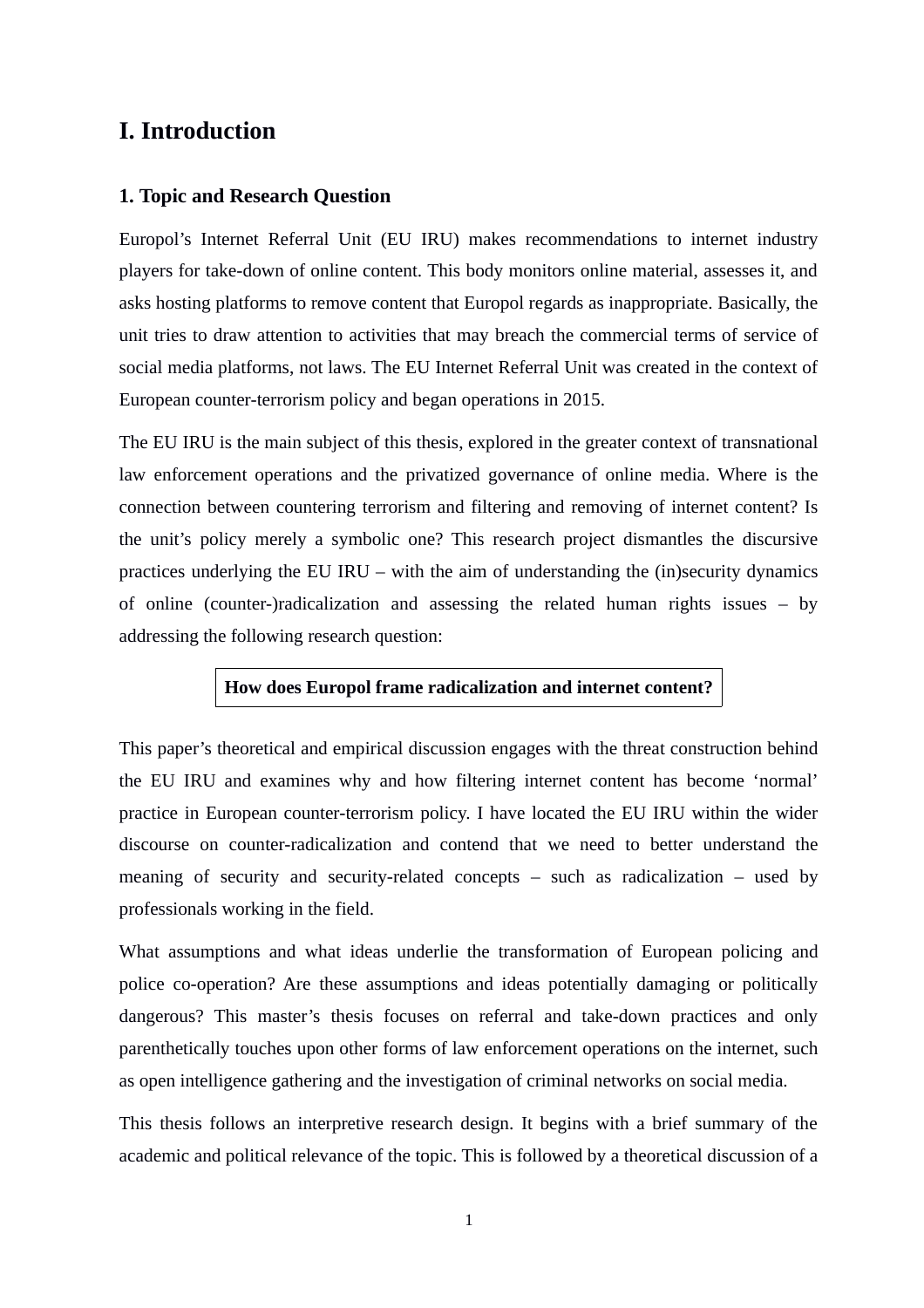practice-oriented approach to security and counter-terrorism that addresses the starting point of my discussion of countering (online) radicalization. The central concept – radicalization – is explained and criticized. The critique of this term combines normative and human rightsbased arguments with academic criticism. This discussion is linked to a consideration of the role of the internet in countering violent political extremism online. This theory part of the paper is followed by an integrated account of my interpretive research design, that outlines the methodology and methods applied in this study. The subsequent policy analysis proceeds in two parts. Firstly, the activities of the EU IRU and the political context are scrutinized in great detail. Secondly, this thesis delineates how Europol frames its internet referral operations by focusing on terrorism, radicalization, the role of technology, and references to Islam. This empirical analysis of the concepts underlying Europol policy also scrutinizes the broader significance and priorities of Europol's policy solutions. The main conclusion of this thesis is that the EU IRU is rooted in a flawed and ineffective understanding of radicalization. The concluding remarks concern the relationship between the symptoms and root causes in counter-terrorism policy and critically engage with the rising corporatocracy structures involved in the regulation of online content.

#### <span id="page-4-0"></span>**2. Political and Academic Relevance**

In a 2008 interview, Facebook CEO Mark Zuckerberg said that social media can act as a means of fighting terrorism because it connects people with one another. Terror, he suggested, does not emerge "out of a deep hatred of anyone, it comes from a lack of connectedness, a lack of communication, a lack of empathy, and a lack of understanding" (Zuckerberg, quoted in Packer 2013). Zuckerberg portrayed the social exchanges that platforms like Facebook can provide as a force for social good that has the power to broaden perspectives and open up users' minds – hence making terror less likely. It is startling how out of place this idea seems today, as pundits currently argue precisely the opposite, highlighting the 'radicalizing function of the internet' and the 'abuse of social media' by terrorists.

This subject is of political interest because it entails a number of human rights concerns, ranging from freedom of speech to freedom of association and assembly. Jillian York, Director of Freedom of Expression at the Electronic Frontier Foundation, says that "social media companies have an abysmal track record when it comes to regulating any kind of speech" (York 2016). Over-blocking of content, failing to provide paths to recourse, and a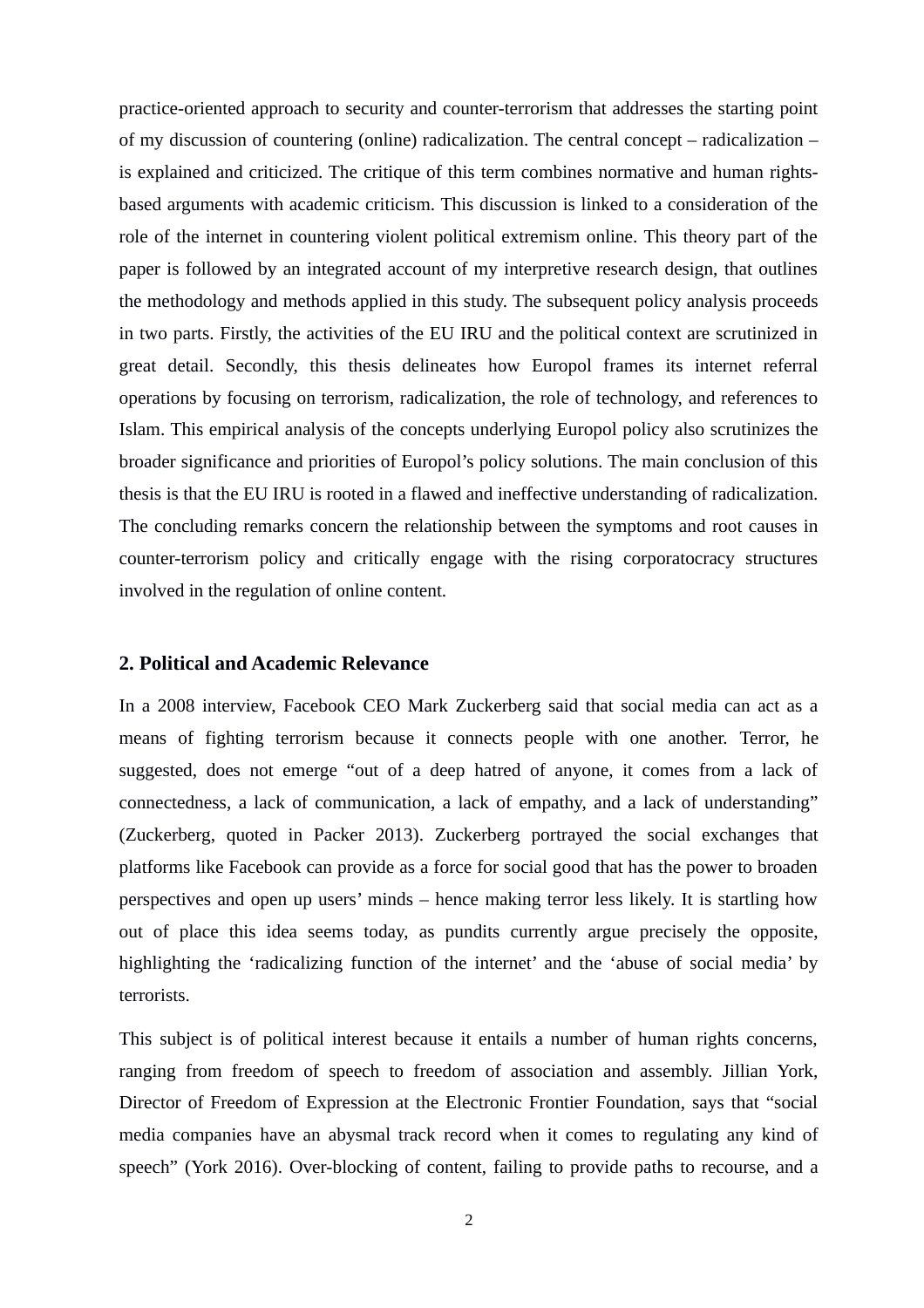complete absence of due process are just a few of the problems that arise when social media companies act as arbiters of human rights<sup>[1](#page-5-0)</sup>. The former UN Special Rapporteur on Freedom of Expression has also stressed the importance of official judicial intervention and transparent procedures in the regulation of internet content and emphasized that "there must be effective remedies for affected users, including the possibility of appeal" (la Rue 2011, 21).

Studies have also demonstrated the power of social media to influence human behavior in various ways (Bond et al. 2012; Kramer, Guillory, and Hancock 2014). Countering radicalization on the internet raises vast ethical concerns due to the enormous power leveraged by technology. The way in which law enforcement and social media platforms cooperate is therefore relevant to the general public. A better understanding of the reasoning behind the EU IRU is needed in order to address these human rights concerns.

Linking radicalization to digital communication is a relatively new development. In recent policy documents and media articles, internet content has been increasingly cited as key means of disseminating political propaganda and recruiting fighters. The terms radicalization, extremism, violent extremism and Islamism are often confused with one another and loaded with different meanings and functions in the context of these discussions. However, being radical or holding radical beliefs does not constitute a crime, nor is it necessarily negative or harmful. Nonetheless, law enforcement targets individuals and groups that demonstrate certain behaviors or make certain statements – which places serious restrictions on the right to free speech. We consequently have to analyze what 'radicalization on the internet' means and how this concept affects policy, as the current popular narrative is likely to dominate public discourse, research, and policy agendas for years to come.

The EU IRU represents one specific case in the broader discourse on (counter-)radicalization in security politics. This unit is concerned with the emerging constellation of public and private actors cooperating to regulate expression online in the name of counter-terrorism. As such, the unit's activities can be contextualized within the growing debate on countering violent extremism online<sup>[2](#page-5-1)</sup>, focusing on one approach out of a broad range of counterradicalization measures.

Studying Europol brings together patterns from security studies, such as the privatization of security, the blurring of internal and external security spheres, and the merging of intelligence and policing practices. This practice-oriented interpretive study deals with knowledge

<span id="page-5-0"></span><sup>1</sup> <https://onlinecensorship.org/news-and-analysis>(last retrieved 13 July 2016)

<span id="page-5-1"></span><sup>2</sup> <http://www.voxpol.eu/>(last retrieved 12 July 2016)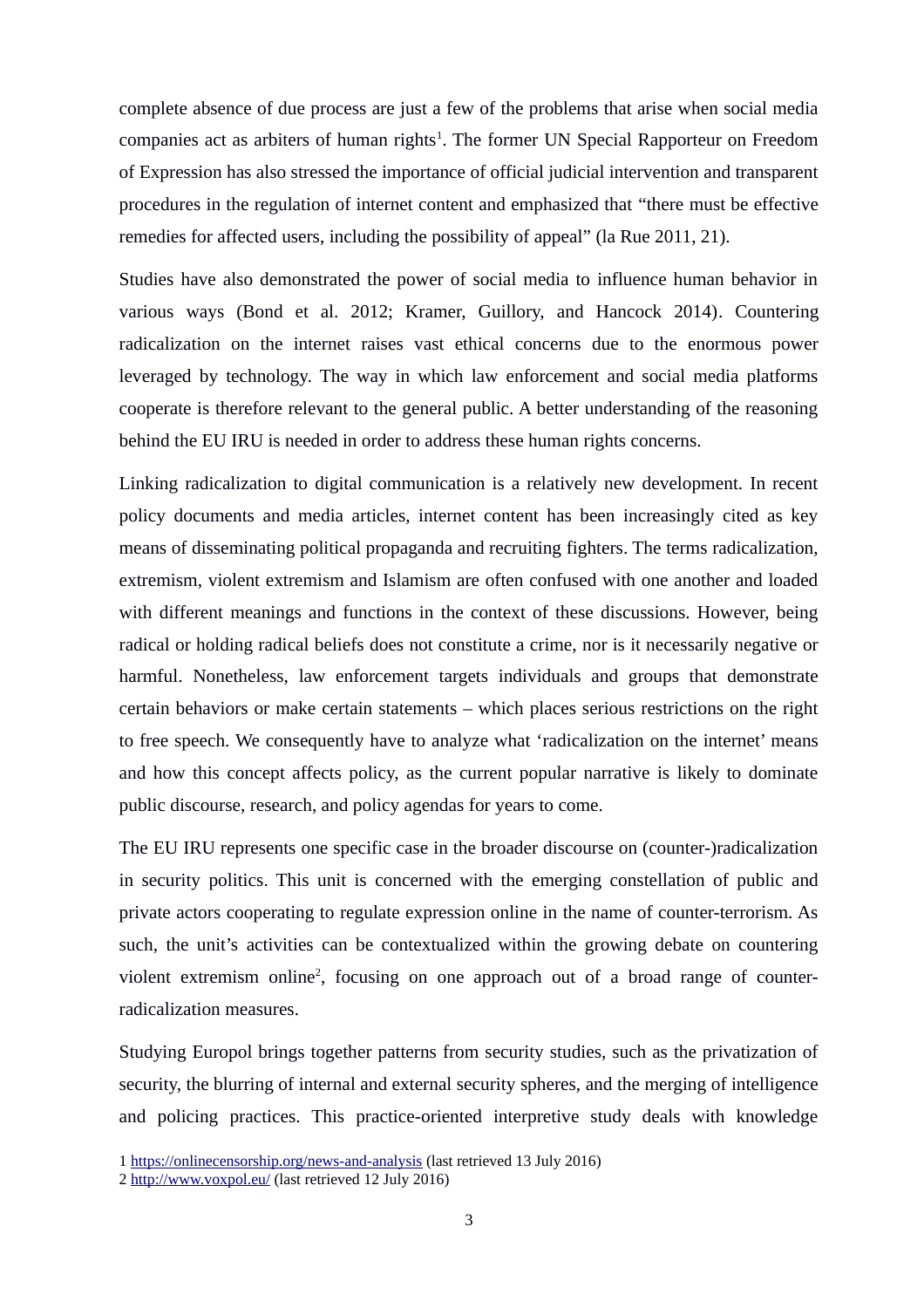production and the policy framing of new governance mechanisms to regulate internet content. It ultimately tries to encourage searching for better concepts and understandings of (in)security.

The EU Internet Referral Unit is an interesting case to explore in the context of ongoing discussions on law enforcement operations combating propaganda as well as privatized regulation of speech. The public/private cooperation between the European Police Office and social media corporations is a relatively new phenomenon. Since recent developments have not yet been studied in greater detail, I would like to contribute to critical discussions on counter-terrorism policy in Europe by concentrating on the sense-making behind one specific policy that was implemented during 2015, namely the EU IRU.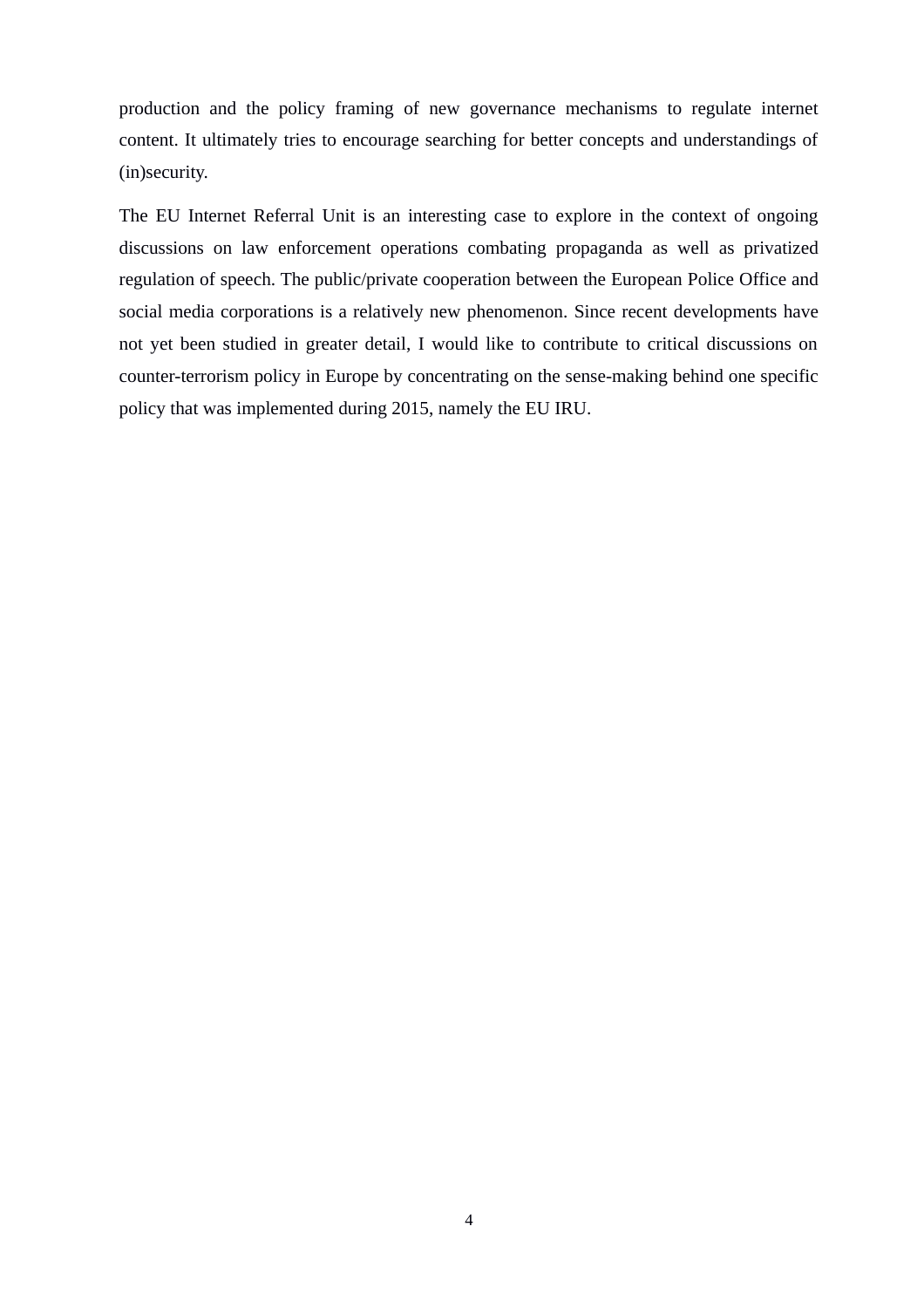# <span id="page-7-2"></span>**II. Theoretical Approach**

#### <span id="page-7-1"></span>**1. Performing (In)Security – Practices and Professionals**

This first chapter outlines a few foundational concepts that inform my empirical frame analysis, case selection, and research design. The theoretical discussion below combines the relational and meaning-centered concepts that provide the backdrop for the empirical research I conducted.

#### <span id="page-7-0"></span>**1.1. The International Political Sociology of Policing 'Terror'**

Over the past few decades, a large body of literature has discussed the blurring of divides that traditionally used to demarcate divisions within the field of international security studies. New theoretical conceptualizations of what security is and how it comes about have emerged (Bigo 2000; Bigo 1996; Daase 2010; Buzan, Wæver, and de Wilde 1998; C.A.S.E. Collective 2006). For instance, the de-differentiation of domestic and foreign security is one of those boundaries that has been vanishing. The blurring of the divide between the external and internal dimensions of security has fundamentally reshaped the way in which security is understood. Threat constructions converge towards global insecurities and security professionals develop global interconnected networks – two developments that significantly alter the notions of defense, war and policing (Bigo 2008). Security has become a deterritorialized and potentially unlimited concept, linked to a broad range of political struggles. The European Police Office (Europol) is one of the transnational security actors heavily involved in the changing field of security, both as a driver and a symbol of change. This agency represents the transformation of statehood and the increasing interconnectedness of European security production (Bigo et al. 2007). It is hard to define precisely *where* Europol is active in terms of territorial location. Some of the agency's departments, such as the European Cyber Crime Centre (EC3) and the EU IRU, claim to operate in 'cyberspace.' Beyond all the imprecise and misleading connotations that this term entails<sup>[3](#page-7-3)</sup>, this claim illustrates the fact that Europol's operations transcend not only the borders between EU Member States, but also the border between the EU and the rest of the world.

Ensuring the security *of* a certain group always implies the need for security *from* some outside threat. In the face of transforming security architectures, the promise of security

<span id="page-7-3"></span><sup>3</sup> For an in-depth discussion of the 'cyberspace' metaphor see Graham (2012) and Hansen and Nissenbaum (2009).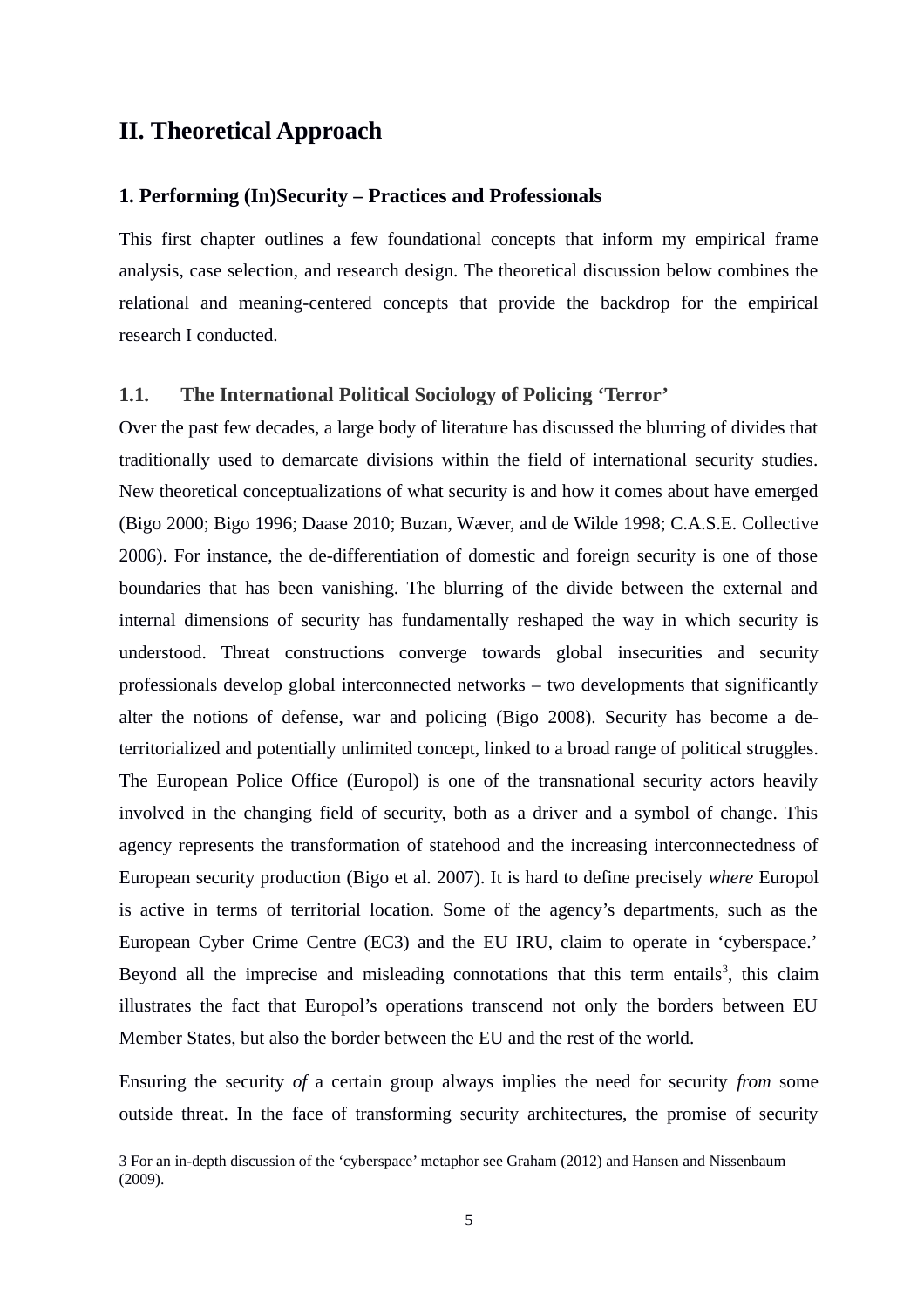necessarily entails the production of insecurity for the out-group – a dilemma inherent to the concept of security. Threats are socially constructed through "boundary-creating processes" that use symbols and social enemies to label deviant out-groups (Tsoukala 2008). Many eloquent metaphors have been used to describe the interplay between security and discrimination, ranging from David Lyon's famous "social sorting," to the separation of the "risky" from the "at risk" (Edkins and Pin-Fat 2004). These metaphors all try to capture the visible and invisible political violence that is inscribed in the many practices of (in)securitization.

I will therefore use (in)security as an inherently ambivalent term in order to avoid ontological security frames which employ 'objective' understandings of security. Security is often taken as a given – a 'natural' – concept linked for example to individual safety. From a analytical standpoint, such a definition security is of limited conceptual value, at least within a constructivist theoretical framework. The research design of my inquiry is based on a *relational* conception of (in)security, following Didier Bigo, whereby security and insecurity are produced simultaneously through discursive practices. This in turn assumes that in order to understand (in)security, we do not need new definitions of security, but rather a better understanding of (in)securitization processes.

The Paris School of critical security studies – similar to the "practice turn" in international relations (Pouliot 2008; Adler and Pouliot 2012) – conceptualizes (in)securitization processes based on transnational practices of (in)security. This approach, also known as 'international political sociology,' borrows Bourdieu's theoretical vocabulary – including concepts such as 'practice,' 'field,' and 'habitus' – to set forth a relational theory of (in)security (Bigo 2011, 234ff). The Paris School represents a shift away from the existential threat-based securitization model developed by the Copenhagen School (Buzan, Wæver, and de Wilde 1998) and emphasizes the importance of communities of (in)security professionals for (in)securitization processes. This school adopts a sociological perspective to study the professional everyday routines of (in)security production instead of a narrowly defined speech act theory that concentrates on the political appeal of existential threats (Bigo 2011; Bigo 2006; Balzacq et al. 2010). That said, this practice-based orientation does not oppose the study of language per se, but rather regards knowledge production as one of multiple practices. This approach goes beyond the mere examination of politicians' speech acts and emphasizes the role of working-level professionals for the production of discourse on (in)security. The practice-based theory of (in)security justifies why researching the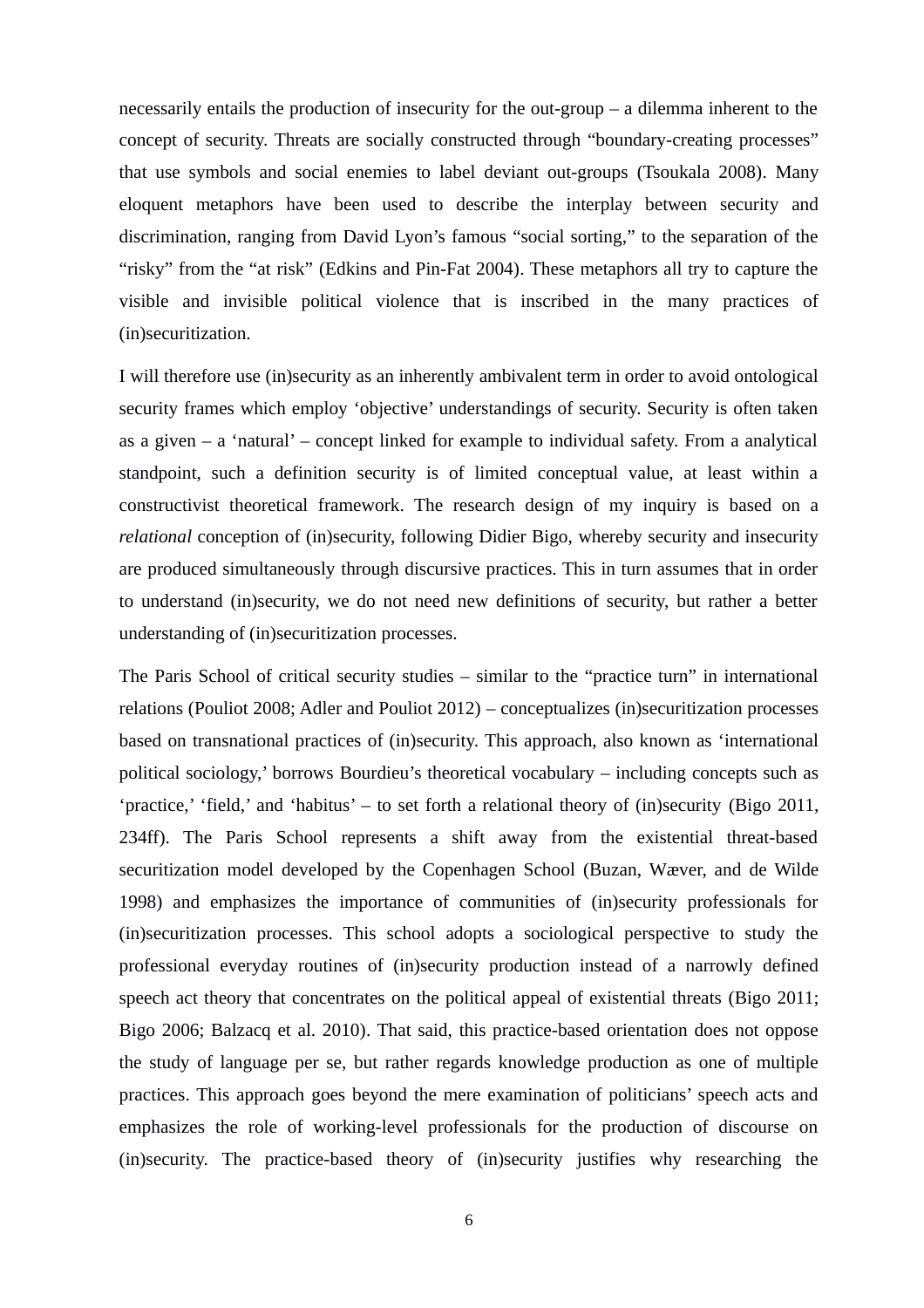knowledge production of everyday (in)security practitioners might be more informative than studying the speech acts of political elites.

Bigo's adoption of Bourdieu's theoretical discussion inspired me to search for discourses, social practices, communities of professionals and routine processes of knowledge production in European (in)security. The fact that (in)securitization extends beyond speech acts does not, however, imply that everything can be securitized. Bigo et al. suppose that mobilizing security substantially concerns producing of truth and prioritizing threats by publishing threat models, crime statistics, risk assessments, strategic plans, and analytical reports, which only security professionals have the authority to do (Bigo 2000, 194). The mere linguistic power to proclaim a security threat is not sufficient to ensure securitization, Bigo argues; the social position of the professional making the statement is equally important. Professionals of security are able to frame the discourse about security due to their authority, which needs to be recognized by the other social actors in the field (ibid., 176). The process of (in)securitization cannot be considered to be independent of "a field of security constituted by groups and institutions that authorise themselves and that are authorised to state what security is" (ibid., 195). By assembling and categorizing data through 'technological routines,' (in)security professionals form "a 'field' of security in which they recognize themselves as mutually competent" (Bigo 2008, 8). Different groups have different stakes (e.g. following political and bureaucratic reasoning) in the power struggle over the definition of the term 'security':

While politicians may seek to strengthen their position [...] by opposing themselves to the social enemies of the day, security professionals may associate their preventive and coercive policies with budget claims and/or the ongoing repositioning of their agencies in the security field (Tsoukala 2008, 141).

De-differentiation of security spheres does not equate to the homogenization of (in)security practices. Urban police, riot police, customs officials, and border control guards have different interests and experiences that do not add up to one holistic logic of security. My empirical analysis follows the Paris School approach by focusing on the work conducted by an (in)security agency consisting of police and intelligence professionals. Europol occupies a unique position in the field of European (in)security in that it seeks to advance its own competences and resources, yet relies upon cooperation with EU Member States' security agencies. Examining the knowledge that Europol contributes to the "regime of truth" (Bigo 2008, 9) around internet content and terrorism is helpful in theorizing of practice-oriented approaches to European (in)security.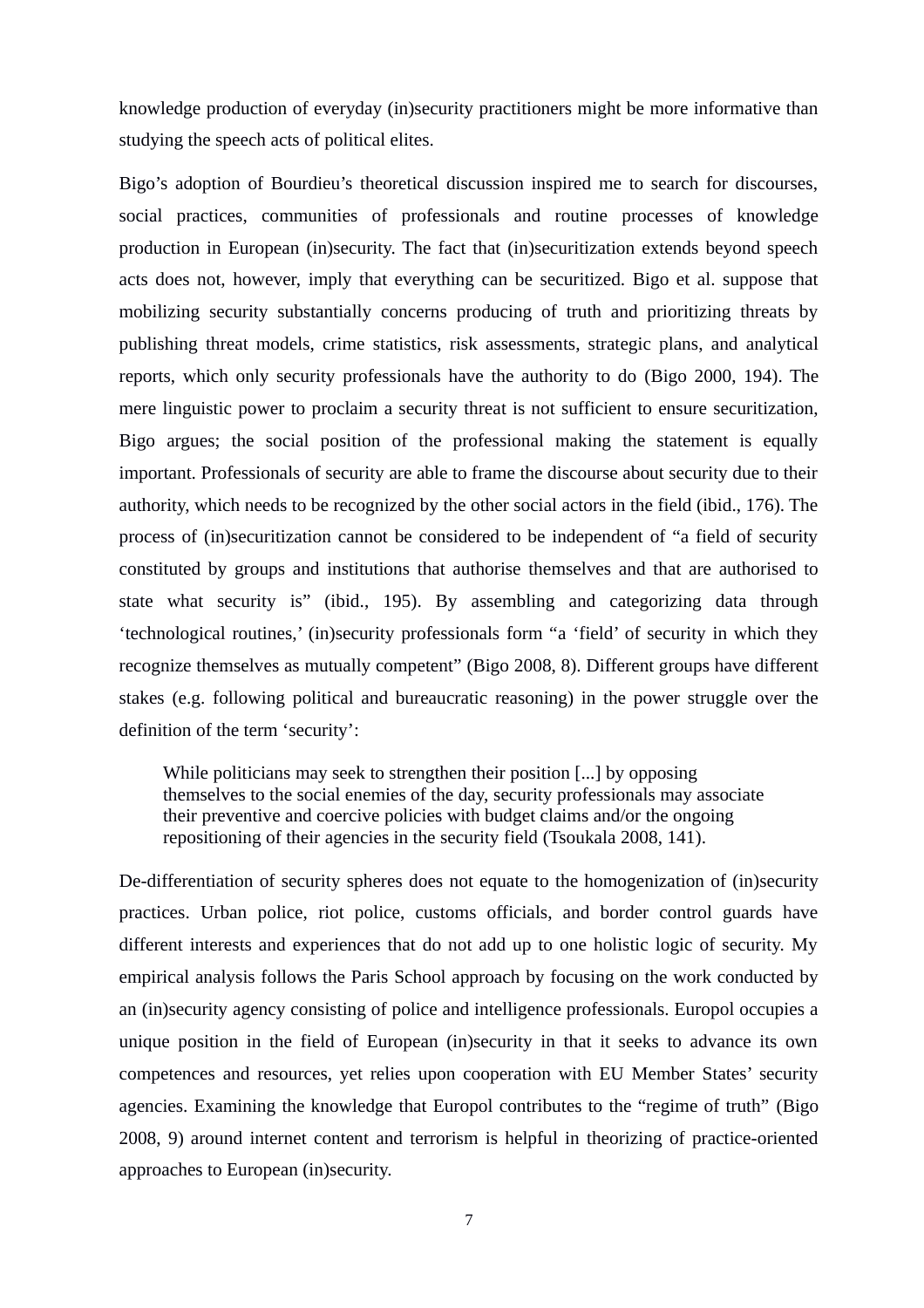### <span id="page-10-0"></span>**1.2. The Logic of Preventing Risk and Countering Radicalization**

Emanating from the Paris School approach of (in)security, a brief discussion of the logic of prevention in modern counter-terrorism policy provides the analytical starting point for Europol's sense-making processes regarding internet content and (counter-)terrorism. Radicalization is the key concept analyzed in the context of the EU IRU. Where does the idea of radicalization come from and what does it actually mean? The development of radicalization as a concept is linked to the future-oriented policing approach under the paradigm "prevention is better than cure" (Elshimi 2015, 111). Especially in counterterrorism policy – but also in many other (in)security sectors – the logic of risk prevention has been one of the most persistent reasons behind the creation of anticipatory measures to reduce the likelihood of violent attacks. Martin-Mazé and Burgess write: "Preventing harm through threat anticipation is, indeed, the foremost rationale underpinning current counterterrorist frameworks" (2015, 105). This prevention rationale makes it necessary to act upon forecasts, which entails creating suspicion instead of investigating suspicion. Modern preventive counter-terrorism policy trades instruments of repression against instruments of pro-activity (Bigo and Tsoukala 2008).

Marieke de Goede suggests calling this phenomenon "precautionary" or "anticipatory" rather than preventative, because prevention addresses risks that are statistically knowable, whereas irregular events that occur in small numbers – such as terrorist attacks – "are irregular, incalculable, and, in important ways, unpredictable" (de Goede 2011, 9). Policing is increasingly detached from concrete dangers and individual behavior, and is based instead on probabilistic evidence. Looking for specific suspicious persons has been replaced by looking for types of people, groups that are statistically calculated based on allegedly impartial criteria (Krasmann 2006, 240f). Risk technologies produce depersonalized themes that depoliticize (in)security by invoking quantified types of knowledge (Hagmann and Cavelty 2012, 81). Such typification has to be analyzed from a relational perspective, taking into account the performative function of knowledge production. Anticipatory (in)security practices govern preemptively, in the sense that they do not act upon, but change the subject matter (de Goede and Simon 2013). Amoore and de Goede have argued that modern risk management is in many ways "the banal face of the preemptive strike" (2008, 14). They build upon the work of Judith Butler to conceptualize the performativity of risk for (in)security, assuming that the concept of risk produces the very phenomenon that it names. Risk-driven (in)security policy tries to manage threats based on predictions about the future. That is why,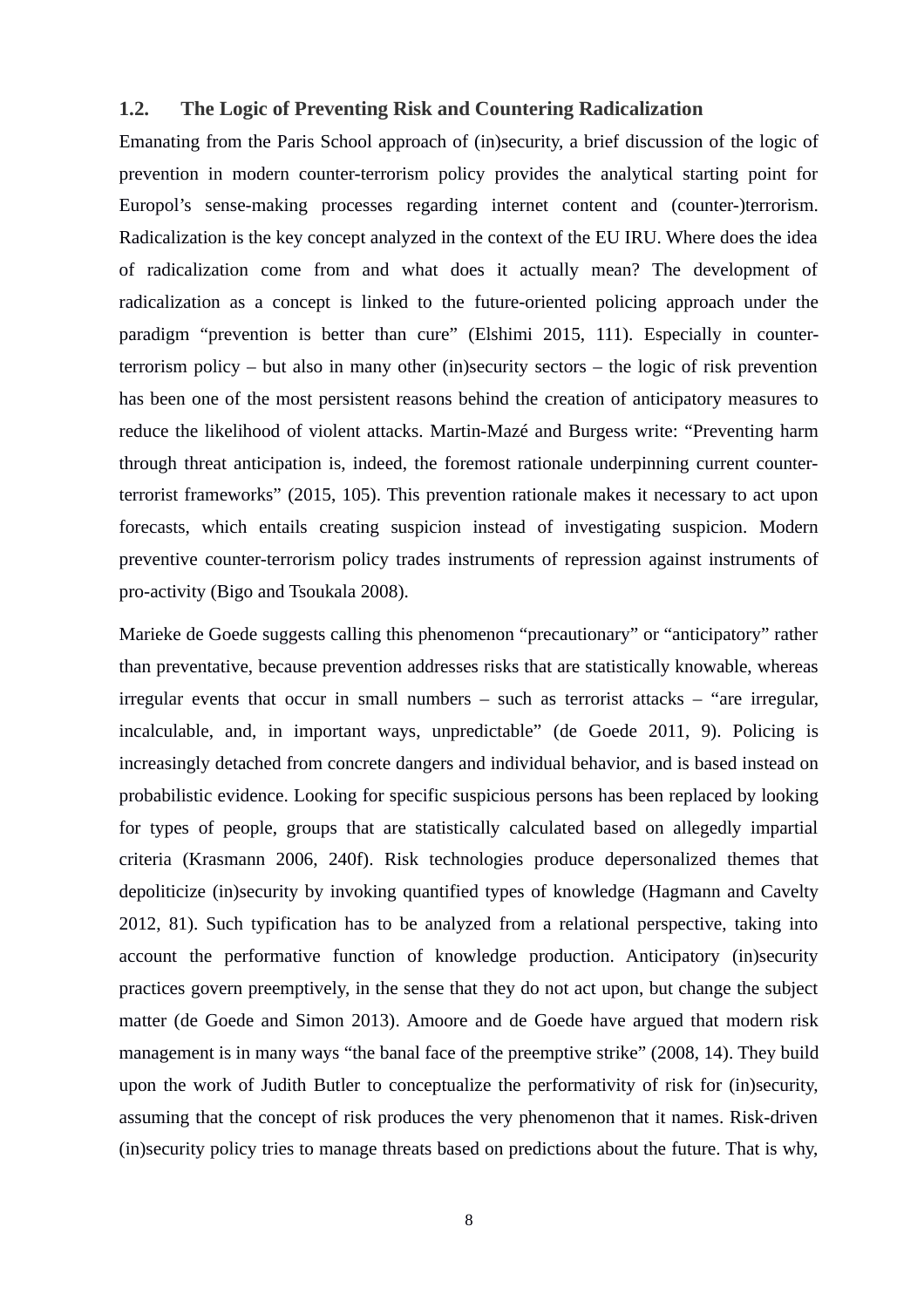in the words of Richard Ericson and Aaron Doyle, "Terrorism strikes at the foundation of risk society because it is a stark reminder of the limits to risk assessment and management" (2004, 141). A fully knowable future remains an illusion that many risk technologies try to gloss over in the search for perfect (in)security, adopting illiberal policies in the process.

In the following section, the scholarship on radicalization's origins, meanings, and discursive functions is presented as the most striking concept underlying preemptive counter-terrorism policy. The debate on risk prevention leads us to three critical questions that need to be addressed: Does counter-radicalization as a counter-terrorism measure depend on biased assumptions about race and vulnerability to extremism? What assumptions about causality and risk are made in this context? And is the policing of cognitive radicalization a legitimate strategy in liberal democratic regimes?

#### <span id="page-11-0"></span>**2. Analyzing Radicalization – Concept and Critique**

Radicalization has become the primary narrative used to make sense of terrorism and design counter-terrorism policy. The present EU strategy on countering terrorism contains a subprogram on combating radicalization, violent extremism, and recruitment to terrorism (Council of the EU 2014). Arun Kundnani argues that, immediately after the 9/11 attacks, terrorism was mainly identified as the result of bare hatred and fanaticism. Numerous commentators regarded requests to investigate the root causes of the attacks as attempts to justify the mass murder of innocent human beings. The terrorists were framed as purely evil, incorrigible individuals whose actions had no political context. This led to the conclusion that "only overwhelming force would be successful against this new enemy," which led to the war in Afghanistan and Iraq and the establishment of Guantánamo (Kundnani 2014, 14). This counter-terrorism policy founded on violent retaliation turned out to be deficient. The subsequent attacks in Madrid and London and the failing military campaign in Iraq helped to surface radicalization as a new way to guide counter-terrorism policy. Radicalization became the vehicle that made it possible to talk about the causes of terrorism, broadening counterterrorism efforts beyond the "killing and capturing" approach, shifting priorities towards "winning hearts and minds" (Kundnani 2014, 15). However, radicalization emphasizes the individual and de-emphasizes the social and political circumstances, which often causes the radical to look like a rebel without a cause (Sedgwick 2010, 480f).

The upswing of radicalization was mirrored by an increase in academic research on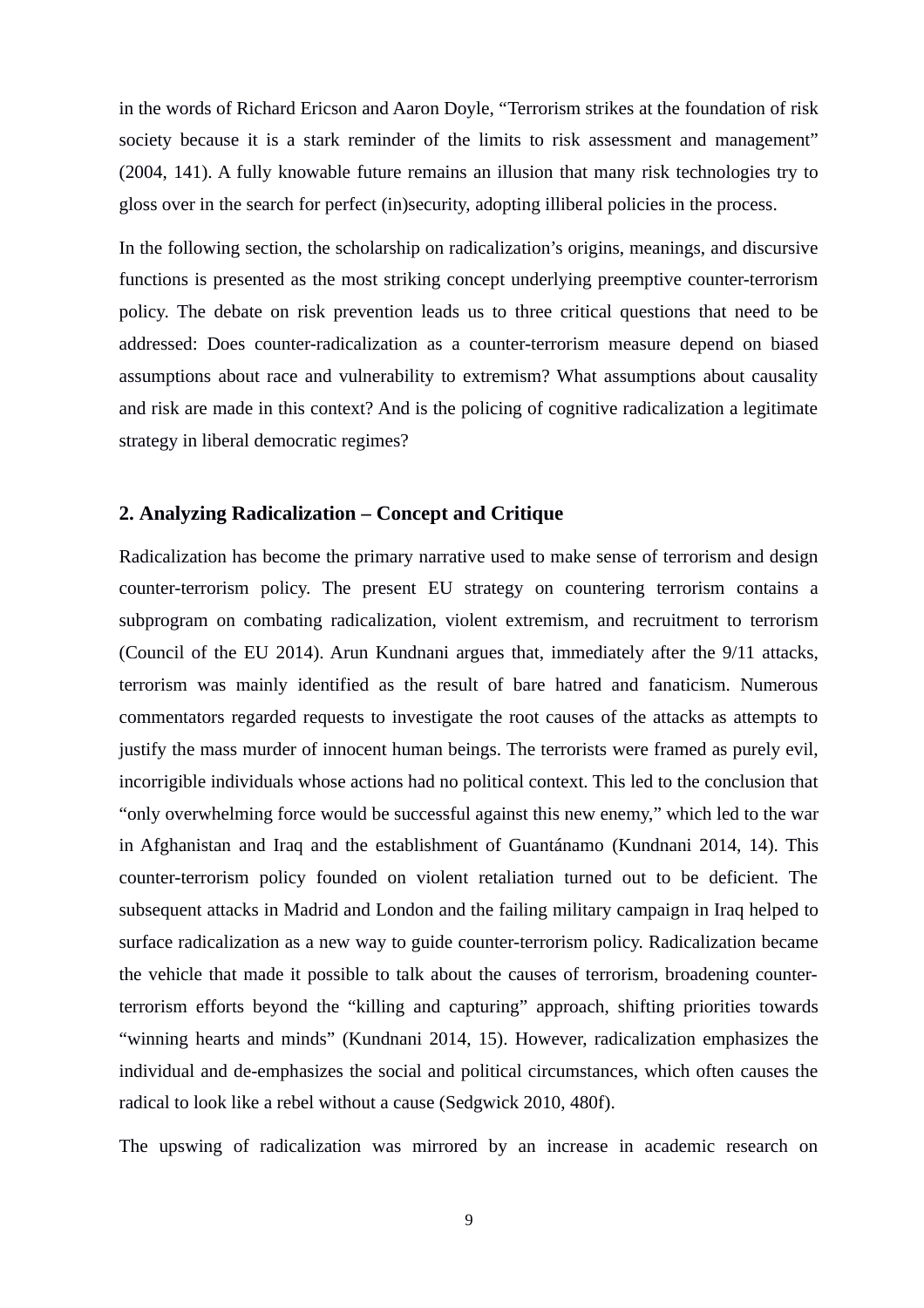radicalization, as Kundnani demonstrates (2014, 18). Although radicalization is by no means a new concept, the increase in research on radicalization since around 2004 is remarkable. Over the last ten years, most of the literature on radicalization has been published in the fields of security and counter-terrorism studies. This concept "has burst onto our screens and political agendas [...] replacing decades of social movement research into the contextual and political factors which inform the turn towards clandestinity within groups and movements" (Heath-Kelly, Baker-Beall, and Jarvis 2014, 1). This older strand of social movement research is associated with scholars such as Crenshaw (1981) and della Porta (1992), who highlighted how terrorist groups can develop out of wider social movements by exploiting organizational dynamics. These researchers studied the relationships between terrorism, political opportunity structures, and contextual factors such as poverty, regime types and disenfranchisement.

Whether or not radicalization 'actually' exists is not a very relevant question in this context, because it is a socially constructed concept. Individuals may or may not undergo a process of radicalization, but media, state, and academia have decided to use this term to describe "what goes on before the bomb goes off" (Sedgwick 2010, 479; Neumann 2008, 4). In a way, radicalization exists because we collectively say it does. Hence, it appears to be more fruitful to develop a better understanding of what radicalization means in different situations, rather than asking whether it 'actually' exists.

How is radicalization understood today? Even terrorism studies literature acknowledges that there is no universally accepted definition of the term; nevertheless, there seems to be a general consensus that radicalization poses a threat (Heath-Kelly 2013, 398; Richards 2011, 143). Generally speaking, the concept of radicalization assumes that individuals can be radicalized and that this process may lead to violence:

[T]he terms 'radicalisation', 'radicalise' and 'radical' are employed in a way that suggests they are self-evident concepts. Even worse, the terms are often used in a circular fashion: a radical is someone who has radical ideas or who has been radicalised (Nasser-Eddine et al. 2011, 13).

This in turn gives rise to criticism that radicalization is an "essentially contested concept" (Heath-Kelly, Baker-Beall, and Jarvis 2014, 6) because it is inherently political and incorporates ideological elements that make it impossible to define based on empirical evidence – no 'neutral' definition of radicalism is possible. Studying the framing of radicalization on the working level of Europol law enforcement is an insightful approach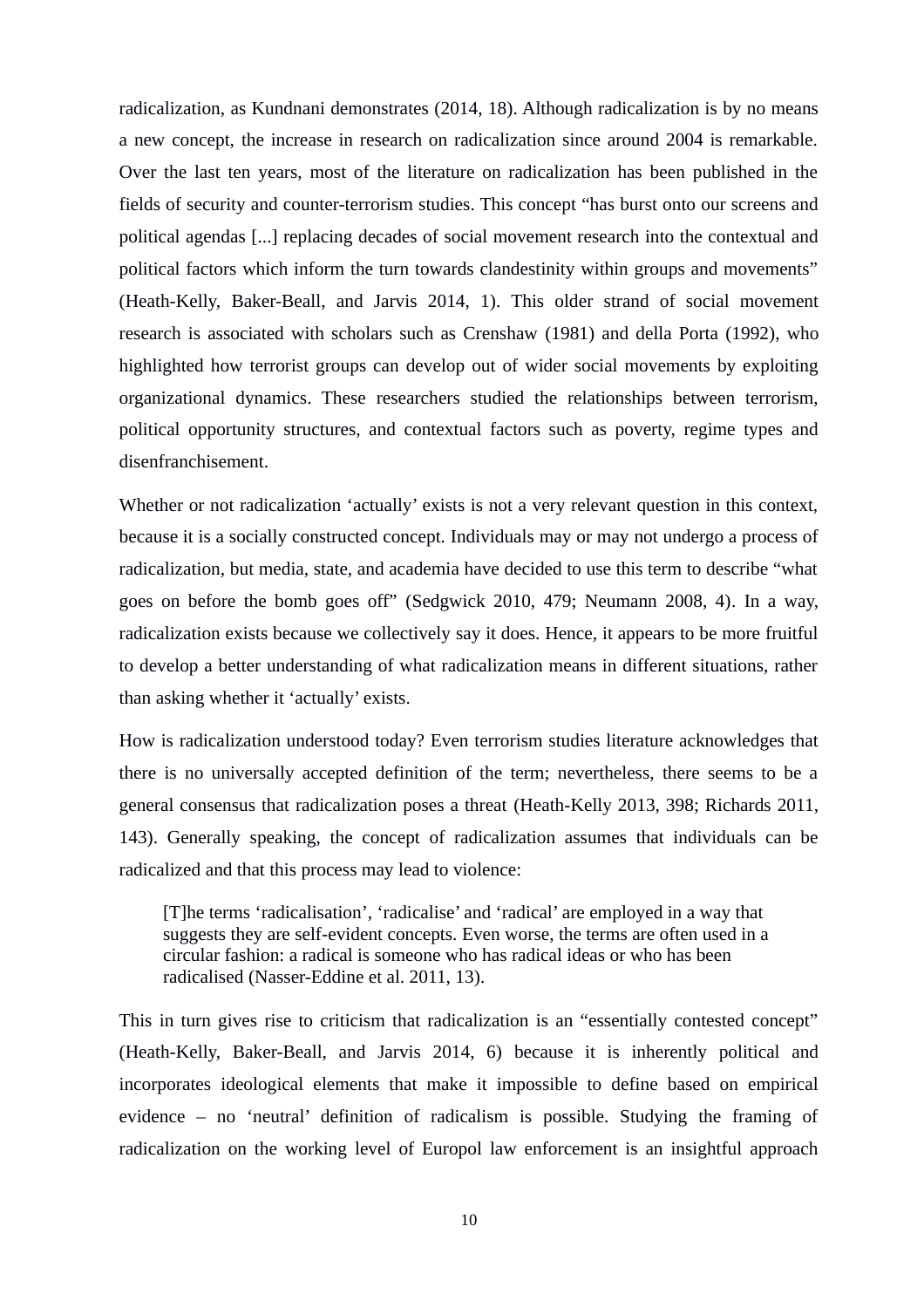because it allows to unwrap how the everyday meaning of radicalization is (re)shaped by (in)security practitioners. For example, the European Commission distinguishes between violent and non-violent radicalization in its strategy papers, while a high-level expert group at the European Commission frames radicalization as a socialization process (ENER 2008). It matters who uses the word – and under what circumstances – because different groups of professionals set different priorities.

In the current counter-terrorism discourse, the initial conception of radicalism has been replaced by the idea that radicalization involves a shift from moderation to extremism (Githens-Mazer 2012, 556). Addressing radicalization is generally presented as the wiser, more nuanced and thoughtful approach to counter-terrorism, and is readily embraced by policymakers and law enforcement officials. Governments are eager to find out what turns a person into a terrorist, and radicalization – stemming from the Latin word radix for root – appears to provide exactly the right framework for obtaining this information. Neumann distinguishes between two main types of radicalization, with different consequences for policy frames. He speaks of *cognitive radicalization,* which focuses on radical thinking, holding radical beliefs and following radical ideologies. He also identifies *behavioral radicalization* which considers engaging in violent action to be the relevant constitutive endpoint that defines radicalism. As such, behavioral radicalization stipulates that actions, not thoughts, define the state of being radical (Neumann 2013, 874ff). This conceptual differentiation gives rise to two corresponding models of counter-radicalization. Neumann labels tackling behavioral radicalization as the "Anglo-Saxon approach," and categorizes targeting cognitive radicalization as the "European approach" to countering radicalization. Of course, the European approach does not ignore radical behavior to exclusively focus on cognitive radicalism; instead, it rather deals with both cognitive and behavioral radicalization. However, Neumann's distinction between the two approaches is based on the emphasis of radical beliefs inherent to the European approach to counter-radicalization.

The EU IRU fits the 'European approach' as defined by Neumann: Monitoring and censoring online content can only be justified by tackling cognitive radicalization. A consequentialist frame of expected consequences (Eroukhmanoff 2015) that draws a direct connection between radical speech and radical actions must be applied. After all, without assuming causality between radical thinking and radical actions, filtering and removing material from the internet does not make sense.

The biggest issue with tackling cognitive radicalization is the inherent chilling effect this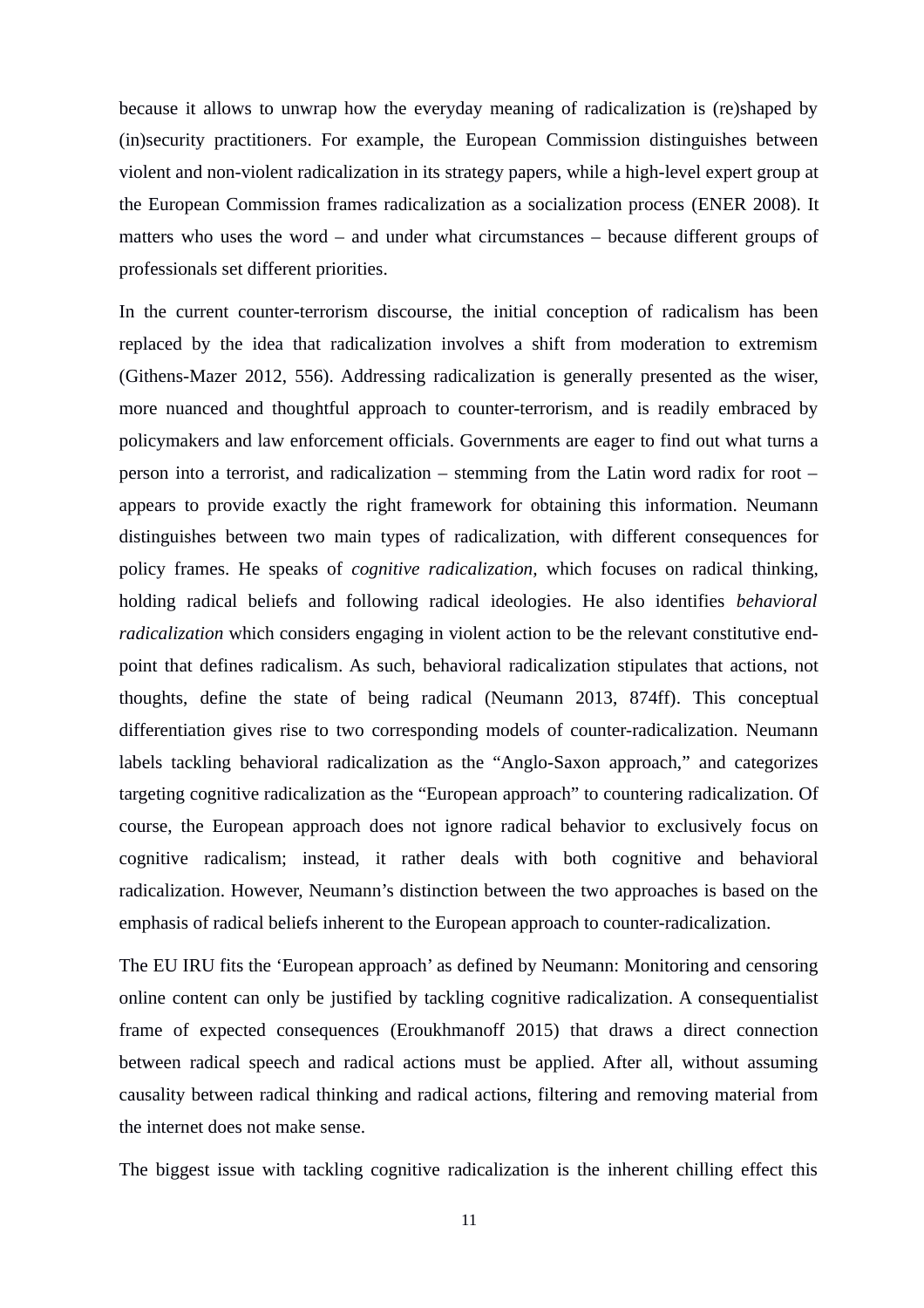approach has on free speech (Eroukhmanoff 2016, 2). If radicalization starts with holding radical beliefs, this may place strong limits on the fundamental right to freedom of expression. Policing cognitive radicalism  $-$  that is, radical ideas  $-$  falls outside of the traditional realm of liberal legal frameworks that (mostly) criminalize actions, not ideas. Being radical is not a crime in liberal democracies – or, at least, it should not be, because it is vital to democracy (cf. Neumann 2013, 892). Radical thinking has often led to positive change, or, as Rik Coolsaet puts it: "Most democratic states would not exist but for some radicals who took it upon themselves to organise the revolt against a foreign yoke or an autocratic regime" (2011, 260). Radicalism is essentially a question of standpoint; many ideas are radical at some point in history, but become mainstream over time (and vice versa). Women's right to vote used to be a radical claim a century ago, but is uncontested today in Western society. The civil rights movement in the United States also fought for 'radical' demands, but is now celebrated for the positive social change it brought about. On the contrary, National Socialism was mainstream in Germany in the 1930s and 1940s, but is regarded as radical today. In many ways, descriptions of what is 'extreme' or 'radical' tell us more about the dominant mainstream of the society in which these descriptions are assigned than about the groups deemed radical. Being radical or extreme is always a relational term that entails narratives of identity. Following Said's theory of orientalism, constructing an identity depends on the depiction of a negative 'other' that serves as a mirror and antipode of the self (Said 2012). Radicalism is one of the frames that shapes counter-terrorism policy by, often implicitly, defining a certain social identity. Creating otherness traces the problem to an obscure socialization process that must have happened outside of 'mainstream' society, thereby conveniently absolving the hegemonic part of society of responsibility and taking Western nations out of the equation. The place in which a state searches for the cause of a problem often tells you much more about said state than it does about said problem. For example, after leading RAF member Ulrike Meinhof committed suicide in prison in 1976, investigators examined her brain to find physical clues as to her radicalization (Kundnani 2014, 14). An approach that tacitly frames the desire to engage in political violence as pathological, not political.

One crucial line of criticism of the concept of radicalization rests upon the unsatisfactory scientific foundation of the term. Although "[r]adicalization is one of the great buzzwords of our time" (Neumann and Kleinmann 2013, 360), the body of evidence substantiating popular claims made about radicalization is relatively meager. In their review of empirical research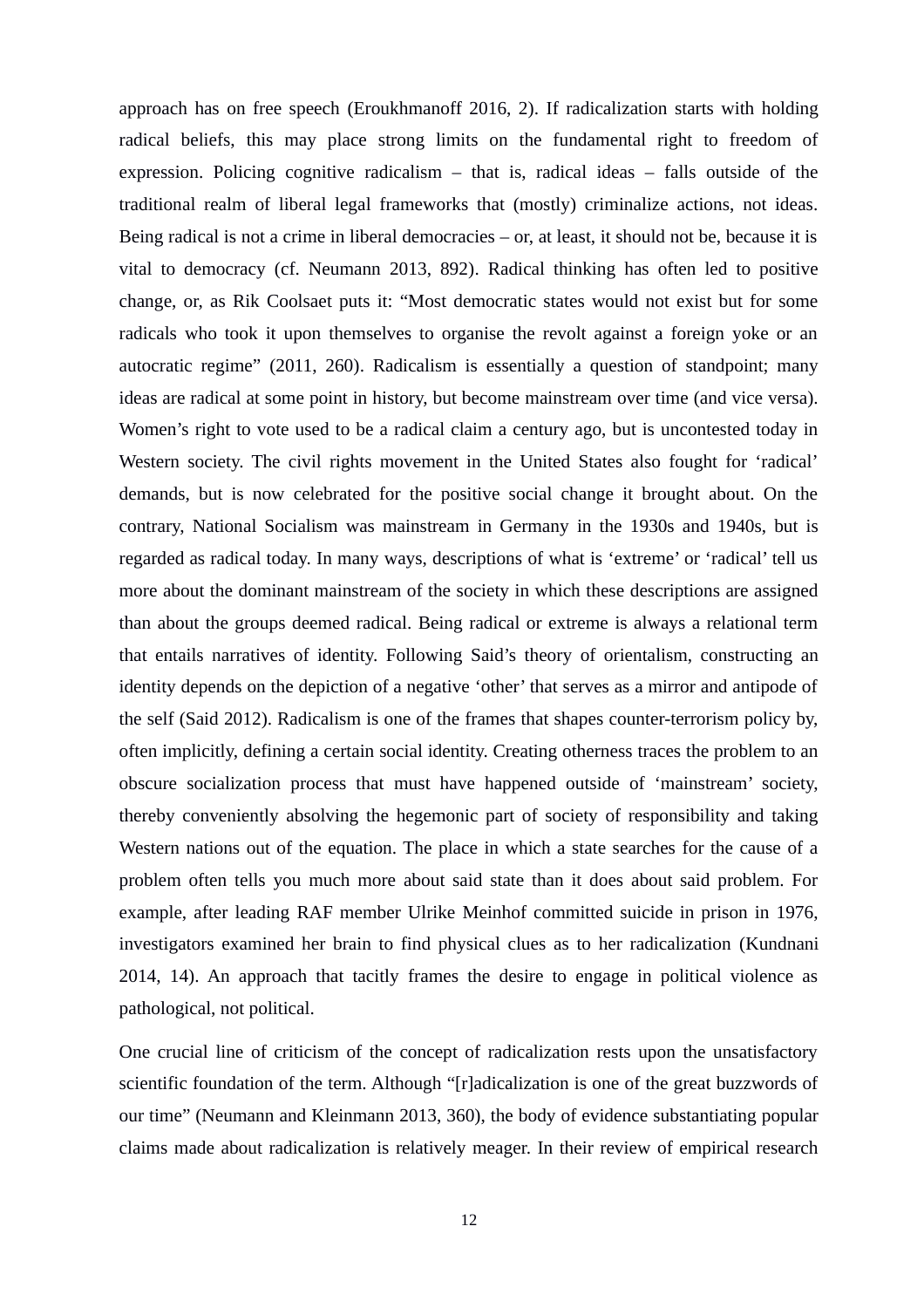on radicalization published between 1980 and 2010, Neumann and Kleinmann found that there are significant empirical and methodological shortcomings in the field of radicalization research (2013).

Arun Kundnani has voiced a corresponding criticism of research results, questioning their explanatory power, because they often take correlation for causality. Kundnani specifically criticizes several prominent studies that he considers to be the most influential benchmarks of recent radicalization research, namely those by Wiktorowicz (2005), Sageman (2008), and Gartenstein-Ross and Grossmann (2009). Firstly, he criticizes the scientific quality of the research designs, which are marred by errors such as biased case selection, missing control groups, and failure to consider important intervening variables. He questions whether some of the 'terrorists' that are part of the studies could also be seen as 'radical activists.' Secondly, he provides a powerful normative critique of these studies, arguing that they use ill-defined and misleading terminology and ignore the political consequences of their publication. Most importantly, Kundnani highlights the detrimental effects of the association of radicalization with Islam, saying that these poorly designed studies have been very influential among law enforcement agencies: "In the hands of the NYPD, Sageman and Wiktorowicz's radicalisation scholarship becomes a prospectus for mass surveillance of Muslim populations" (Kundnani 2014, 29). The typical problem with most mainstream radicalization research is that it uncritically takes individuals holding radical religious beliefs as a cause for violence. Githen-Mazer and Lambert agree with Kundnani that radicalization research is dominated by conventional wisdom and frequently grounded in assumptions and intuition (Githens-Mazer and Lambert 2010, 889). Gill and his colleagues present similar findings for inquiries into online radicalization, which reveal a "striking lack of data" and regularly make "unempirical" claims (2015, 5f). This is irresponsible, since it contributes to alienating the Muslim community and unduly extends the suspect community and the suspect space.

The association of radicalization with Islam has become an unavoidable truth in mainstream scholarship on radicalization. Explanations produced by radicalization researchers since 2000 often favor ideology and religion as prevailing elements of radicalism. Political circumstances such as structural injustice or even personal anger are regularly disregarded. Attributing vulnerability to othered communities puts the burden of constant suspicion on a constructed out-group of society, creating insecurity for said group. The decontextualization of radical thinking and action overrides scientific distance and tends to oversimplify the subject matter. The sociologist Olivier Roy recently stated that this phenomenon is "not, then,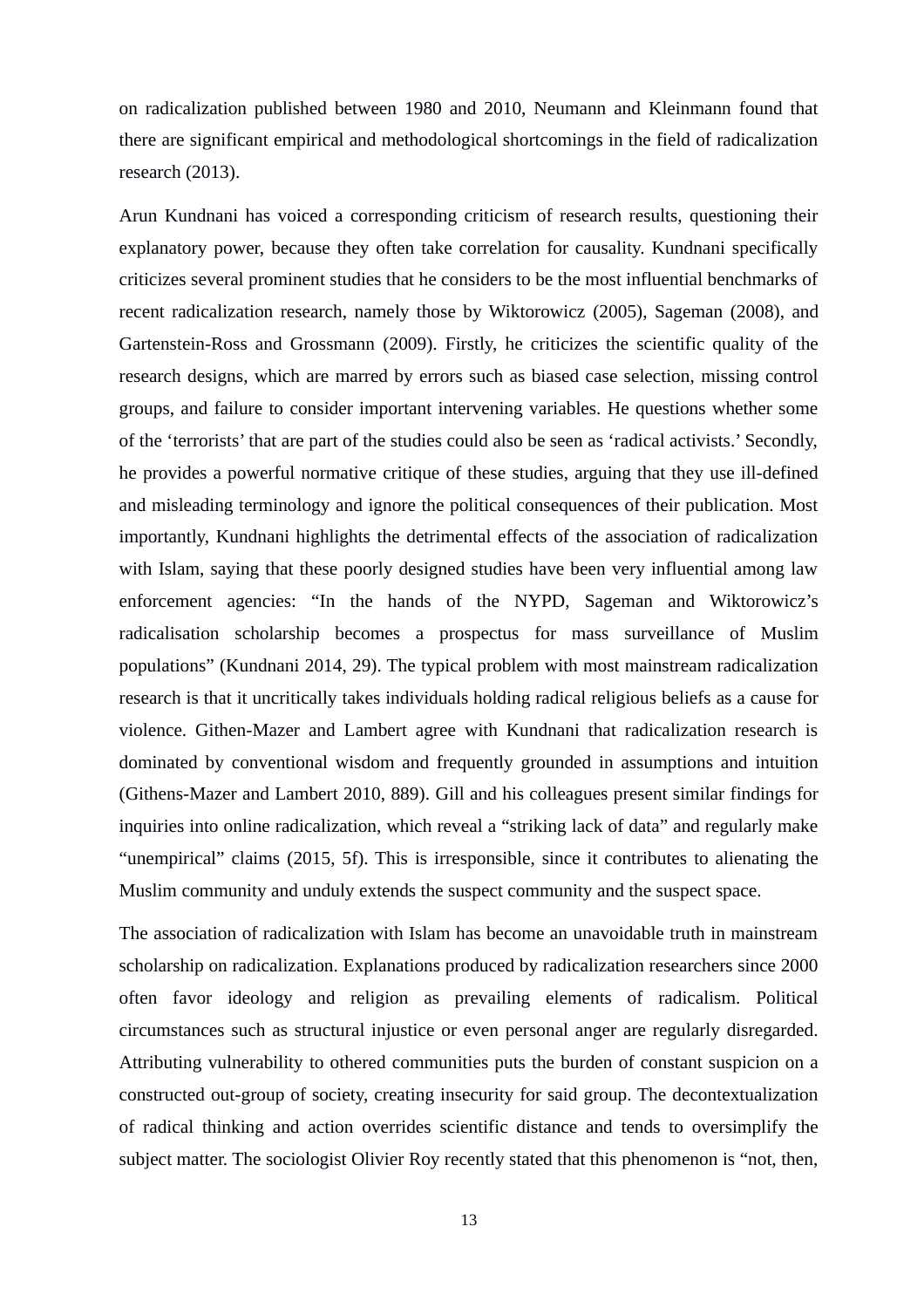the radicalization of Islam, but the Islamization of radicalism" (Roy 2016).

Conceptions of vulnerability (to be radicalized) pathologize dissent – specifically, Muslim dissent (Heath-Kelly 2013, 404; Richards 2011, 150f). Heath-Kelly and colleagues sharply criticize this:

Counter-terrorism has invented a feedback loop between vulnerability and ideology to explain away the resurgence of violence in the supposed heartlands of liberty, democracy and equality (Heath-Kelly, Baker-Beall, and Jarvis 2014, 2).

Many radicalization researchers do not seem to consider the possible detrimental political consequences of the publication of their work. There are, of course, remarkable exceptions to this, such as the recent attempt to formulate a relational approach to radicalization (Alimi, Demetriou, and Bosi 2015). Nonetheless, the prevailing conventional wisdom on radicalization assumes causality where there might be none and ignores impractical and complicated factors like social exclusion, economic hardship, and foreign policy. Both radicalization research and counter-radicalization policy willfully act upon the idea that targeting suspect communities instead of individuals might make it possible to prevent future attacks. In doing so, they perpetuate the new orthodoxy for explaining and responding to political violence. Radicalization has become a powerful instrument that serves to divide and control Muslim communities in the name of counter-terrorism (Githens-Mazer and Lambert 2010, 901). Dismantling the toxic framework that produces guilt by association should be on the agenda for both researchers and policy-makers. This would also encourage the design of more effective measures to prevent further attacks that forgo making assumptions about entire religions and thereby produce counter-productive outcomes.

#### <span id="page-16-0"></span>**3. Countering Extremism Online – Censorship and Counter-Speech**

How does the discussion on preventive (in)security production and radicalization relate to the EU IRU's activities to counter extremism on the internet? A policy based on the vague and flawed concept of radicalization will most likely be ineffective and, at worst, be harmful. Developing appropriate instruments to effectively tackle online radicalization seems unachievable if we do not know what online radicalization is. Nonetheless, Europol tries to act upon the notion of radicalization, and its sense-making underpinning this policy is relevant to understanding the dynamics of countering online extremism.

There is no doubt that terrorists use the internet, just like virtually everybody else in today's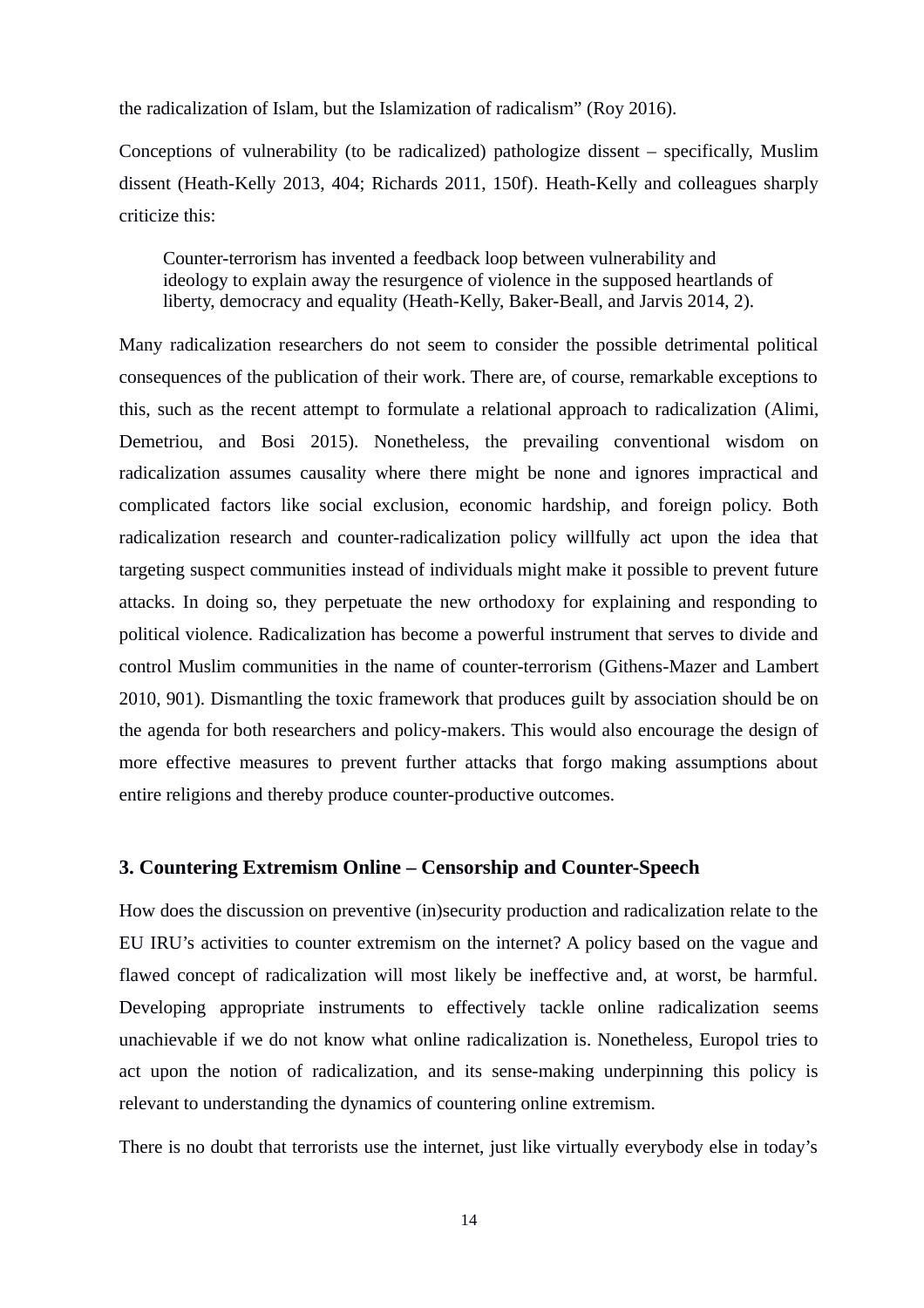society. Terrorists are highly integrated with the internet; they depend on it to the same extent that non-terrorist do. Conceptualizing the internet as a separate and, somehow distinct space is a flaw in counter-terrorism policy, the same as this would be a flawed presumption to make in the context of any other policy. The internet is a constructed technology that shapes human behavior and is shaped by human practices (Bijker et al. 2012; Brey 2005). From a critical security studies perspective, the role that technology plays in (in)security goes beyond the clash between the concept of artifacts conceived as purely being instruments for certain ends and the concept of technology as an autonomous driving factor (i.e. Amicelle, Aradau, and Jeandesboz 2015, 298). Objects – and certainly technologies such as the internet – are not objective or mere facts, they are much more heterogeneous and complex than that, and cannot be reduced to simple materiality (cf. Latour 2005, 26f).

What does this mean for the study of counter-radicalization efforts undertaken by law enforcement? We need to integrate practices, materiality and language in the study of counter-terrorism policy on the internet. New technologies play an important role in pushing counter-terrorism policy from investigation to anticipation. The narrative of big data implies that every piece of data available must be gathered and analyzed to help 'connect the dots.' Digital technology allegedly makes data collection and data mining much faster and cheaper, which raises hopes that more accurate predictions of threats can be developed. This particularly promotes "intelligence-led policing" (Martin-Mazé and Burgess 2015, 106), based upon mass surveillance measures that normalize omnipresent suspicion.

The imperative of technological progress demands the relentless adoption of digital means for (in)security purposes. Keeping up with technological development is framed as indispensable and pushes many legitimate concerns aside (Huysmans 2014, 149f). For example, the fact that the strive for greater efficiency in (in)security is driven by human actions and is in no way inevitable is often overlooked. The Paris School theory of (in)securitization highlights the role played by human practices in the construction of (in)security technology: Professionals such as law enforcement officers, intelligence agents, and government bureaucrats shape technology's development to a large extent.

Research on the role of the internet in terrorism has yielded long lists of ways in which the internet may be used to support or enable terrorist activity (Weimann 2004; Cohen 2002; Conway 2006). In the context of the EU IRU, the use of the internet for propaganda and recruitment – and, to a lesser extent training and finance – are the most relevant functions. Spreading propaganda is the most prevalent concern in countering radicalization online,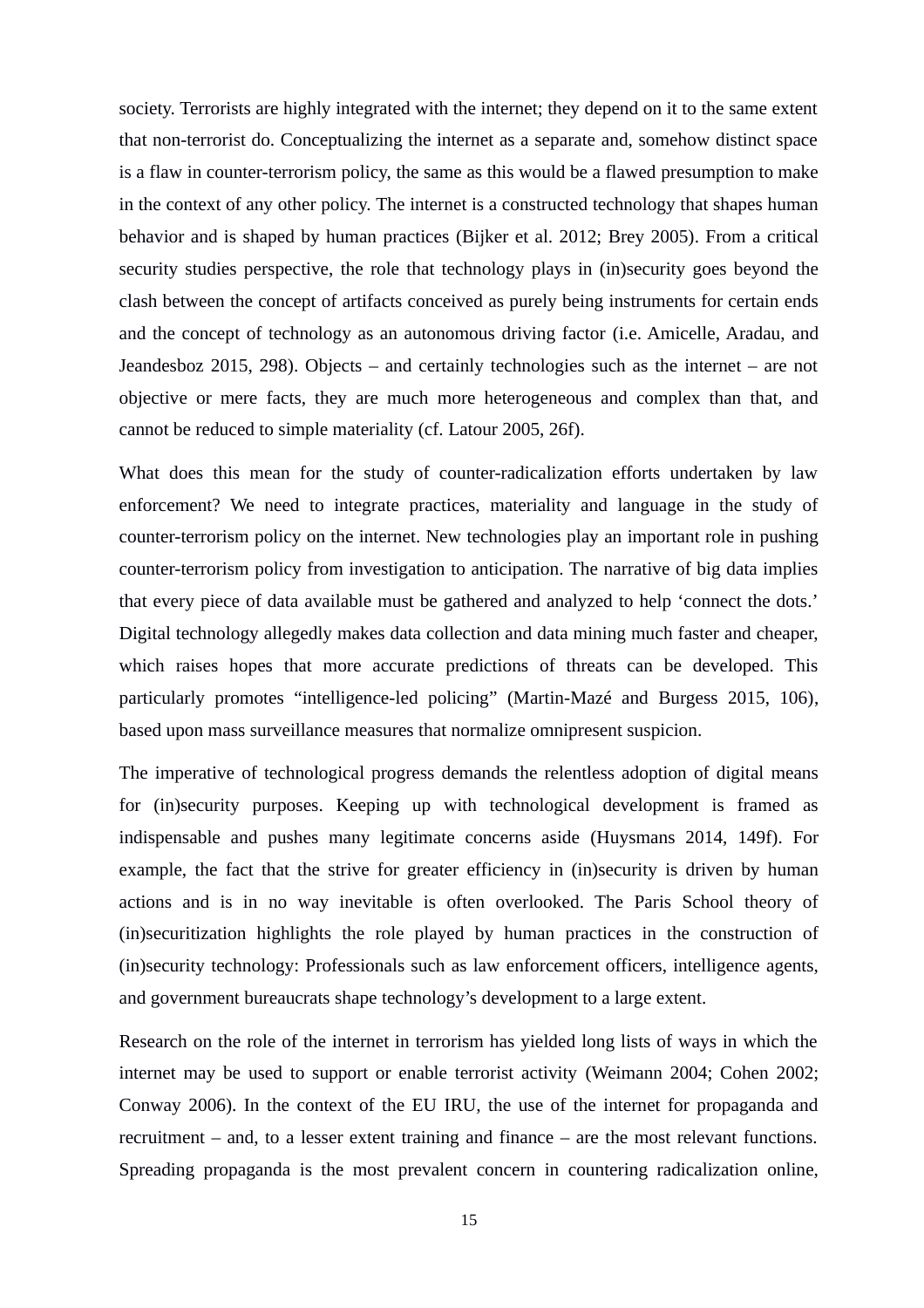because the internet gives terrorists unprecedented control over the means of delivering their messages: "It considerably extends their ability to shape how different target audiences perceive them and to manipulate not only their own image, but also the image of their enemies" (Conway 2006, 5). Unsurprisingly, all kinds of online media channels and media formats are used, from videos, and online magazines to popular websites and social media platforms. This is also done for recruitment and training purposes, which entails tactics such as mobilizing specific individuals online and spreading instructional materials to certain ends.

What is the specific relationship between radicalization and the internet? Related research typically concludes that digital technology is an incubator that accelerates the development of, but does not solely initiate radicalism. Would-be radicals seek out extremist internet content, not vice versa, and consuming propaganda on the internet does not necessarily turn anyone into a terrorist (Hussain and Saltman 2014; Bartlett and Fisher 2015; Howard 2015). Most scholars agree that while the internet may mediate and facilitate terrorism and extremism, it does not cause these (Brown and Cowls 2015, 60).

Online radicalization is used as an incredibly broad concept in large swathes of research published on the topic. Gill and his colleagues point out that "a wide range of virtual behaviours is subsumed into the category of online radicalisation" (Gill et al. 2015, 5). In their meta-study of studies on online radicalization, they criticize the lack of empirical foundation of most of the literature on this issue. They do cite studies that stand out for their empirical thoroughness such as those conducted by von Behr et al. (2013) and Gill and Corner (2015), which examined primary data found in interviews, trial records and computer registries. These studies found that the internet functions as a key source of information and means of communications (as it supposedly does for most people). Furthermore, opportunities to confirm existing beliefs are greater on the internet than in offline interaction. However, these studies also conclude that the internet does not necessarily speed up radicalization, and did not replace offline gatherings in the cases examined. Digital communication only supplements in-person meetings, but it does not substitute them. Since the internet pervades modern life, it makes no sense to frame it as a separate space in which radicalization occurs.

Broadly speaking, there are two political strategies to engage with terrorists' use of the internet, which can be labeled censorship and counter-speech. The former tries to filter and remove unwanted internet content, while the latter attempts to fight extremist speech with specifically designed counter-messages and opposing communications campaigns. Saltman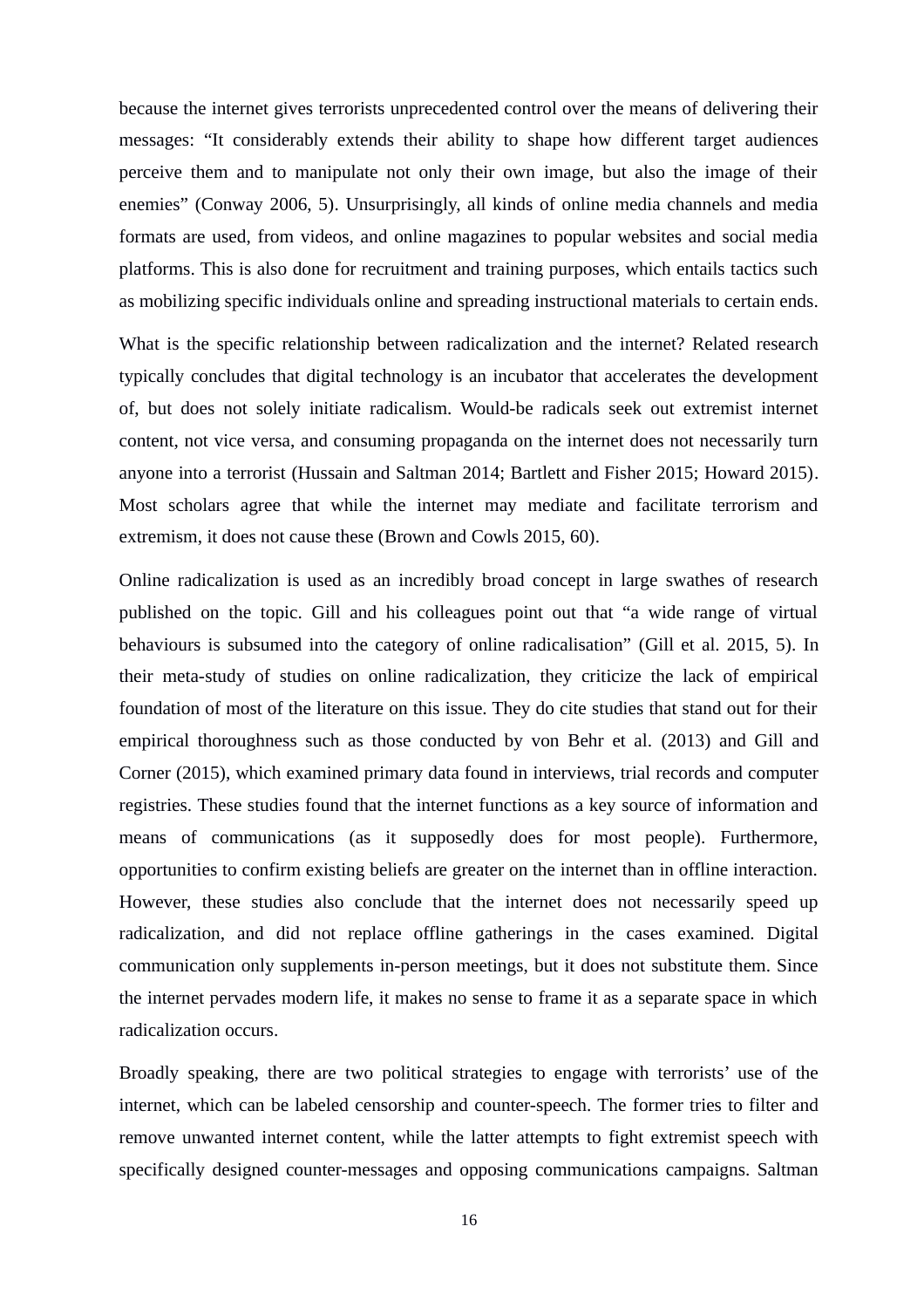and Russell frame the blocking and filtering of online content as "negative measures" and techniques such as developing contrasting narratives as "positive measures" of online counter-terrorism (Saltman and Russell 2014, 11).

In structural terms, 'negative' censorship measures have two essential flaws. Firstly, they are "beset by issues of control due to the open, fluid and constantly mutating nature of contemporary online media" (Nasser-Eddine et al. 2011, 50). The technological design of the internet undercuts the effectiveness of censorship approaches, since contents can be copied and reproduced at practically no cost and the decentralized design of the infrastructure frustrates centralized control. The nature of the internet makes total message control impossible and counter-productive, as users are driven to anonymous networks and the 'dark web' (cf. Seemann 2014). This holds less true for privately controlled platforms such as Facebook or Twitter, which run on a more centralized server infrastructure.

Secondly, 'filter and remove' strategies may unintentionally send a reaffirming message to alleged extremists, implying that said extremists are in the right. If arguments are not challenged with counter-arguments, but simply taken down, this potentially stabilizes the extremist's worldview which is often based on conspiracy ideologies. Censoring speech from a position of power may reinforce the ideas held by extremists, who see themselves as 'radical' outsiders trapped by a conspiracy (Nouri and Whiting 2014, 184).

Governments have always tried to regulate speech (Wagner 2013). Bearing this in mind, the creation of internet referral units should not be treated as a totally unexpected, unique phenomenon. On the contrary, I perceive the EU IRU as just one new element in the long history of the regulation of media and the internet. Most debates about the control of internet content have focused on issues such as child abuse, pornography, and incitement of the general public. Political speech in particular typically enjoys a high degree of legal protection in most European countries because of its fundamental importance to the tenets of liberal democracy.

Now that these theoretical considerations about (in)security, radicalization, and the role of the internet have been presented, the next chapter will set forth the methodology and methods applied in the later empirical analysis.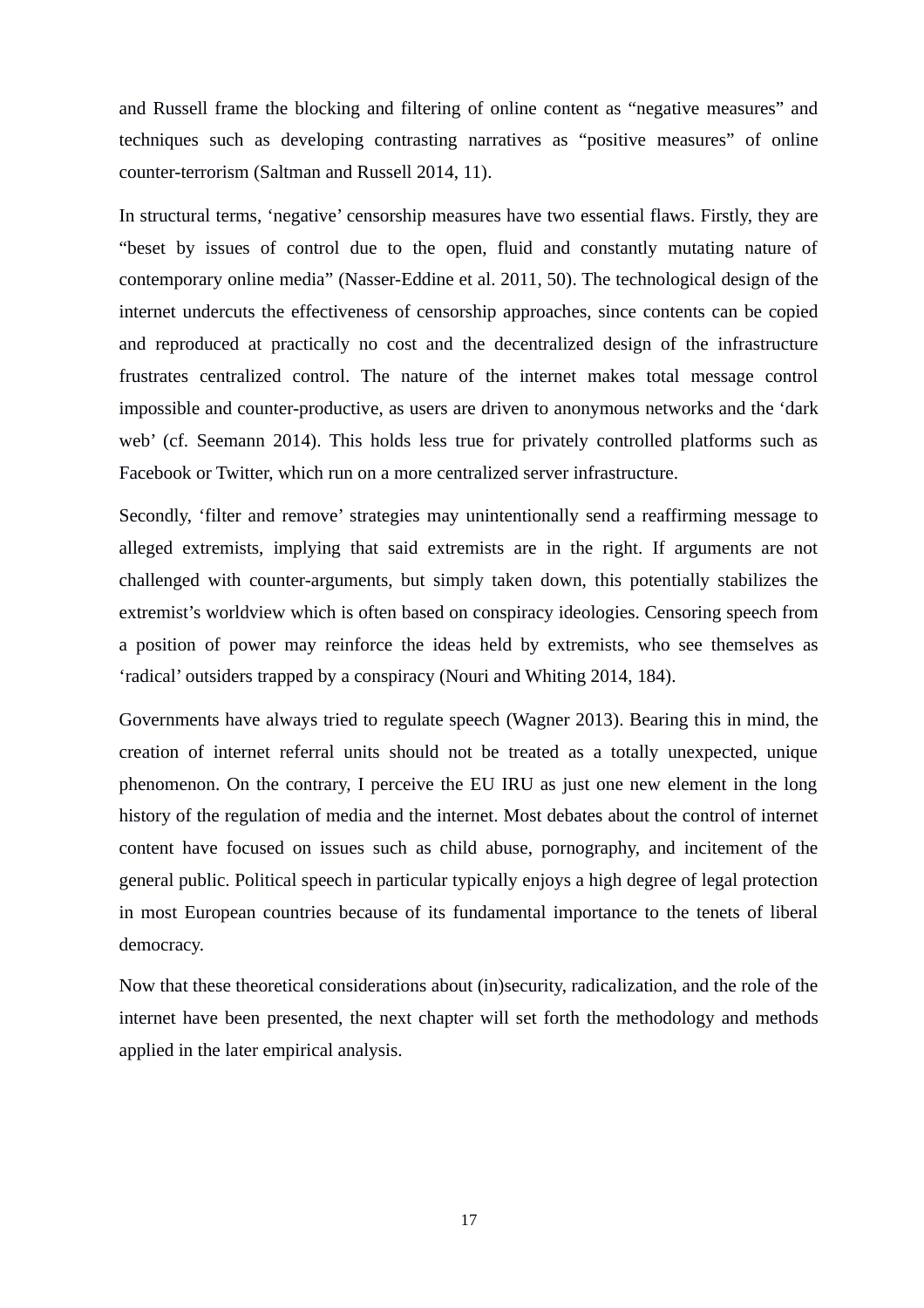# <span id="page-20-1"></span>**III. Research Design**

#### <span id="page-20-0"></span>**1. Interpretive Methodology**

The methodology of this master's thesis is in keeping with interpretive research design. Unlike positivist research, interpretive approaches highlight the role of meaning and meaning-making in social lifeworlds and oppose the ideas that research is neutral and that its main task is to trace causal relationships. The interpretive researcher does not formulate and test hypotheses that try to capture causal relationships with variables. Instead, interpretive research aims to understand context-specific meaning by asking 'How?' rather than 'Why?' (Haverland and Yanow 2012; Yanow and Schwartz-Shea 2006). Approaching an empirical puzzle from a non-positivist point of view also means constructing research as an open process of "casing" (Ragin 1992, 217). This means scrutinizing what the subject matter actually is a case of, which avoids rushing to assort certain empirical settings into predefined categories. Theory provides informed expectations and important guidance for interpretive research, but it does not predetermine links between certain cases and pieces of empirical evidence and theoretical variables. I did not want to categorize what the issue under scrutiny is in advance, but rather carefully examine the ambiguities in meaning. In other words, my interpretive methodology favors understanding over explaining. It does not engage in classical deductively constructing hypotheses or inductively testing hypotheses. Instead, it pursues what interpretive researchers call 'abduction,' which means acknowledging the diversity of interpretations, rejecting claims of generalization, and constructing the research process in a way that makes it open-ended and adjustable (Schwartz-Shea and Yanow 2012, 28).

This approach stems from the epistemological assumption that one cannot make objective, independently truthful claims about empirical subject matter. As reality is socially and politically constructed, politics turns into a struggle over ideas. There is no reality 'as such,' because empirical evidence always requires interpretation. Knowledge is always linked to power, and the goal of this particular study is to reveal the political struggle behind the knowledge produced at Europol. As a researcher, I will engage in making sense of the relevant policy texts and their context, and I want to acknowledge that my "interpretation is likely to be incomplete and even possibly erroneous" (Yanow 2006, 16). Research is never value-free, as it inevitably reflects the personal norms and values – or implicit and explicit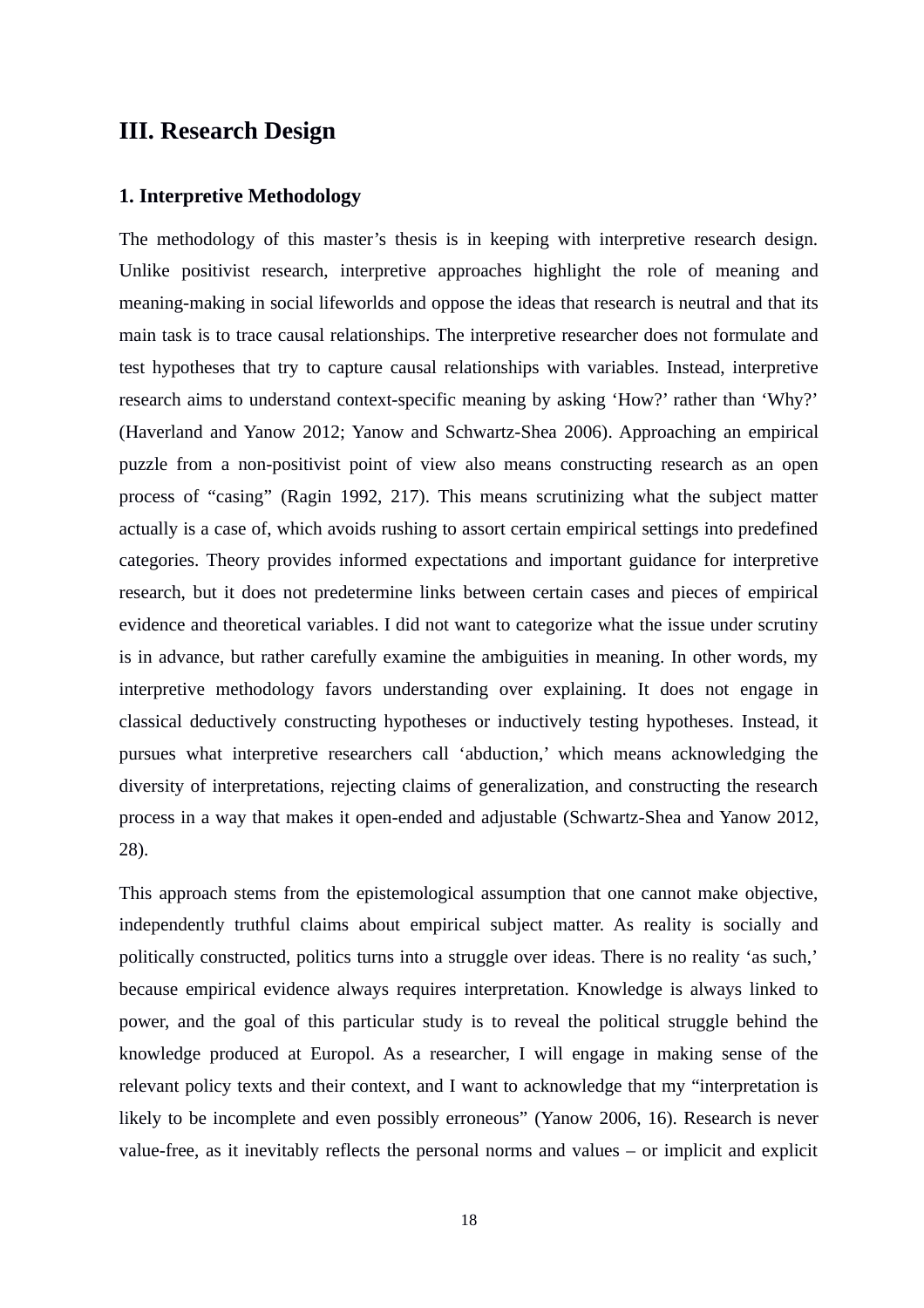biases – of the researcher(s). The implicit biases in this research are likely to be grounded in my political socialization and my social position as a white European male, which may, for example, lead me to highlight some aspects over others due to personal experience and preference.

Interpretive methodology assumes that there are no autonomous facts, but that there are instead many ways to produce knowledge that are linked to specific forms or rationality (Hawkesworth 2006, 38f). The post-positivist approach to research does not try to overcome normative bias but rather seeks to accept and embrace it by attempting to be transparent about its existence.

One important way to make ontological and epistemological assumptions explicit is by making methods explicit and transparent, which is what I am trying to do here. According to Münch, the interpretive turn in policy analysis can be broadly separated into two main strands of meaning-based research: interpretive-hermeneutic and post-structuralist (2016, 18). This research project is rooted in the hermeneutic tradition of interpretation, as it focuses on Europol as a political actor and tries to understand subject-specific sense-making. Assuming that actors come first and shape meaning subjectively according to their intentions, convictions, and routines allows us to study policy formulation at the working level in an interpretive manner. Therefore, for the purpose of this analysis, I do not regard subjects themselves as being constructed through discourse. The language adopted by Europol plays a performative role, for example, by generating consensus around certain positions and legitimizing certain counter-terrorism measures. I assume that humans have agency in their production and understanding of meaning and that the way in which they act is an expression of their values, feelings, and practices. Many positivist theories, most notably rational choice and behaviorist approaches, tend to ignore or sideline the role of ideas and values. This analysis focuses on the role of knowledge in policy-making and regards knowledge as the basis for action and the crucial capacity to act (Stehr 2001). Practitioners are overwhelmed with data and need to make sense of it. Therefore, knowledge production and action are not seen as two separate processes independent of one other, but as two sides of the same coin: in other words, knowledge constitutes action (Knoblauch 2005, 146).

## <span id="page-21-0"></span>**2. Method**

My tactical choice in analyzing the meaning-making that underlies the measures taken by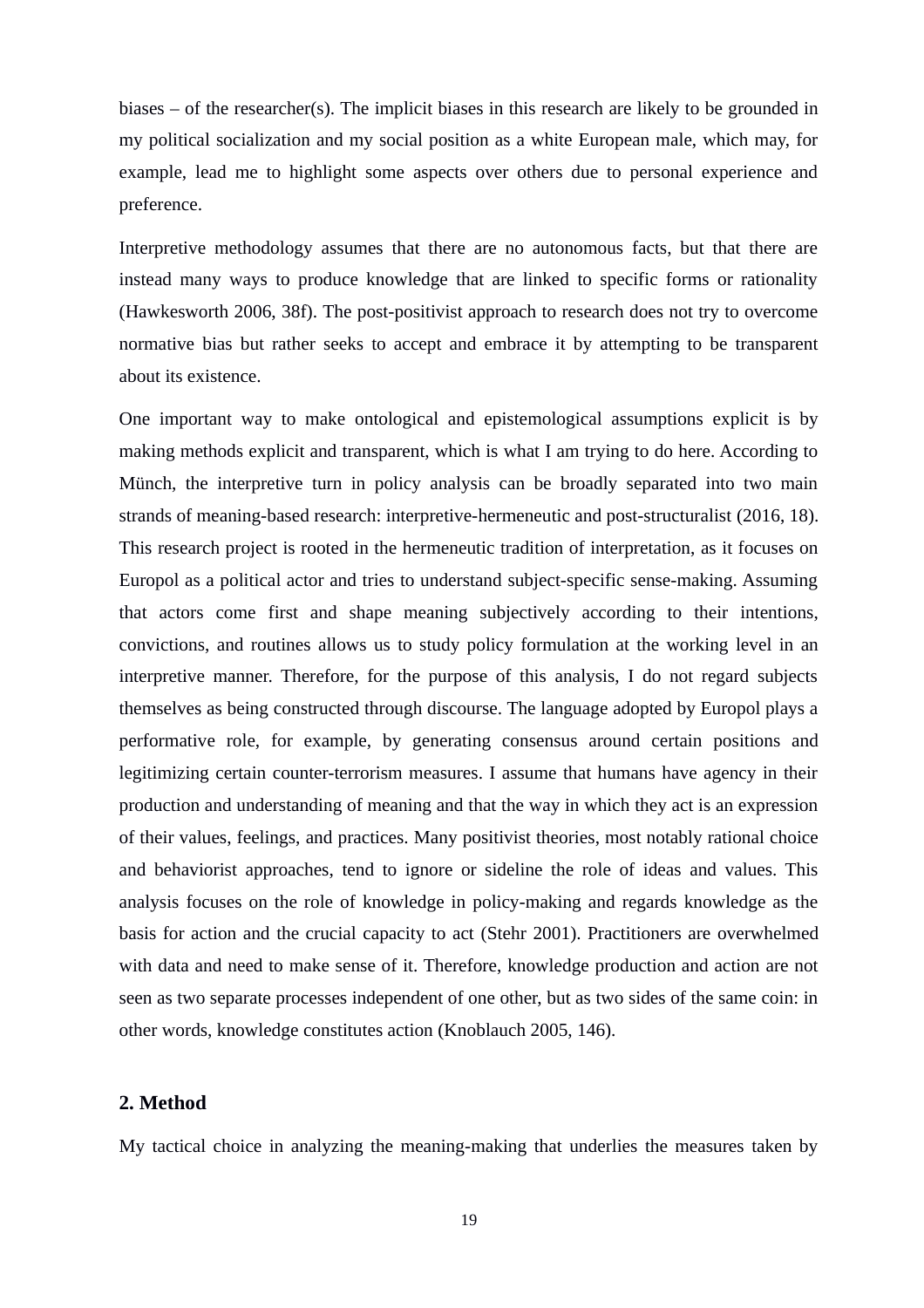Europol to counter radicalization online is the *Critical Frame Analysis* (CFA) approach developed by Mieke Verloo and Emanuela Lombardo (2007).

## <span id="page-22-0"></span>**2.1. Critical Frame Analysis**

This method is designed for conducting an interpretive, micro-level policy analysis that aims to reveal the structuring principles and problem definitions involved in a certain policy debate. It was initially formulated and designed for the study of gender equality policies in Europe, but can be adapted  $-$  as I am attempting to demonstrate here  $-$  to the interpretive study of other policy fields, in my case online counter-radicalization policy.

I selected this method because it was explicitly created for the purpose of interpretive policy analysis. Compared to other approaches of interpretive policy analysis, critical frame analysis stuck out because of its clearly defined and delimited scope. Many qualitative methods (such as content analysis) emerged from positivist methodologies, which makes them rather illsuited for interpretive research designs. There is also a wide range of interpretive policy methods, such as discourse-oriented approaches, that are more abstract and operate on a macro-level. These can offer insights into broader, long-term arrangements of meaning. But discourse analysis methods usually go well beyond the analysis of language and text and provide very extensive frameworks, which would greatly exceed the scope of this study.

The Critical Frame Analysis method fits the epistemological assumptions described above. CFA is rooted in the social movement strand of frame analysis approaches. The purpose of this method is to map how an issue is framed. This method defines a frame as

an interpretation scheme that structures the meaning of reality, and a policy frame as an organizing principle that transforms fragmentary or incidental information into a structured and meaningful policy problem, in which a solution is implicitly or explicitly enclosed (Verloo and Maloutas 2005, 4).

The authors of CFA drew upon to Gadamer's concept of prejudices as the theoretical foundation for their method. This concept does not apply the normative meaning of bias to 'prejudice,' instead, this term is used to describe socially constructed "conditions for understanding" (Gadamer 1960, quoted in Verloo and Lombardo 2007, 32) that allow people to filter information. Understood in this sense, we all use frames to structure and prioritize knowledge. Frames are shaped by discursive and practical consciousness, as well as by rules and routines. Practices that are typical for certain contexts and situations, possibly without reflection on their use, shape practical consciousness. Van Hulst and Yanow supplement this definition by describing frames as "implicit theories of a situation: They model prior thought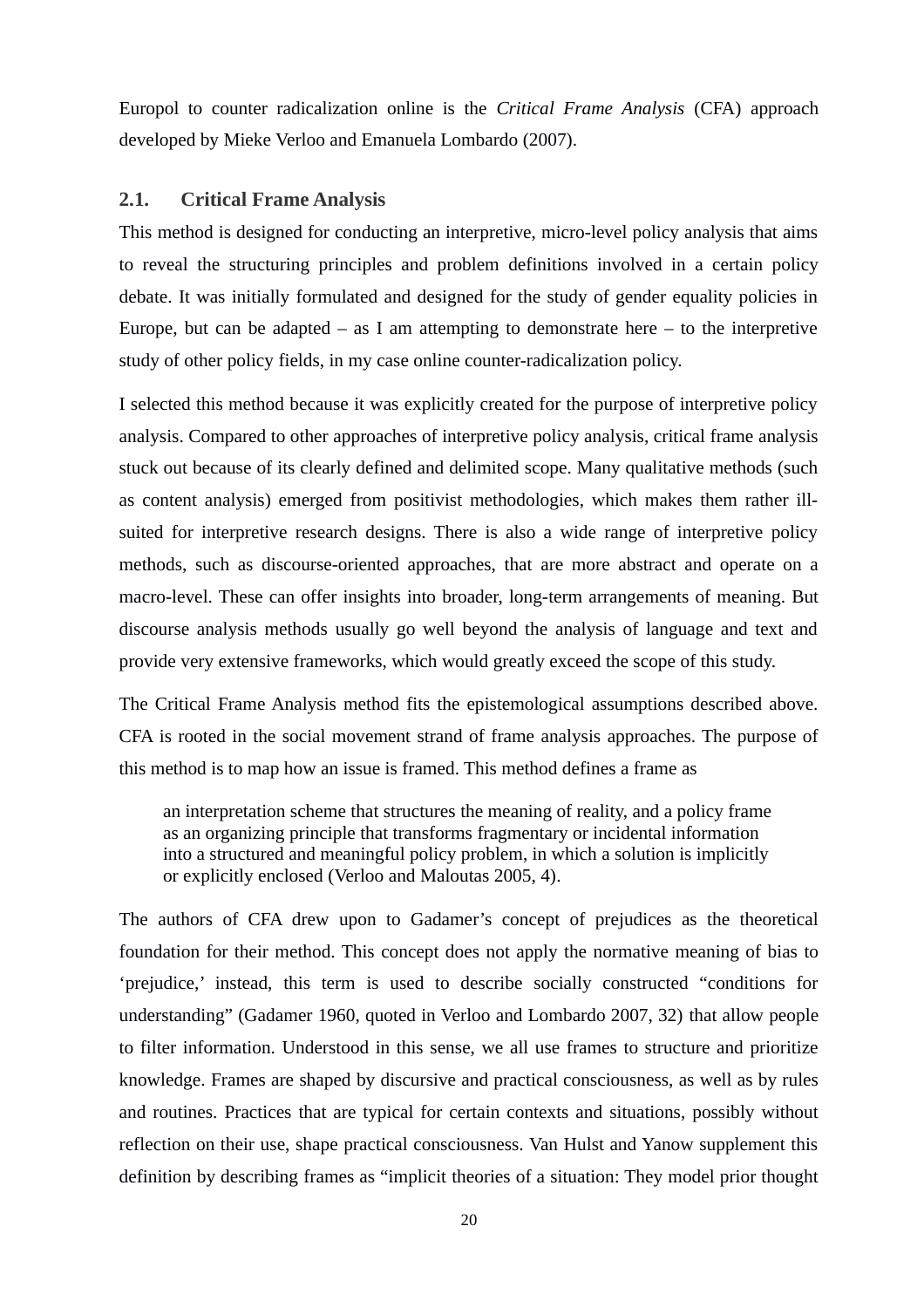and ensuing action, rendering that action sensible in terms of pre-existing thinking" (2016, 98).

Framing a policy means conceiving of, adapting, and negotiating the conditions for its understanding. The process of constructing frames (framing) is a dynamic, interactive, context-specific act of sense-making. A key part of the sense-making is naming and categorizing certain problems. "Sense-making is a situated process to which policy-relevant actors attend in circumstances that are ambiguous or about which there are uncertainties" (van Hulst and Yanow 2016, 97). Sense-making is a largely implicit process; it builds upon known, established ideas and practices.

Frames and framing are instrumental concepts for understanding public policy development. The CFA approach assumes that there are multiple possible interpretations of a policy issue and that the initial question that must be addressed to form an understanding of them is *"What's the problem represented to be?"* (Bacchi 2009). In order to determine 'what the problem is represented to be,' CFA distinguishes two key dimensions that structure the analysis of policy frames: diagnosis and prognosis. The former addresses the question 'What is represented as the problem?' while the latter accounts for possible solutions by asking 'How and by whom can the problem be solved?' The CFA method provides a number of detailed and practice-oriented guiding questions for analysis, including (cf. Verloo and Lombardo 2007, 34ff):

- Why is it seen as a problem?
- Who has a voice and who is acted upon?
- Whose problem is it represented to be?
- Where is the problem located (both in diagnosis and prognosis)?
- How is the problem (re)produced?
- Are the diagnosis and prognosis consistent?

These 'sensitizing questions' were used to analyze the policy documents by progressively assigning in-vivo codes to three CFA code categories (diagnosis, prognosis, roles) as well as three additional code categories (radicalization, facts, language). In-vivo coding is an interpretive practice that picks up on the language used in the policy documents (Kuckartz 2010, 68). Coding was done using the free and open source RQDA software<sup>[4](#page-23-0)</sup>. This program allows users to group codes according to categories, organize files, and assign attributes for

<span id="page-23-0"></span><sup>4 &#</sup>x27;free' as in freedom, based on the R statistics software, cf.<http://rqda.r-forge.r-project.org/>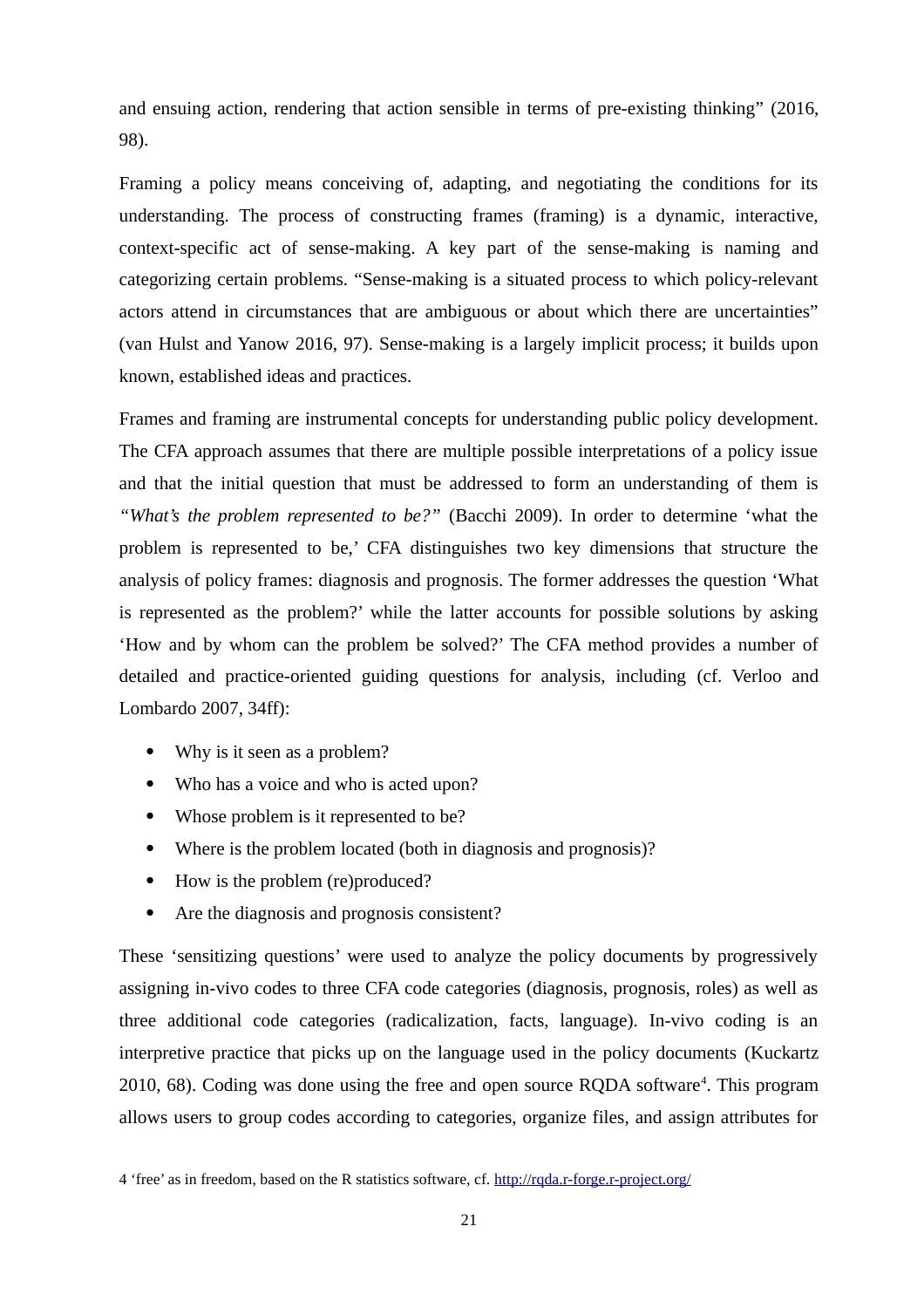in-depth analysis. The 'facts' code category covered information and numbers found in the documents, while 'radicalization' captured all kinds of different references of the term. The methods presented in Laura Shepherd's work on critical approaches to security were of great use in specifying the 'language' coding category (Shepherd 2013). The contribution on predication, presupposition, and subject-positioning (Åhäll and Borg 2013) were particularly instrumental in defining and fine-tuning the language-based codes. A table with an overview of the coding system and the respective coding rules can be found in the appendix (VI.1.).

The coding system was adjusted and refined iteratively by re-reading documents multiple times. The inventors of CFA already proposed this in their outline of the method, suggesting that re-coding material might be necessary to include new insights in the coding system. After a first round of coding, pre-defined and in-vivo codes were grouped according to the code categories mentioned above. In a second round of coding, more detailed codes were assigned within each code category. During the coding process, memos were written for each code category and multiple codes, documenting spontaneous associations, impressions, and ideas. Memo writing proved to be an excellent research technique that allowed for findings to be continuously mapped across different sources (cf. Soss 2006).

The CFA approach has been criticized for being unable to explain why certain policy frames are used in certain ways, since this method neglects to thorough study context (Münch 2016, 84). On the one hand, this is a valid criticism, but on the other hand, this is also a reason why I chose this method for this specific analysis. It seemed more suitable to use a narrowly designed method instead of picking out elements of broader analytical frameworks in order to make them fit this research project. Focusing on the ordering principles of a certain policy debate makes it easier to identify the details and nuances in the frames used and may still allow to generate insights about the larger discursive arrangement in the policy field. The potential lies in being able to challenge generalizations, and not necessarily in creating new ones. The use of sensitizing questions enables the researcher to find unexpected or inconsistent elements of frames, because "it does not close possibilities of coding ahead of the analysis; thus it grants more freedom and flexibility for interpreting the specific variations of a text" (Verloo and Lombardo 2007, 38).

# <span id="page-24-0"></span>**2.2. Empirical Data – Policy Documents and Interviews**

The empirical data gathered for this analysis was two-fold: EU policy documents, and insights gathered through interviews with public officials and experts in the field of European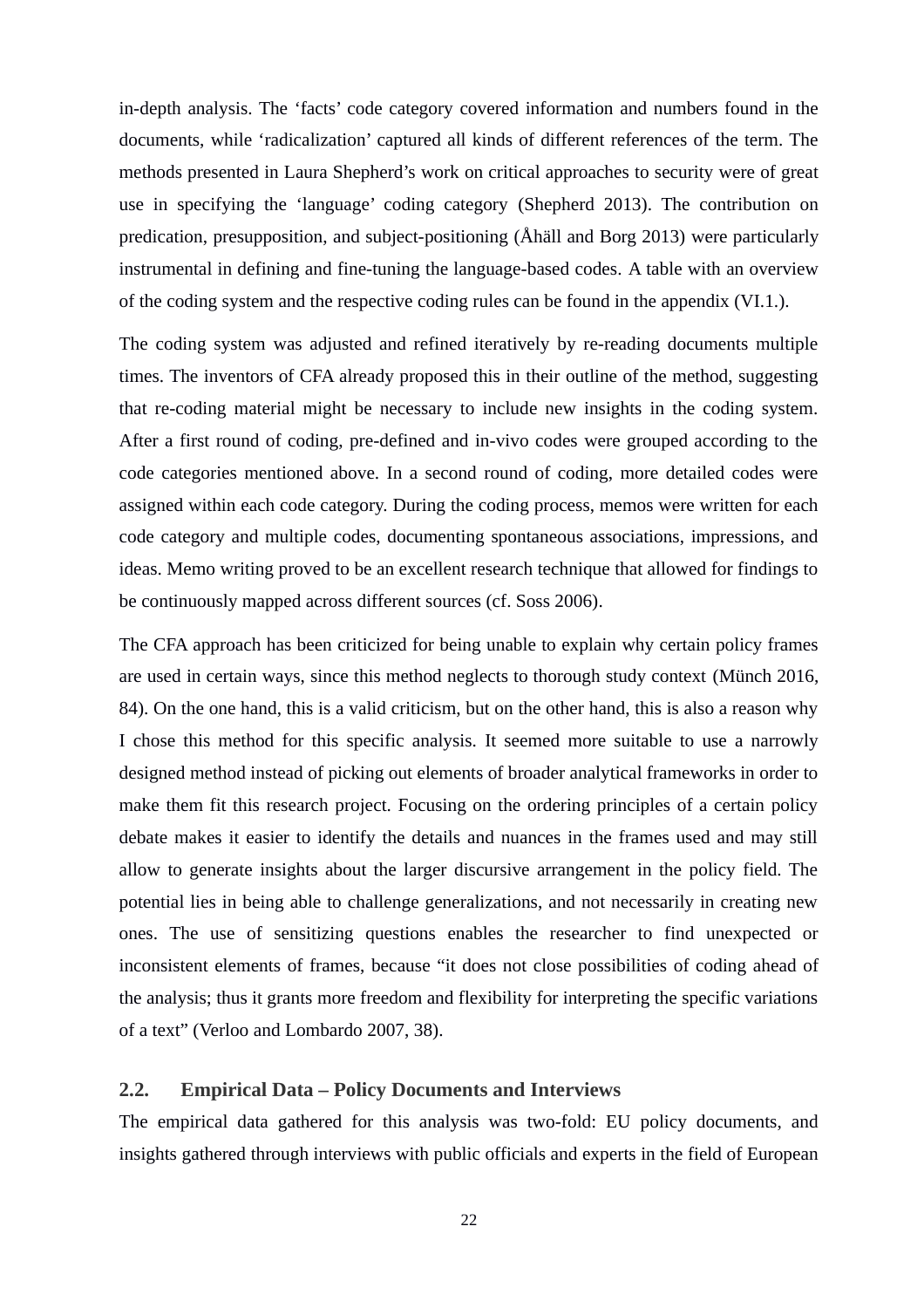counter-terrorism policy. The body of policy documents comprises the mandate of Europol's work, the published strategies of EU counter-radicalization policy, as well as the threat assessments, work programs, PR publications, press releases, and annual reports published by Europol. To delimit the body of texts adequate for analysis, only texts that directly relate to the EU IRU and Europol's counter-radicalization policy were selected for the coding process: for example, if they included references to the EU IRU or online counter-radicalization strategies. If these documents were 50 pages or more in length, only the relevant sections or chapters were selected for thorough frame analysis. The bulk of the primary documents were published after the attacks in Paris on January 7, 2015, but some of these documents predate these attacks. The last document taken into account was published in July 2016; later publications were not analyzed. A full list of coded files can be found in the appendix (VI.2.). Directly quoted documents are listed in the bibliography.

These documents and reports were retrieved from the official websites of Europol, the Council of the European Union, the European Commission and the civil rights organization Statewatch. News reports were mostly obtained via Google News as well as Twitter searches.

Going beyond the study of written text, I conducted five semi-structured interviews. Two of these interviews were held with 'inside' officials, one working at Europol, and another working at the Council of the EU. These were most insightful, as they provided informal 'spoken frames.' Both interviewees agreed to these interviews on the condition of anonymity. Therefore, the content of the interviews is not quoted literally, but informed both the textual and the contextual analysis of the EU IRU. Three conversations conducted with 'outside' experts in the policy field were used as "helicopter interviews" (Hajer 2008, 221) to gain contextual information beyond the study of secondary literature. The experts were selected based on their proven, long-standing experience in researching Europol's policy.

These interviews were meant to provide an understanding of the context of the EU IRU's formation, as well as additional facts. The authors of the CFA also claim that "interviews with key actors involved in the formulation and adoption of official documents [...] would be useful to complement the analysis" (Verloo and Lombardo 2007, 40). Indeed, the interviews provided a great opportunity to gather more details, gain different perspectives on the issue, and check assumptions. The interviews were conducted with semi-structured guidelines, either in person or on the phone, and were fully recorded and transcribed. A list of all conducted interviews is attached in the appendix (VI.3.).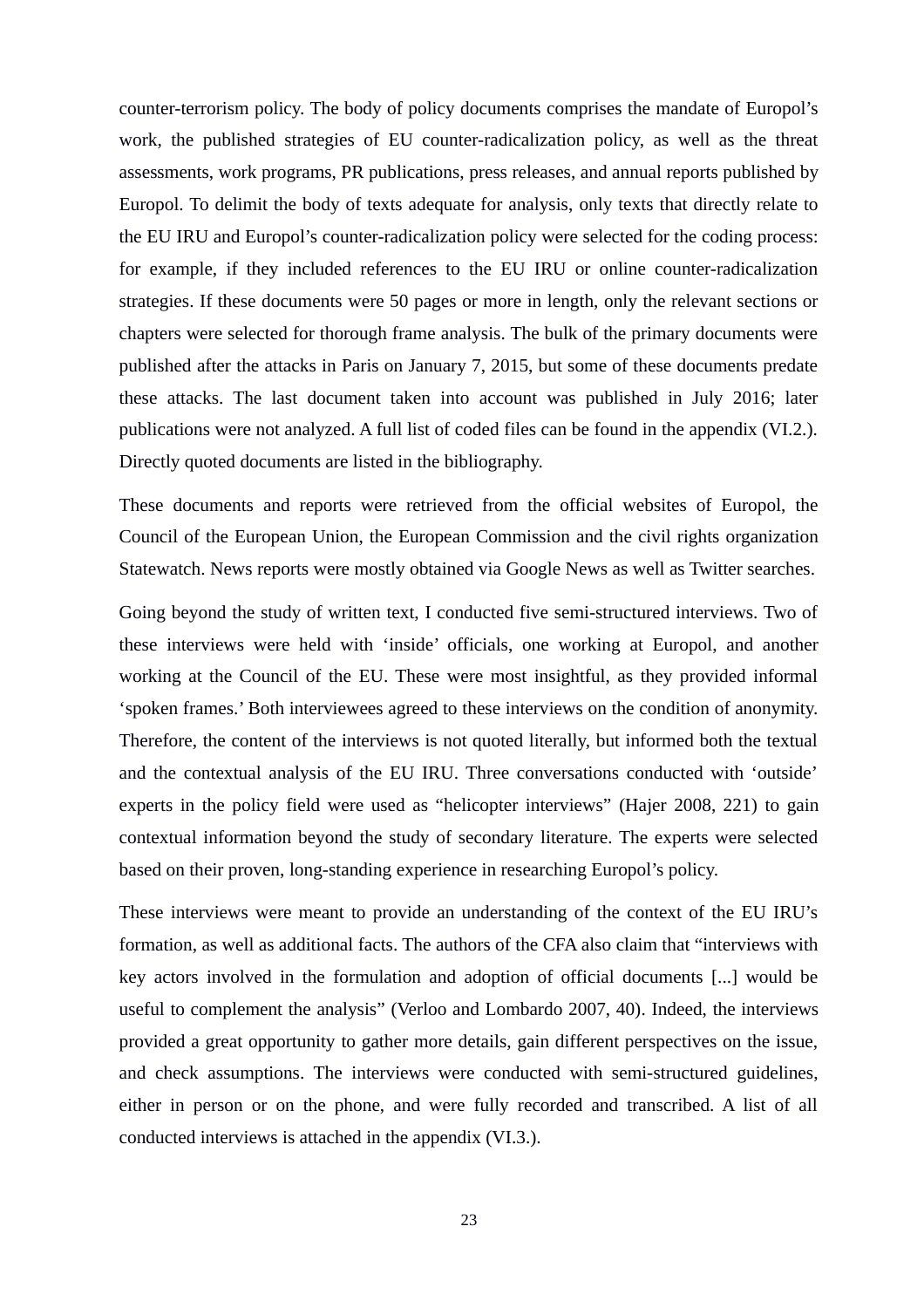# <span id="page-26-2"></span>**IV. Empirical Analysis**

#### <span id="page-26-1"></span>**1. The EU Internet Referral Unit and Its Political Context**

This first part of this analysis examines what exactly Europol does towards countering terrorism and violent extremism on the internet. The following chapter delineates the institutional evolution of the EU IRU and demonstrates how this fits into the context of broader political developments.

#### <span id="page-26-0"></span>**1.1. Development of the EU Internet Referral Unit**

The EU IRU is a working unit at Europol that officially began operations on July 1, 2015 under the purview of the European Police Office in The Hague, Netherlands. The creation of the EU IRU was requested by the Justice and Home Affairs (JHA) Council on March 12, 2015, roughly two months after the attacks in Paris in January 2015, which targeted the staff of the satirical magazine Charlie Hebdo and customers of the Jewish supermarket Hypercacher. The creation of the EU IRU was portrayed as a direct reaction to those attacks in several of the interviews I conducted, as well as in the preparatory policy documents I analyzed.

After its establishment, the new unit operated in a pilot phase for six months, then proceeded to what Europol describes as 'initial operational capability' until June 2016, and has been running at full operational capability since July 2016 (Europol 2015f). In November 2015, the EU IRU's staff was consisted of nine employees; in April 2016 the total number of staff had increased to 17, and it is projected to rise to 21 by end of 2016 (Europol 2016h, 4). Several interviewees confirmed these figures and timelines.

The EU IRU builds upon a prior Europol project called Check the Web (CTW), which was established in 2007 following a Member State initiative led by Germany. The goal of the CTW project was to collect and analyze terrorist propaganda material on the internet. The project team was composed of counter-terrorism experts and linguists who searched for relevant material and stored it in a database accessible to all Member States. Europol says that this database contains about 10,000 electronic documents and individuals (Europol 2015d, 3). The Check the Web project merely focused on monitoring and analysis; referral and take-down initiatives were not included. A second project already in place on the European level, CleanIT, consisted of a dialog process held between the public and the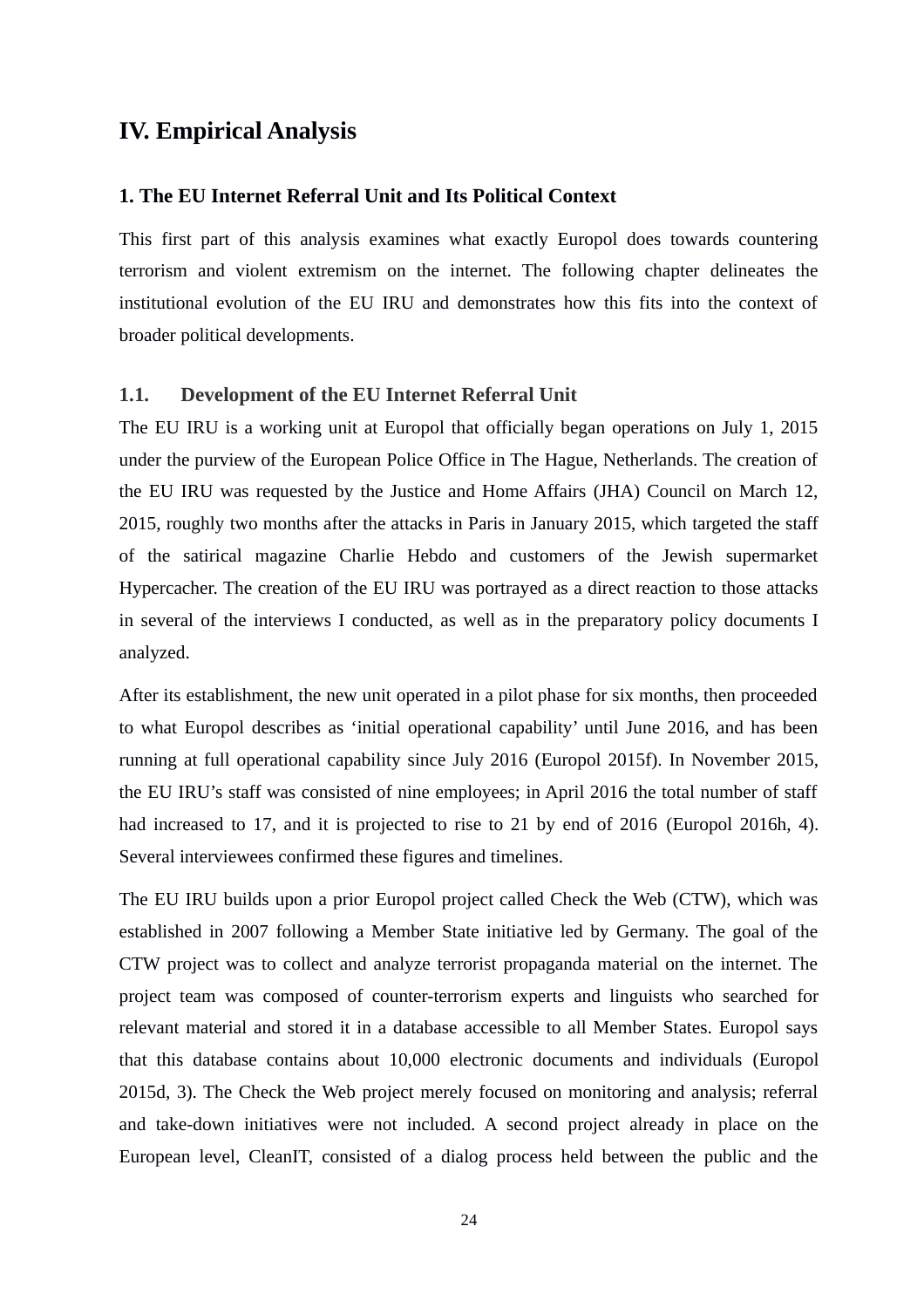private sector that drafted 'general principles' and 'best practices' for how to fight terrorism online<sup>[5](#page-27-0)</sup>. These initiatives were criticized for their overly broad understanding of what constitutes terrorism and undesirable online content, exceeding the definitions stipulated by law (Bigo et al. 2014, 21; EDRi 2012).

The United Kingdom was the first EU Member State to implement law enforcement strategies targeting radicalization on the web, most prominently the 'PREVENT' strand of its counter-terrorism approach, which was put forward in 2006. Documents suggest that the main model for the EU IRU was the so-called 'Counter-Terrorism Internet Referral Unit' (CTIRU) in the United Kingdom, which has been in operation since February 2010 (EU Counter-Terrorism Coordinator 2015a, 3). This special unit is in charge of flagging and, if necessary, removing material from the internet. As was confirmed during several of my interviews, the UK's CTIRU works together with Europol and actively supports the development of the EU IRU. As the UK is the Member State with the most in-depth experience with an internet referral unit, police officers from the UK also make up a large part of the EU IRU's staff. The second Member State leading the European effort on policing internet content to combat terrorism, is the Netherlands. The Dutch government led the CleanIT project and started to develop informal social media policies and engage in a dialog with the internet industry relatively early on (EU Counter-Terrorism Coordinator 2015a, 2). Furthermore, a Dutch police officer, Wil van Gemert, is Europol's Deputy Director and the head of its operations department. The Director of Europol, Rob Wainwright, used to be a British law enforcement and intelligence officer. The nationalities of these two top-level staff members serve as further indication of the leading roles of the UK and the Netherlands in the development of the EU IRU.

The most outspoken supporter of the EU IRU on the European level has been the EU Counter-Terrorism Coordinator, Gilles de Kerchove. He spearheaded a push for internet referral capabilities at Europol shortly after the attacks in Paris in January 2015. The Riga Joint Statement of the Council on January 30, 2015 mentioned that

[t]he internet plays a significant role in radicalization. [...] we must strengthen our efforts to cooperate closely with the industry and to encourage them to remove terrorist and extremist content from their platforms (European Council 2015, 5).

After the subsequent attacks in Paris in November 2015, the European Counter-Terrorism Center (ECTC) was established within Europol, also following a decision made by the JHA

<span id="page-27-0"></span><sup>5</sup> <http://www.cleanitproject.eu/>(last retrieved 11 July 2016)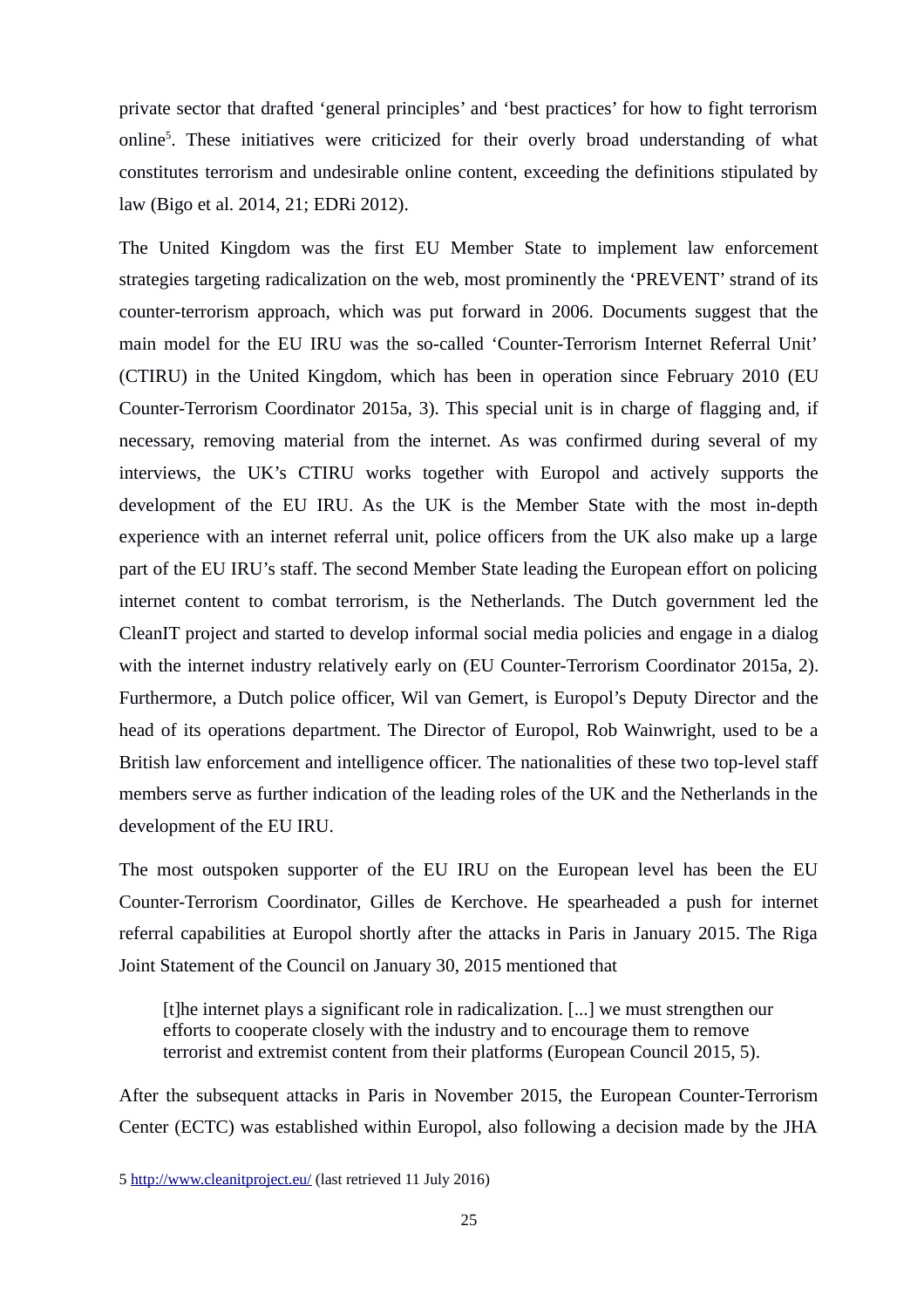Council of Ministers. My interviewees confirmed that the creation of the ECTC was an adhoc political move to demonstrate action after the attacks. The ECTC basically consolidated the existing counter-terrorism units into one center at Europol. The EU IRU therefore became part of the ECTC, but remains a relatively independent working unit within Europol. This is also due to the double mandate of the EU IRU, which covers counter-terrorism as well as "fighting traffickers" (European Council 2015, 2). The dual strategic focus of the EU IRU encompasses working on 'illegal immigration,' which became a paramount topic in 2015 and resulted in the creation of a European Migrant Smuggling Center:

Europol will establish and develop in early 2016 the European Migrant Smuggling Centre (EMSC) which will provide increased operational support to MS in their fight against organised people smuggling networks. [...] The expertise of the EU Internet Referral Unit will also be used to identify and refer online content relating to the provision of illegal migration services (Europol 2015g, 9).

The following analysis of the EU IRU's working mandate will illuminate this dual function of countering both 'terrorism' and 'illegal immigration.'

# <span id="page-28-0"></span>**1.2. Casing the EU Internet Referral Unit**

Identifying and taking down online material is the core mission of the EU IRU: The unit aims to reduce the amount of 'terrorist material' on the internet. According to official documents, the unit's mandate comprises the following tasks (cf. Europol 2015d):

- To coordinate and share the identification tasks (flagging) of terrorist and violent extremist online content with relevant partners,

- To carry out and support referrals quickly, efficiently and effectively, in close cooperation with the industry,

- To support competent authorities, by providing strategic analysis and operational analysis,

- To act as a European Centre of Excellence for the above tasks.

This means that the staff of the EU IRU searches the internet for what it deems to be 'terrorist and violent extremist online content.' Identifying relevant content essentially means carrying out web surveillance and storing the identified content in a central IRU database. The online content is then analyzed by counter-terrorism experts and, if it is assessed to be relevant, sent to the private company where it is hosted. Given its limited resources and relatively small team, the EU IRU currently only targets large platforms and key points of dissemination of online content. Most requests for taking down content originate from the EU IRU's own surveillance activity (Europol 2015f, 11; Europol 2016a). Unlike the UK's CTIRU, the EU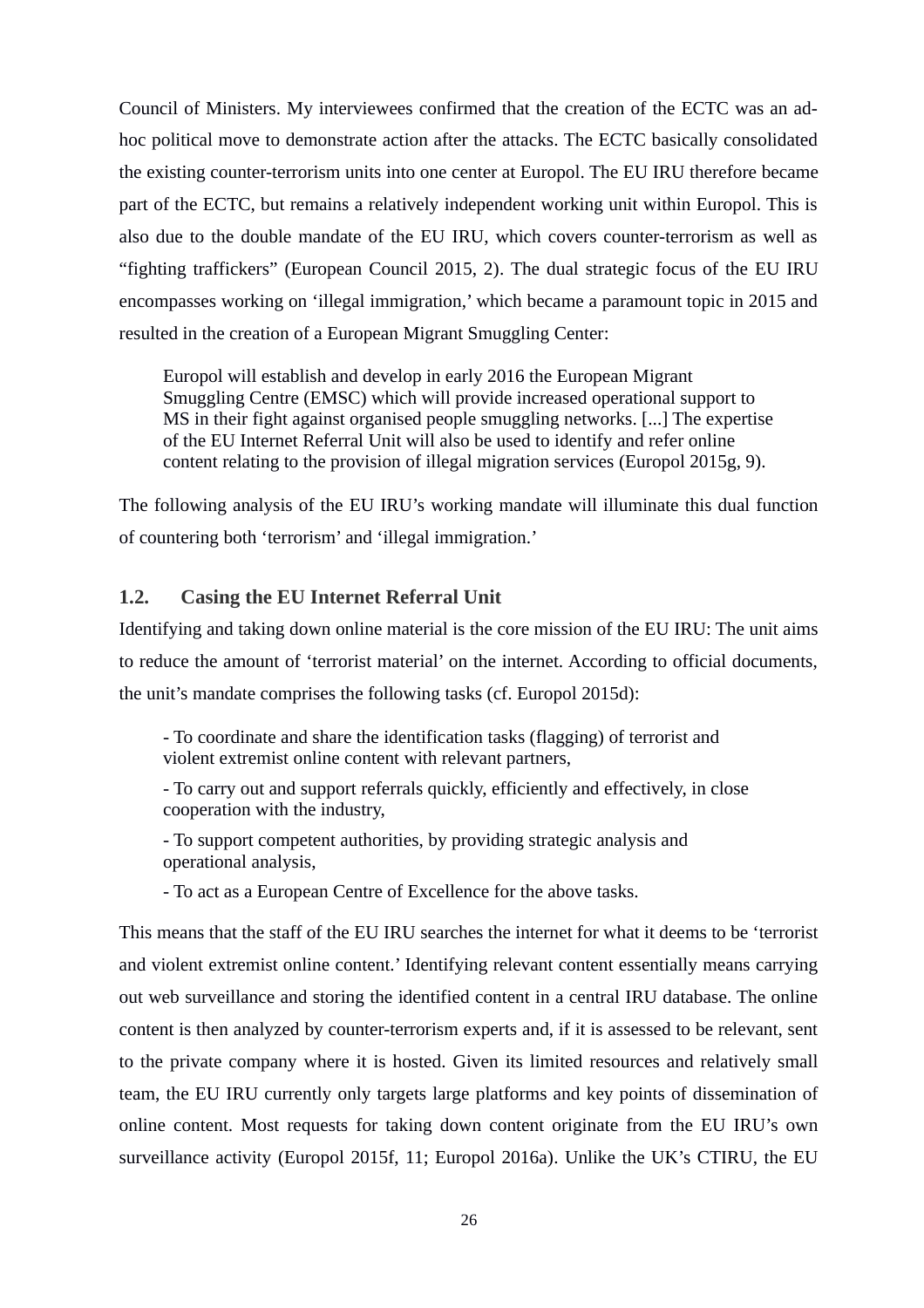IRU does not receive information about relevant content from the public, as its legal basis does not allow for this (Jones 2016, 2). Another way to identify content is through so-called 'support referrals.' These involve Member States sharing a piece of content that they have detected with Europol; the EU IRU then organizes the referral to the hosting company. This coordination and support role is Europol's basic mission and provided as a service to Member States who do not have national internet referral units.

Referrals, Europol claims, to not entail privileged access to hosting platforms. As far as is known at the time of writing, the EU IRU does not have the status of a 'super-flagger' with special access to certain online platforms.

The online content targeted by the EU IRU could be anything, such as text, image, or video material. It also comprises entire social media accounts or profiles. In order to work most effectively, the EU IRU tries to focus on social media accounts, especially Twitter accounts, that have a large outreach, provide translations into EU languages, serve as dissemination hubs, and function as high-profile influencers (Europol 2015f, 11). This prioritization was also emphasized in the interview I conducted with a senior Europol official. Which platforms are mainly targeted? Europol states that the "EU IRU refers internet content across the following social media platforms, in ascending order of volume: Facebook, SendVid, Vimeo, Google Drive, Youtube, Archive.org and Twitter" (Europol 2015f, 12).

Details regarding the kind of content that is monitored, assessed, and referred are scarce and rudimentary. What is publicly known is the double mandate of the EU IRU: addressing 'terrorist and violent extremist' content as well as content related to 'illegal immigration.' Although the decision to establish the EU IRU was triggered in the context of counterterrorism, shortly after the Charlie Hebdo attacks, the scope of its mandate was extended in April 2015 by the European Council. The accompanying statement mentioned that Europol should also target "internet content used by traffickers to attract migrants and refugees, in accordance with national constitutions" (European Council 2015, 3). This expansion of the mandate occurred before the EU IRU officially began operating on July 1, 2015. In the words of the EU Counter-Terrorism Coordinator, this means that the EU IRU "is also tackling the facilitation of illegal immigration, with a continuous analysis of social media-related information on a 7/7 basis" (2015b, 5).

Figures on how many pieces of online content are assessed, referred, and deleted vary. In April 2016, the European Commission published a report saying the EU IRU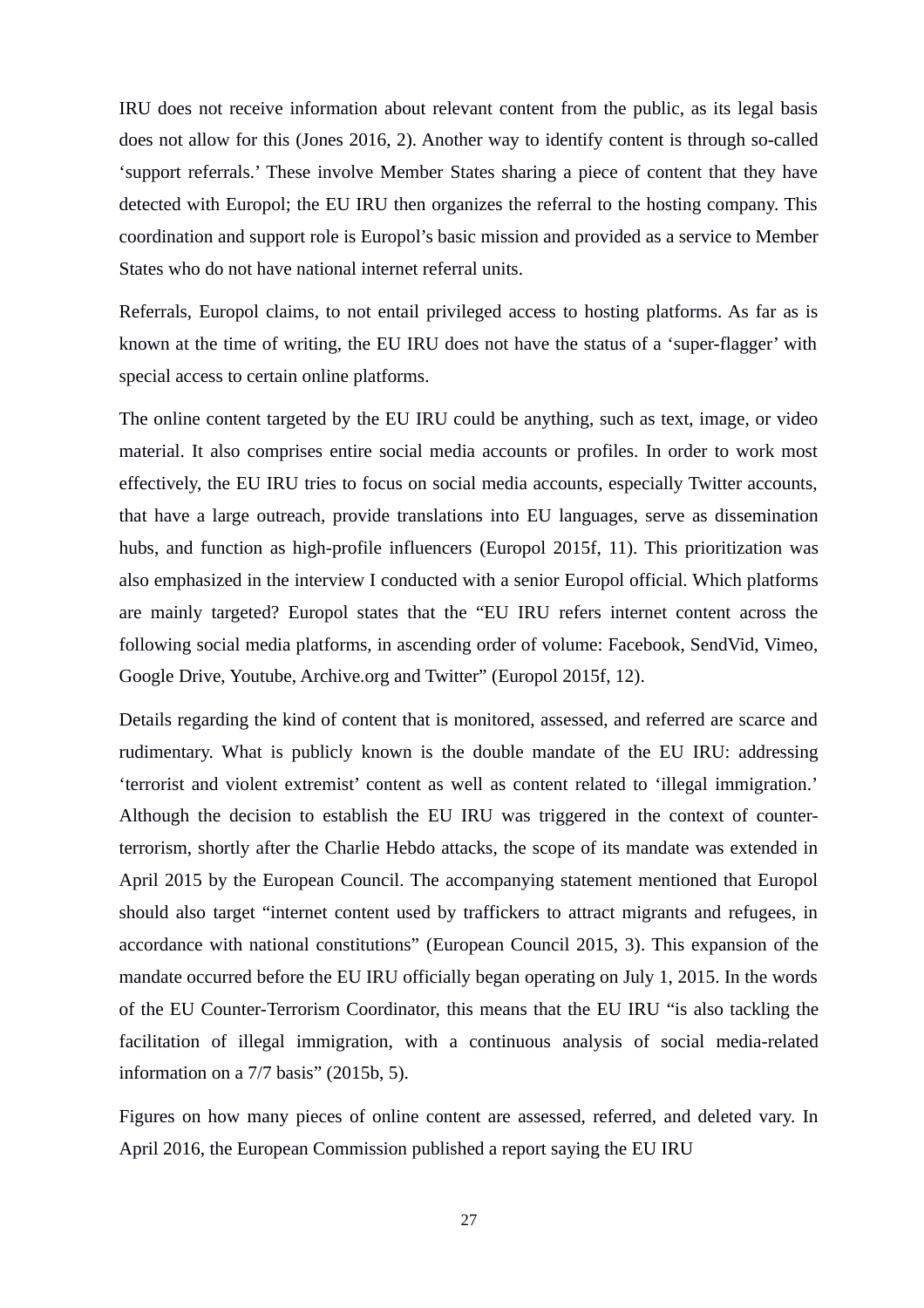has assessed over 4,700 pieces of material across 45 platforms and made over 3,200 referrals for internet companies to remove content, with an effective removal rate of 91% (European Commission 2016a, 7).

The numbers cited in a more recent document, published in May 2016, are significantly higher:

7,364 pieces of online content were assessed by the IRU, triggering 6,399 referral requests (with a success rate of 95% concerning subsequent removal). In 2016, 629 new terrorist media files were uploaded to the Check-the-Web (CTW) portal (Europol 2016e, 7; Monroy 2016).

Even more recent numbers released in July 2016, refer to "11,000 messages across some 31 online platforms in 8 languages" that have been assessed and referred (Europol 2016i; Europol 2016h). 91.4 percent of those referrals were removed by the respective hosting platform.

As there is no possibility to compare or fact-check these figures, one thing becomes quite clear: The interesting piece of information is the small percentage of referrals that were *not* removed by the platforms. The key question is not necessarily how many pieces of content are assessed and deleted, but the criteria by which they are assessed and deleted.

How does this process work? Online content is assessed at two different points by two different organizations, respectively. The first assessment is conducted by the EU IRU, which classifies some content as 'terrorist' or 'violent extremist' propaganda. After the referral has been made, a second assessment is conducted by the private company hosting the content in question. The nature of this second assessment is left fully to the company's discretion and is based on its corporate terms of service. At this stage of the process, Europol denies having any formal or informal influence on the company's categorization of the referred content (e.g. EuroparlTV 2016, min 3:30; also confirmed in several of my interviews). Europol has to leave the decision to the private hosting provider because of Europol's legal basis. Since Europol does not authorize any executive powers, it can only flag content on the platform, but is unable to enforce the take-down.

Both assessment processes are obscure and completely inscrutable. The take-down quota of 95 percent indicates that the IRU and the private companies must use different criteria to assess the content, at least to some extent. Since there is no judicial oversight of the process, there is no right to formal objection or disclosure foreseen for this process. Europol's referral activities are non-binding requests, legally equivalent to the flagging of posts done by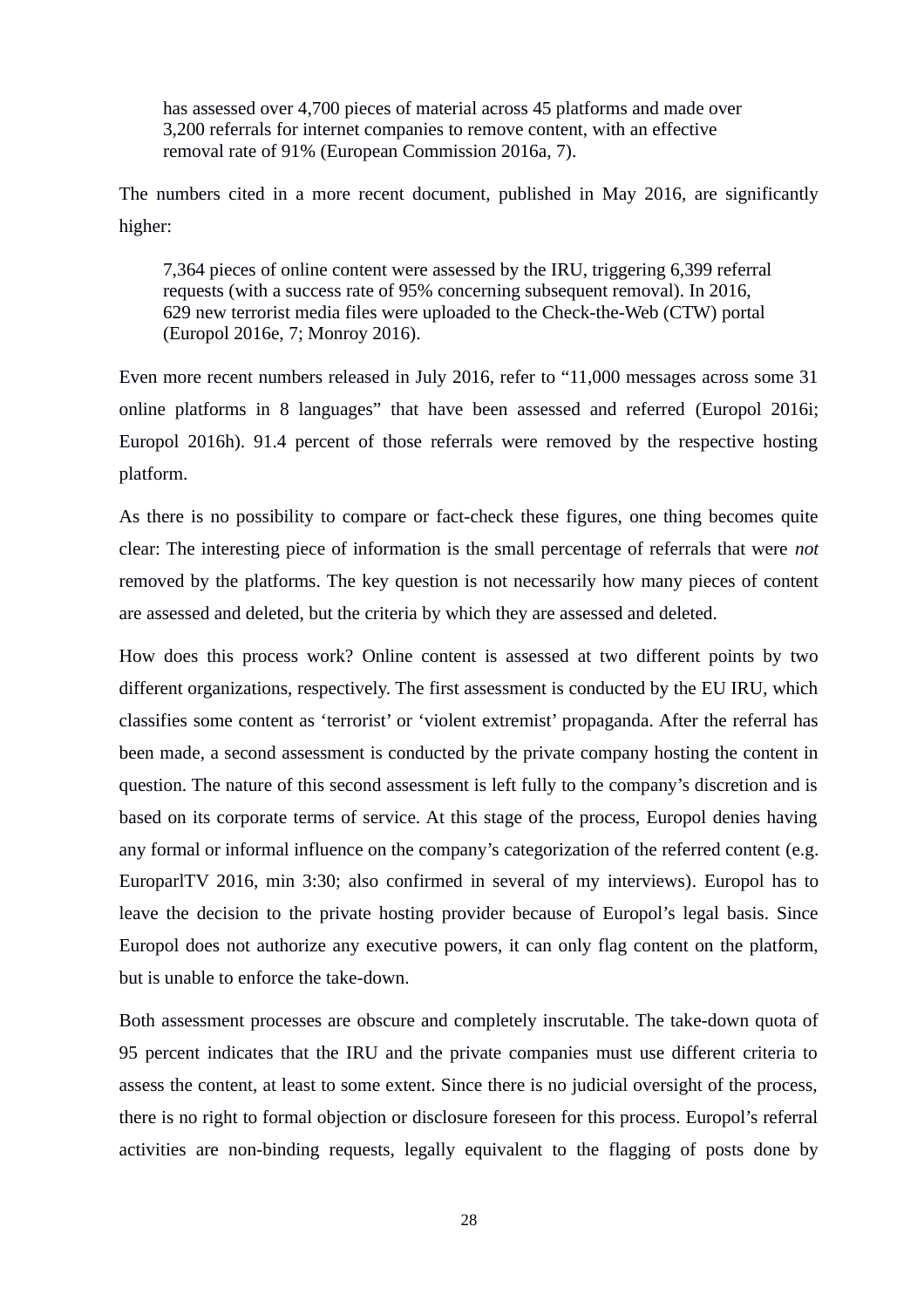ordinary users; "thus the decision and related implementation of the referral is taken under full responsibility and accountability of the concerned service provider" (Council of the EU 2015b, 3).

It is important to highlight the fact that neither of the two distinct assessment processes is based on existing legal rules, but rather on the 'community guidelines' or 'terms and conditions' of the platform in question. The relevant criteria for referring content to internet companies is whether "Europol assesses it to have breached their terms and conditions. This is a voluntary arrangement in order to alert the companies when their sites are being abused by terrorist organisations" (European Commission 2015). This arrangement is not accidental, but part of the reasoning that lead to the introduction of the EU IRU. This is evident in statements made by EU Counter-Terrorism Coordinator Gilles de Kerchove, who advocated the creation of the EU IRU, because this would allow for more online content to be deleted by private actors, than is legal under European and national legislations:

Consideration should be given to a role for Europol in either flagging or facilitating the flagging of content which breaches the platforms' own terms and conditions. These often go further than national legislation and can therefore help to reduce the amount of radicalising material available online (EU Counter-Terrorism Coordinator 2015a, 3).

Clear examples of materials that are not protected by the right to free expression can only be constructed within a given set of rules. Conditions for what kind of content is permissible differ significantly from country to country, and even more so from one social media platform to another. Defining the limits of free speech in a democratic society is usually not a technocratic practice, but rather a deeply political choice. For example, certain symbols or statements denying or trivializing the Holocaust constitute criminal offenses in Germany and many other European countries, and are liable to prosecution. In other countries, the same symbols or speech might be legally permissible. The interpretation of the boundaries of free speech certainly cannot be generalized and detached from the respective social and political context in which it is made. How does Europol make this complex decision? In the interviews I conducted, I only received a rather vague and general answer, along similar lines to this explanation:

An expert evaluation of the content is performed in accordance with the principles set up in Council Framework Decision 2008/919/JHA on combating terrorism. The Council Framework Decision 2008/919/JHA on combating terrorism (amending the Council Framework Decision 2002/475/JHA) sets out a definition on what is to be considered as 'public provocation to commit a terrorist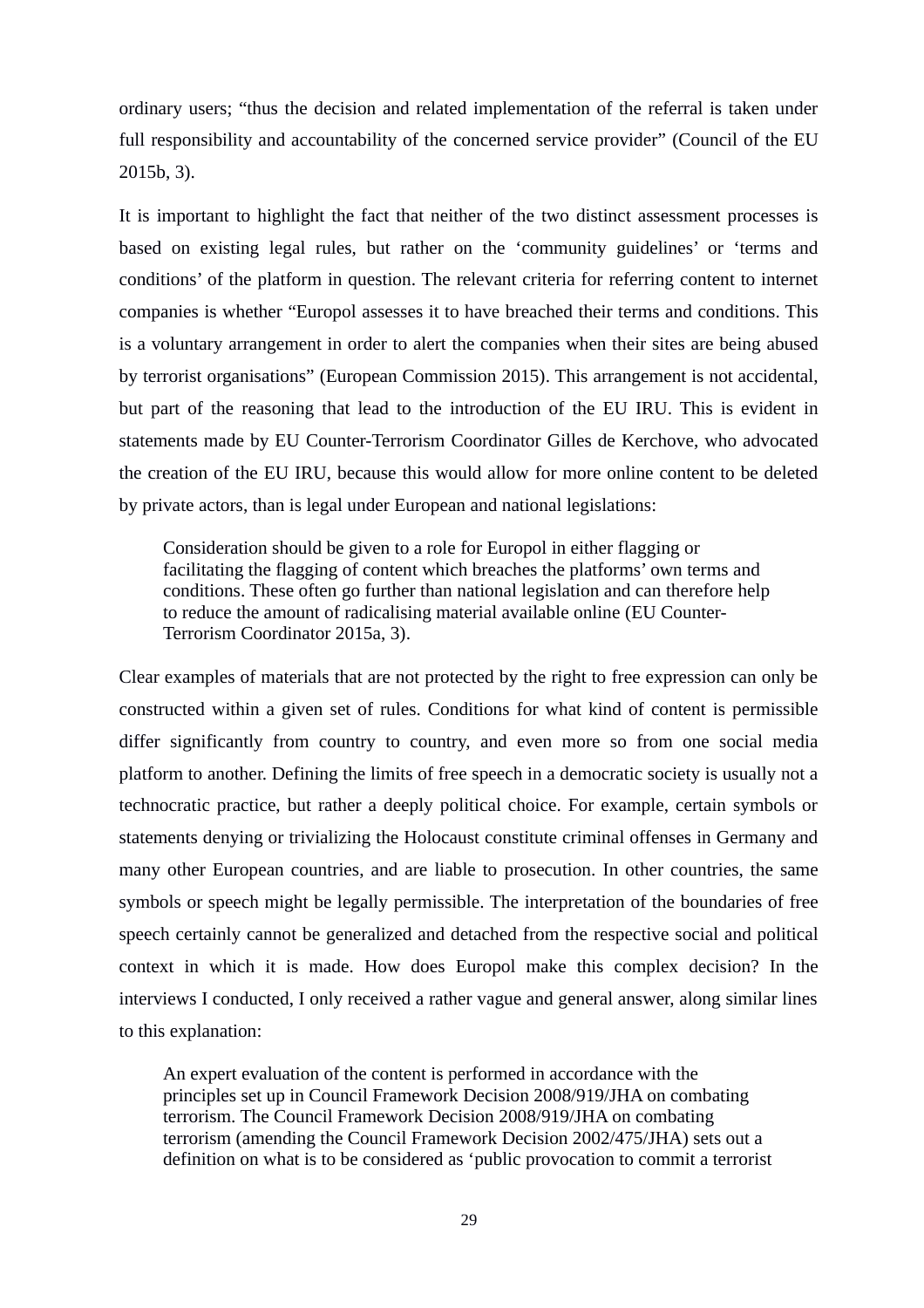offence' (Europol official, quoted in Jones 2016, 2).

Resorting to quoting legal norms does not necessarily clarify the categories employed here, as legal definitions are often formulated in rather vague terms, too. Whether or not the laws cited here provide a transparent basis for the assessment of online content will be analyzed in Section 2.1.1.

#### <span id="page-32-0"></span>**1.3. Political Context**

Every text has a context. This paper investigates the formation of the EU Internet Referral Unit from roughly January 2015 to June 2016, during which period most of the policy documents analyzed in this study were published. Taking into account the political conditions under which policy-making takes place is crucial for any policy analysis. The Critical Frame Analysis method primarily focuses on the content and language of policy text. In order to complement the CFA, a quick overview of the political context and developments surrounding the establishment of the EU IRU ought to be given, but without aiming to cover all of the details of the institutional and legislative developments in EU counter-terrorism policy.

Many scholars agree that European counter-terrorism policy has been developing mostly adhoc and does not necessarily follow a coherent strategic approach. Although the European approach to counter-terrorism has become more comprehensive over time, it has evolved in "a primarily incremental and external shocks-driven process" (Schröder 2013, 85). As security policy is traditionally regarded as a core part of national sovereignty, EU Member States have been reluctant and slow to cooperate on security matters or even confer securityrelated competences to the EU level. The broader narrative of EU counter-terrorism policy follows pivotal events – first and foremost the attacks on September 11 in 2001, on March 11, 2004 in Madrid, and on July 7, 2005 in London – as the critical junctures that opened windows of opportunity for counter-terrorism policy-making. At the same time, it also urges policy makers to act in an ad-hoc manner, without conducting thorough analysis of what ought to be done. Pressure to demonstrate decisiveness and authority has led to the rather hasty adoption of pre-existing policy proposals, which are usually not tailor-made and sometimes merely symbolic solutions to specific situations (Bossong 2008; Hayes and Jones 2015). As explored above, the development of the EU IRU also follows this pattern of EU counter-terrorism policy-making: An established infrastructure (the CleanIT and Check the Web initiatives) was extended based on existing models in some Member States (the UK and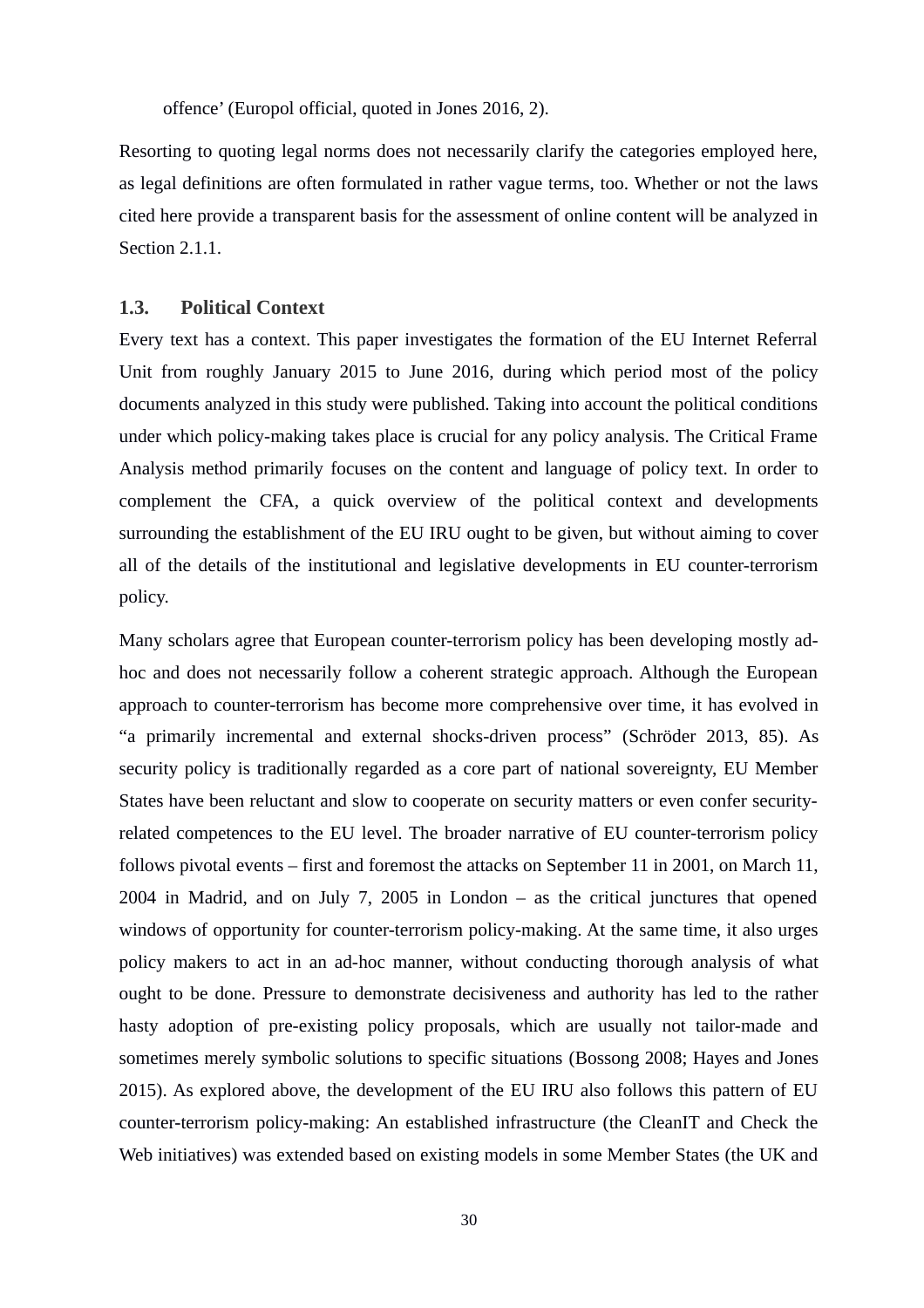the Netherlands).

The time frame investigated in this paper coincides with the negotiation phase for the new Europol regulation, which was adopted by the European Parliament in May 2016. It will provide a new legal basis for Europol, and is going to enter into force on May 1, 2017 (Europol 2016f). The regulation appears relevant for the context of the EU IRU because some of the provisions included therein were drafted to allow the exchange of information with private parties (Rudl 2016). This happened late in the legislative process, after there had been some public criticism that the EU IRU still lacks an appropriate legal basis (Monroy 2015). A Council document acknowledges that the new Europol regulation was subsequently amended during the trilogue negotiations in order to insert a sound legal basis for the EU IRU:

In order to provide explicit legal basis in the draft Europol Regulation for the functioning of IRU while ensuring the necessary guarantees for the protection of personal data, the Presidency has developed [...] proposals to amend the draft Europol Regulation (Council of the EU 2015b, 5).

The initial draft of the Europol regulation prohibited the transfer of personal data to private parties. It therefore seems that a high-level political decision to create a new police unit at Europol was only later authorized by the adoption of the amended regulation.

At present, Europol's legal foundation consist of the Council Framework Decisions 2002/475/JHA and 2008/919/JHA. These will remain the working basis of Europol until the new regulation will enter into force on May 1, 2017. In the mean time, the two Council Decisions authorize Europol to only retrieve and process data only from publicly available sources, but not to share it with private parties. One document shows that the Council is aware that the current Framework Decision "has no express provisions regulating the transfer of personal data (for example, the URL link)" (Council of the EU 2015b, 4). Accordingly, the development of the EU IRU can be conceptualized as a process of mission creep (cf. Hayes and Jones 2015, 17), whereby competences and mandates are introduced and expanded informally, and later incorporated into the formal legal structures of the organization.

Parallel to the establishment of the EU IRU, two closely related initiatives were advanced on the European level. Counter-speech initiatives were created, aiming to provide alternative perspectives and facts to counter propaganda efforts. Notably, one counter-speech project – called EU East StratCom Task Force – operates in the context of the conflict in Ukraine and is run by the European Union External Action service. It collects 'pro-Kremlin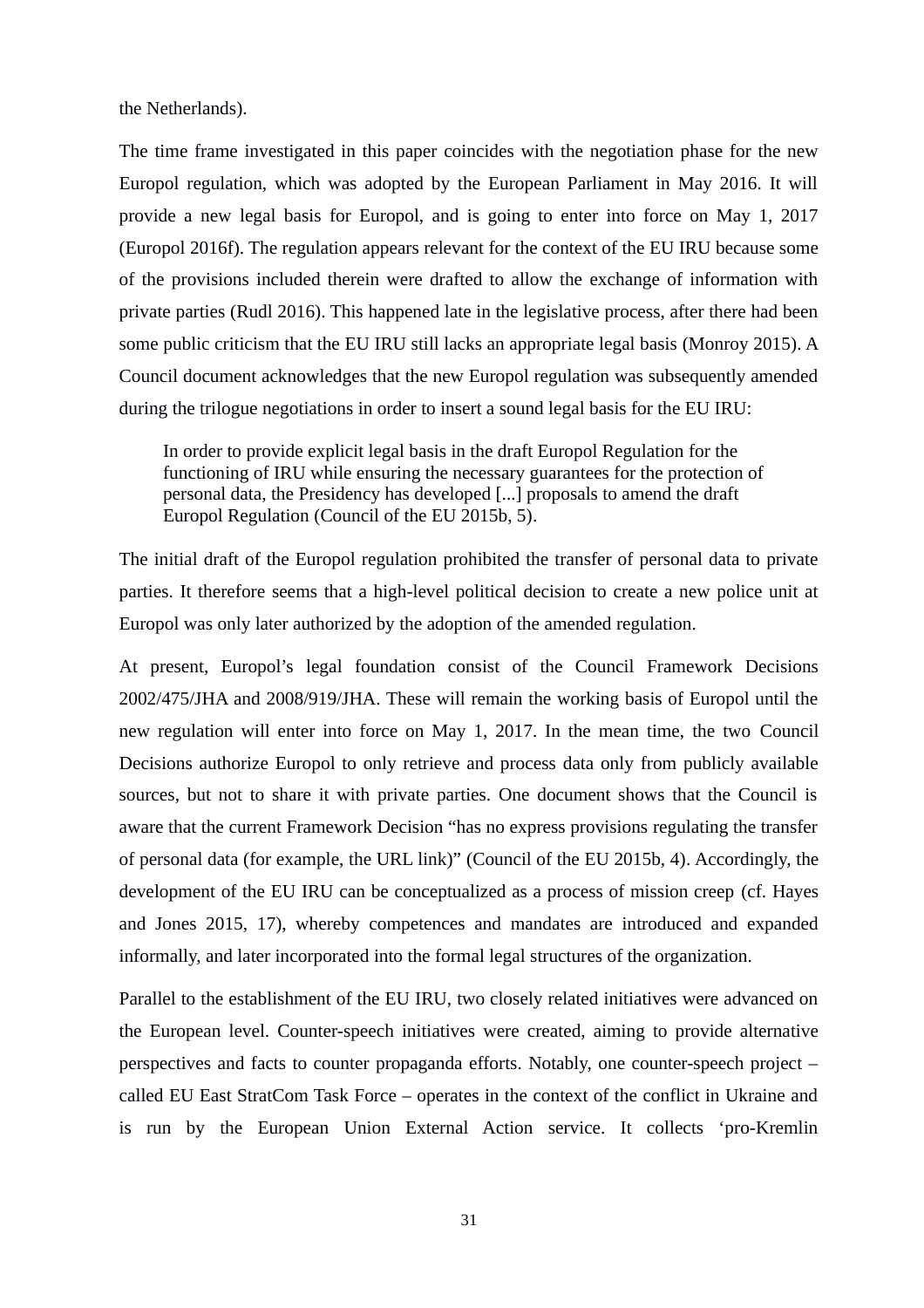disinformation' and regularly publishes a 'Disinformation Digest.'[6](#page-34-0) According to media reports, the project team, which is led by the High Representative of Foreign Affairs, works rather obscurely, and has failed to disclose the scope of its mission (Bonse 2015). Recently, the task force made headlines with a humorous video it distributed on social media that openly mocked 'pro-Kremlin media' for its disinformation strategies<sup>[7](#page-34-1)</sup>.

The second counter-speech initiative is the Syria Strategic Communications Advisory Team (SSCAT), which serves as a specialized advisory team that provides expertise on countering "terrorism communication campaigns" and "works as a network where best practices on countering violent extremism and counter terrorism communications between the Member States is shared" (Council of the EU 2015a, 9). It consists of a team of experts seconded by Member States that work under the Belgian Ministry of Home Affairs. SSCAT consults national governments across the EU on how to improve their counter-speech operations.

Cooperation with the internet industry, most prominently companies such as Google, Facebook, Microsoft, Twitter, but also others, has also been promoted. The 'EU Internet Forum' initiative was launched in December 2015, so that partnerships could be established a partnership with relevant stakeholders "to restrict the accessibility of terrorist material online and increase the volume of effective counter-narratives" (European Commission 2016a, 7). Leading social media companies published a code of conduct that was prepared together with the European Commission. The agreement requires the platforms to "review the majority of valid notifications for removal of hate speech in less than 24 hours and remove or disable access to such content" and moreover calls to "educate and raise awareness" about the companies' guidelines (European Commission 2016b). The agreement was met with refusal by NGOs such as European Digital Rights and Access Now, who dropped out of the EU Internet Forum talks and criticized the public/private cooperation which constitutes a "privatization of censorship" (Dachwitz 2016; EDRi 2016). Other observers say the agreement is designed to produce chilling effects on users and encourage over-blocking of legal content. Although having been severely criticized for human rights violations, the cooperation between internet corporations and governments on regulating speech online seems to be on the rise, with similar advances evolving in several EU Member States and many countries around the world (e.g. Nakashima 2016).

<span id="page-34-0"></span>6 <http://eeas.europa.eu/euvsdisinfo/>(last retrieved 12 March 2016)

<span id="page-34-1"></span><sup>7</sup> <https://twitter.com/EUvsDisinfo/status/753648355247394817>(last retrieved 14 July 2016)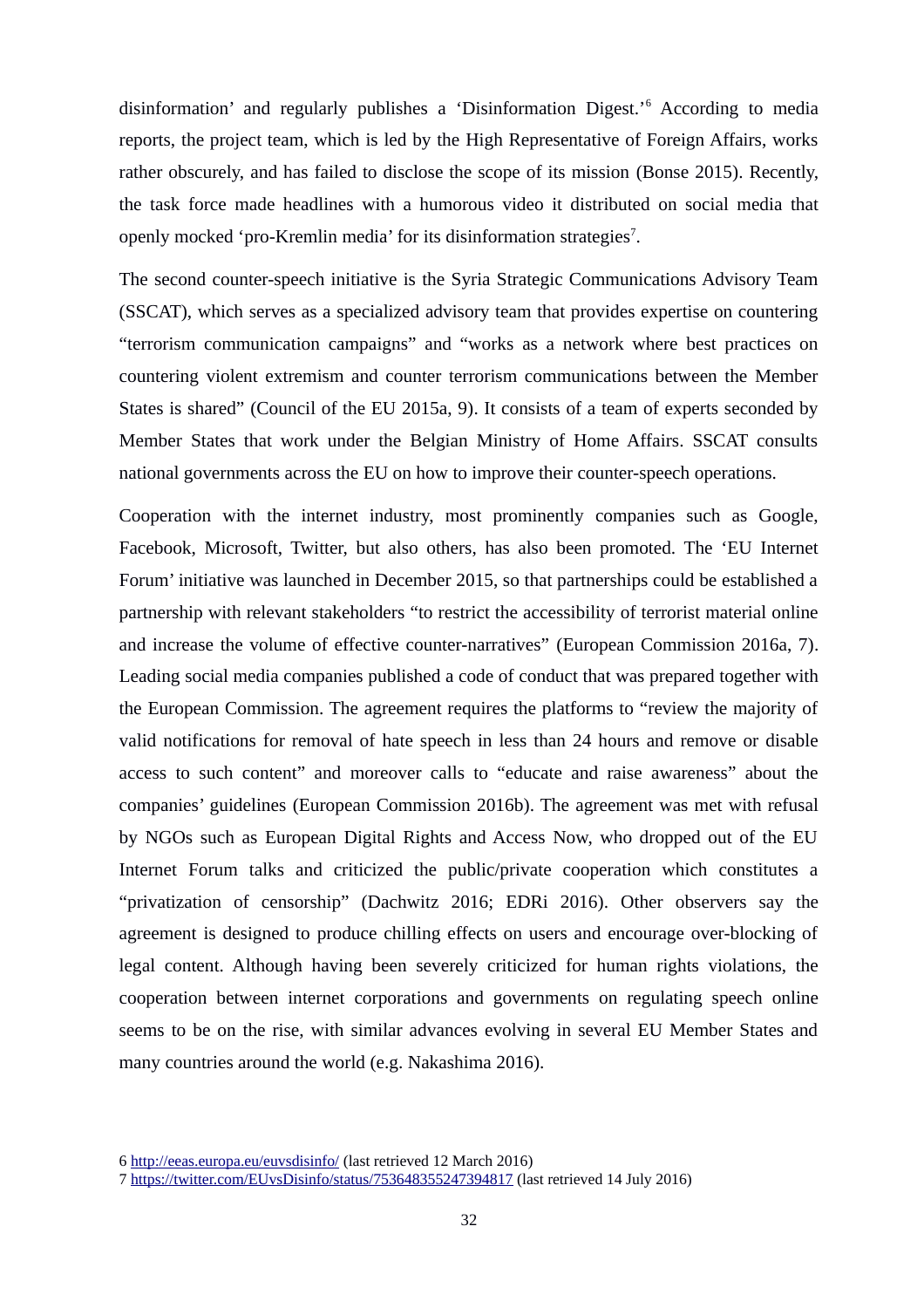## <span id="page-35-2"></span>**2. Europol's Framing of the EU IRU**

We have seen why the EU IRU is a highly suitable case for studying the policy framing of developing governance mechanisms to regulate online content, emerging at the interface of private actors and law enforcement. The following section analyzes the frames employed to describe, structure, and make sense of Europol's Internet Referral Unit. Policy documents produced by Europol will be examined, building on the conception of frames as conditions for understanding and of framing as an implicit act of sense-making.

#### <span id="page-35-1"></span>**2.1. Diagnosis – What Is the Problem Represented to Be?**

The following empirical analysis is structured along the two main categories of the critical frame analysis method. Starting with the diagnosis that asks what the problem is constructed to be, this section presents key frames in Europol's practitioners' sense-making and problem definition.

#### <span id="page-35-0"></span>**2.1.1. Terrorism – A Presupposed Threat to Security**

According to Didier Bigo, 'terrorism' is a term with no conceptual value for social sciences – but it undoubtedly has a powerful political function (Bigo 2005). It is important to scrutinize where and how the word 'terrorism' is used and what it stands for. The discursive (in)securitization of political issues through the mobilization of existential threats has become a common theme in critical security studies debates. It almost goes without saying that  $-$  in the context of Europol's counter-terrorism policy – explicit and acute threat construction is absolutely prevalent. To give only one of many possible examples, the Head of Europol recently stated, when asked about terrorist attacks, that "[t]he threat is alive and current. Another attempted attack is almost certain" (Wainwright 2016). Alarming language is even used in some policy documents, for example, "special forces style attacks" (Europol 2016a) are mentioned.

What does Europol talk about when it talks about terrorism? Understanding what terrorism means for Europol starts with the legal basis of EU counter-terrorism policies. My interviewees tended to refuse to provide their own, orally formulated definition of terrorism, instead referring to the Council Framework Decisions 2002/475 and 2008/919 as the encompassing legal basis for their work. But it seems fair to say these two laws provide only vague or extremely broad categories of what constitutes terrorism, covering all "intentional acts" that "may seriously damage a country or an international organisation" with the aim of (inter alia, only an excerpt):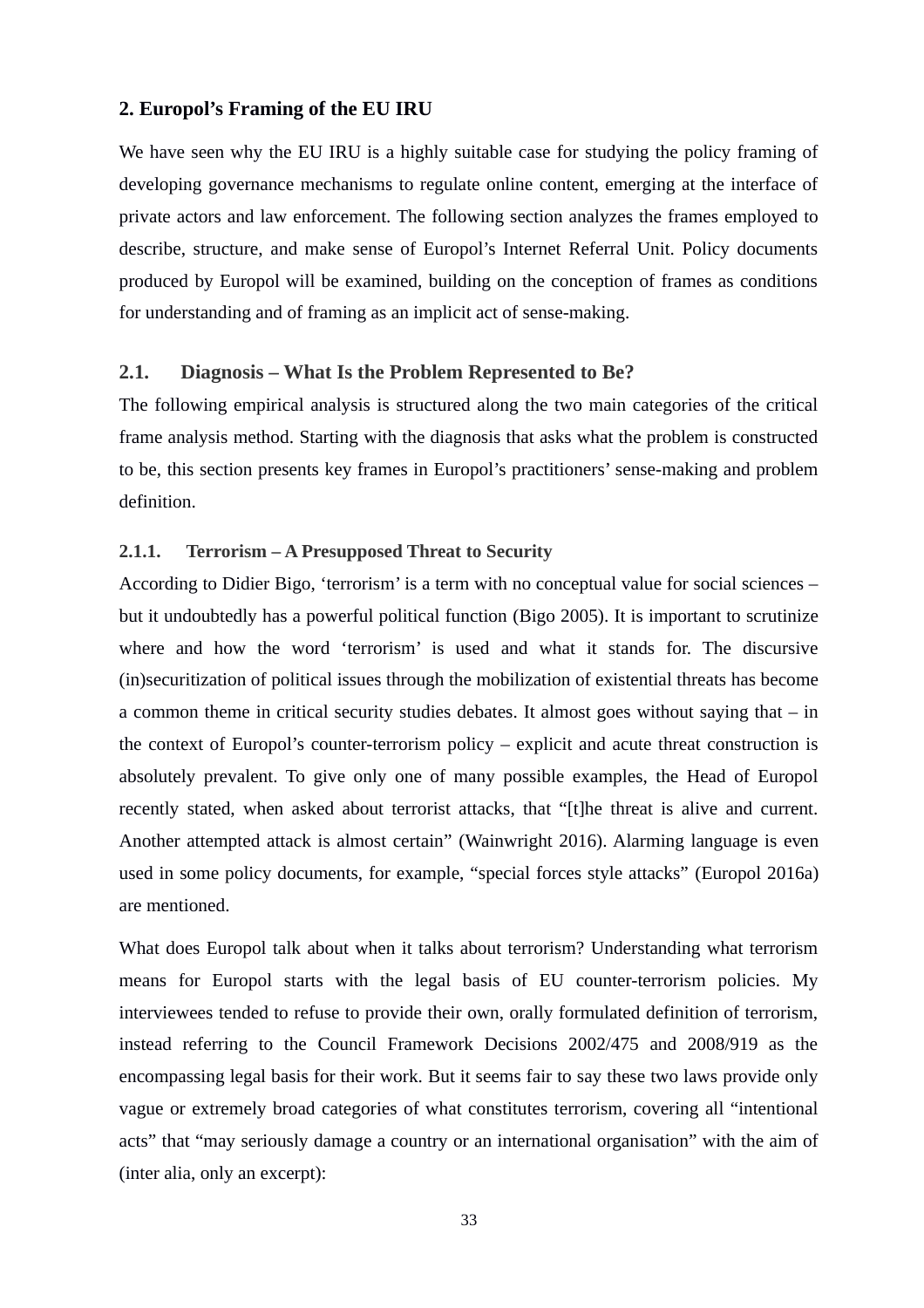- seriously intimidating a population, or

- unduly compelling a Government or international organisation to perform or abstain from performing any act, or

- seriously destabilising or destroying the fundamental political, constitutional, economic or social structures of a country or an international organisation (Council of the EU 2002 Article 1).

This provision is followed by a list of offenses that are relevant in the context of terrorism, including attacks on human beings, kidnapping, destruction of all kinds of infrastructures, seizure of vehicles, the creation, proliferation, and use of weapons, and many more. The list also includes "threatening to commit any of the acts listed." Generally speaking, this legal basis does not provide clear instruction for law enforcement, as it only sketches a broad spectrum of offenses that may potentially be covered or investigated. For example, it may well be the case that politicians' statements "seriously intimidate a population," but they are never labeled as terrorism. Going further, the second Council Framework Decision of 2008 amended the scope of what may constitute terrorism, specifying how the offenses of public provocation, recruitment, and training for terrorism ought to be understood (Council of the EU 2008 Article 3). Article 4 of the Framework Decision also criminalizes "aiding or abetting, inciting and attempting" as offenses linked to terrorism.

Looking at the legal definitions of terrorism with which practitioners have to work makes it clear what political margin of discretion practitioners have in interpreting these definitions. Europol, a relatively small agency with about 950 employees, has to formulate relevant priorities. The European Commission clarifies that the Framework Decision "aims to reduce the dissemination of messages and material that may incite people to commit terrorist attacks" and explicitly mentions the internet as a means to do so (2014b, 3f). Merely based on the legal text, terrorism becomes more of a container term than a clear assignment. Without prioritization on the practice level, no implementation of counter-terrorism measures would be possible.

How Europol breaks down this overtly broad categorization of terrorism is best illustrated by the agency's annually published Terrorism Situation and Trend Report (TE-SAT). In the methodology chapter, the report first refers to the nature and context of terrorism as formulated by the aforementioned legal basis. Europol acknowledges that "it can be difficult to assess whether a criminal event should be regarded as an act of 'terrorism' or as an act of 'extremism'" (Europol 2015a, 46). In the report, terrorism (a very broad and loose category) is classified into different types based on their source of motivation (cf. Europol 2015a, 3ff):

34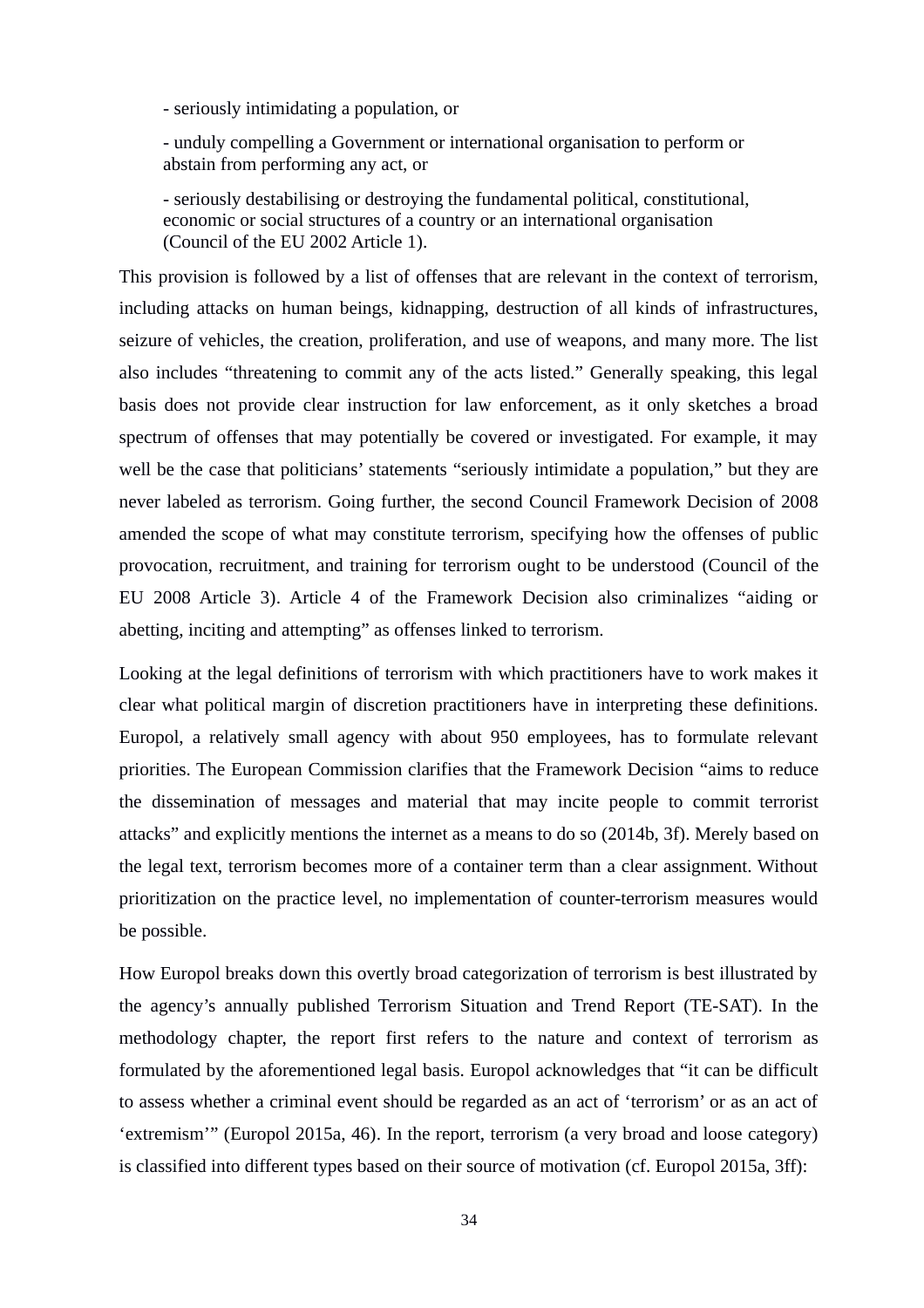- 'Religiously inspired Terrorism'
- 'Ethno-Nationalist and Separatist Terrorism'
- 'Left-Wing and Anarchist Terrorism'
- 'Right-Wing Terrorism'
- 'Single Issue Terrorism.'

This approach poses some difficulties, because these categories are not mutually exclusive. Europol concedes that "many [terrorist] groups have a mixture of motivating ideologies, although usually one ideology or motivation dominates" (Europol 2015a, 47). For example, religion is invoked as a motivating factor for both religiously inspired terrorist groups as well as for ethno-nationalist terrorism. Furthermore, the separation between ethno-nationalism and right-wing terrorism often appears to be blurry. Europol also lists 'unspecified' terrorist attacks in its statistics, making the problems inherent to the classification of types of terrorism based on motivation even more apparent. This might be due in part to different Member States reporting different statistics to Europol, but it also shows that Europol has struggled to define sound and distinct categories for what terrorism actually is. The level of sophistication of an attack is clearly not regarded as a criterion for terrorism, as both very sophisticated and unsophisticated attacks are listed in the TE-SAT reports.

| <b>Type of Terrorism</b>                 | Number of reported 'failed, foiled and completed attacks' |      |              |      |          |      |                                           |      |               |
|------------------------------------------|-----------------------------------------------------------|------|--------------|------|----------|------|-------------------------------------------|------|---------------|
|                                          |                                                           |      |              |      |          |      | per year and category in EU Member States |      |               |
| <b>Religiously inspired ("Islamist")</b> |                                                           |      | $\mathbf{0}$ |      |          |      | 6                                         |      | $\mathcal{D}$ |
| <b>Ethno-Nationalist and Separatist</b>  | 424                                                       | 532  | 397          | 237  | 160      | 110  | 167                                       | 84   | 67            |
| <b>Left-Wing and Anarchist</b>           | 30                                                        | 21   | 28           | 40   | 45       | 37   | 18                                        | 24   | 13            |
| <b>Right-Wing</b>                        |                                                           |      | 0            | 4    | $\Omega$ |      | 2                                         |      | $\Omega$      |
| <b>Single Issue</b>                      | 0                                                         |      | 5            |      |          | 0    | 0                                         |      |               |
|                                          | 2006                                                      | 2007 | 2008         | 2009 | 2010     | 2011 | 2012                                      | 2013 | 2014          |

*Table 1: 'Failed, foiled and completed attacks' according to data in TE-SAT 2007-2015*

Table 1 presents the figures on attacks reported in the TE-SAT since 2007. There was a striking discrepancy in the figures and the way in which the data was presented. Numbers on attacks attributed to single issue and right-wing terrorism are only mentioned in the appendix of the report, while the attacks listed under the other terrorism categories are presented with graphs early on in the text. The chapter on religiously inspired terrorism prominently illustrates the figures on "suspects arrested for religiously inspired terrorism 2010 to 2014," *without* mentioning the total number of 'failed, foiled or completed attacks,' which is significantly lower. The numbers on 'failed, foiled or completed attacks' presented in Table 1 can only be retrieved in the appendices of the TE-SAT reports. While the number of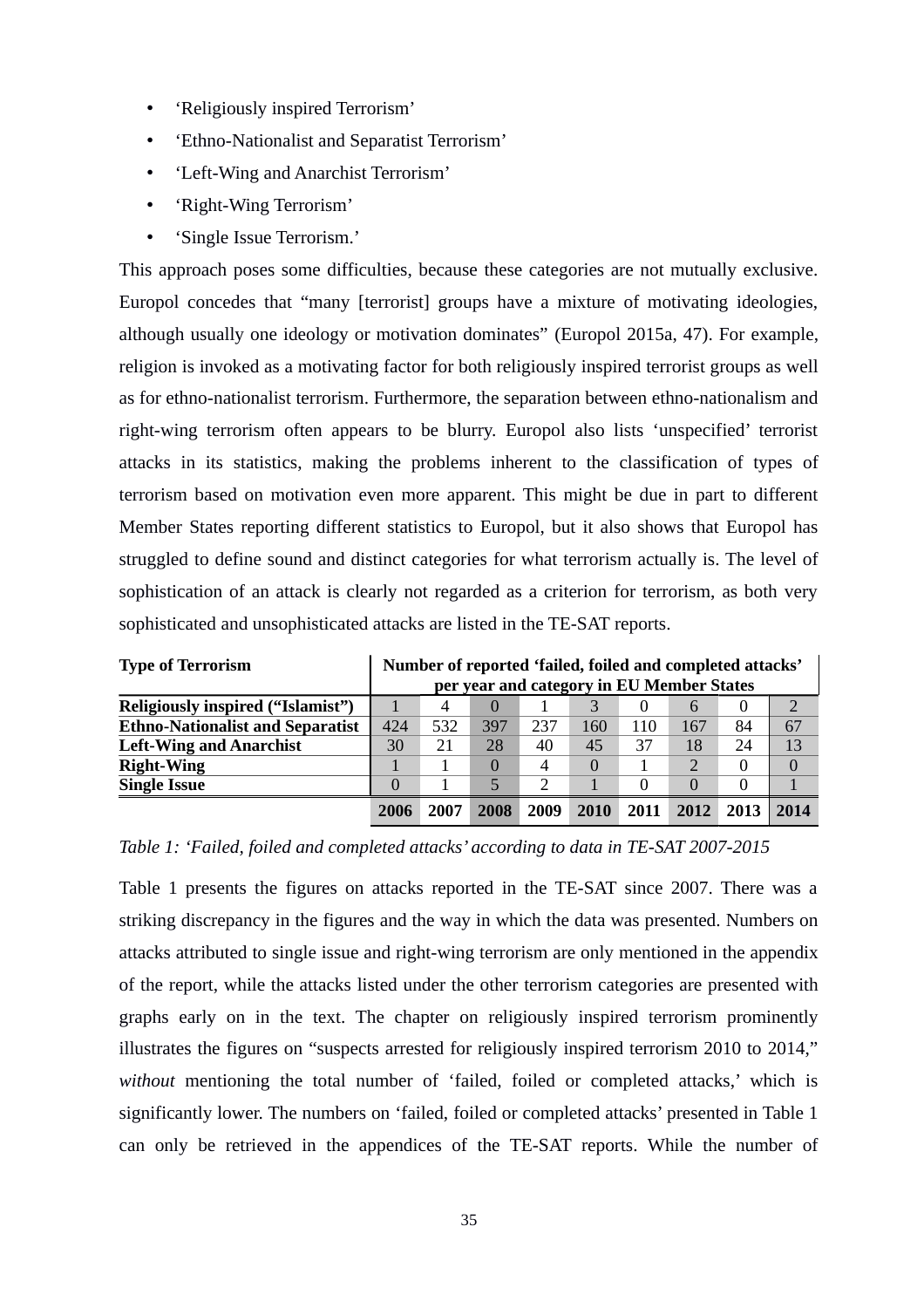religiously inspired terrorist attacks was relatively low (cf. Table 1), the number of arrests for religiously inspired terrorism constituted the largest proportion of total arrests in the EU. The chapters on left-wing and ethno-nationalist terrorism include statistics for both 'suspect arrests' as well as 'failed, foiled, and completed attacks' in a single graph. The chapter on religiously inspired terrorism is the only one in which only the number of arrests, but not the number of attacks is illustrated. This raises questions about a biased presentation of facts in the TE-SAT, which treats figures on 'religiously inspired terrorism' differently than all other types of terrorism. Why are the same statistics for the categories presented in different ways?

Researchers have already pointed out problems with the TE-SAT reports, criticizing that they compile incomparable national data and gloss over national differences in trying to present a harmonized European threat assessment. De Goede writes that Europol performs 'cultural work' with the TE-SAT reports and – consciously or not – follows "the first lesson of identity theory – which is that in order to develop a common identity and a common space for action, one requires a common enemy, or at the very least, a shared threat perception" (de Goede 2011, 7).

Even without going through all the categories used, a clear priority in the TE-SAT is tangible. 'Religiously inspired terrorism' has been the first and by far largest section of the reports issued over the past few years. Interestingly, the category was renamed in 2012 from 'Islamist terrorism' to 'religiously inspired terrorism,' although the chapter still exclusively covers the actions of violent jihadi groups. This suggests that the shift from 'Islamist' to 'religiously inspired' was mere semantics. In striving to harmonize European-wide threat perceptions, Islamism is still the presumed underlying ideological motivation behind this categorization, thereby (re)affirming the association of the terrorist threat with 'Islam.' This brings us to the notions of radicalization and extremism, which are regularly invoked in this context of the fight against terrorism.

#### **2.1.2. Radicalization and (Violent) Extremism**

How is radicalization framed by Europol? Notably, I was unable to find any description of the term in any Europol publication over the course of my investigation. Europol does not explicitly define radicalization in its policy discourse. There are only indirect references to it in several documents and statements. Two different conceptions of radicalization can be derived from the way in which Europol uses the term. One is *radicalization as a process*, which draws upon formulations such as "efforts to radicalize and recruit" or "on the path of radicalization." Radicalization is described like a conscious action that some humans perform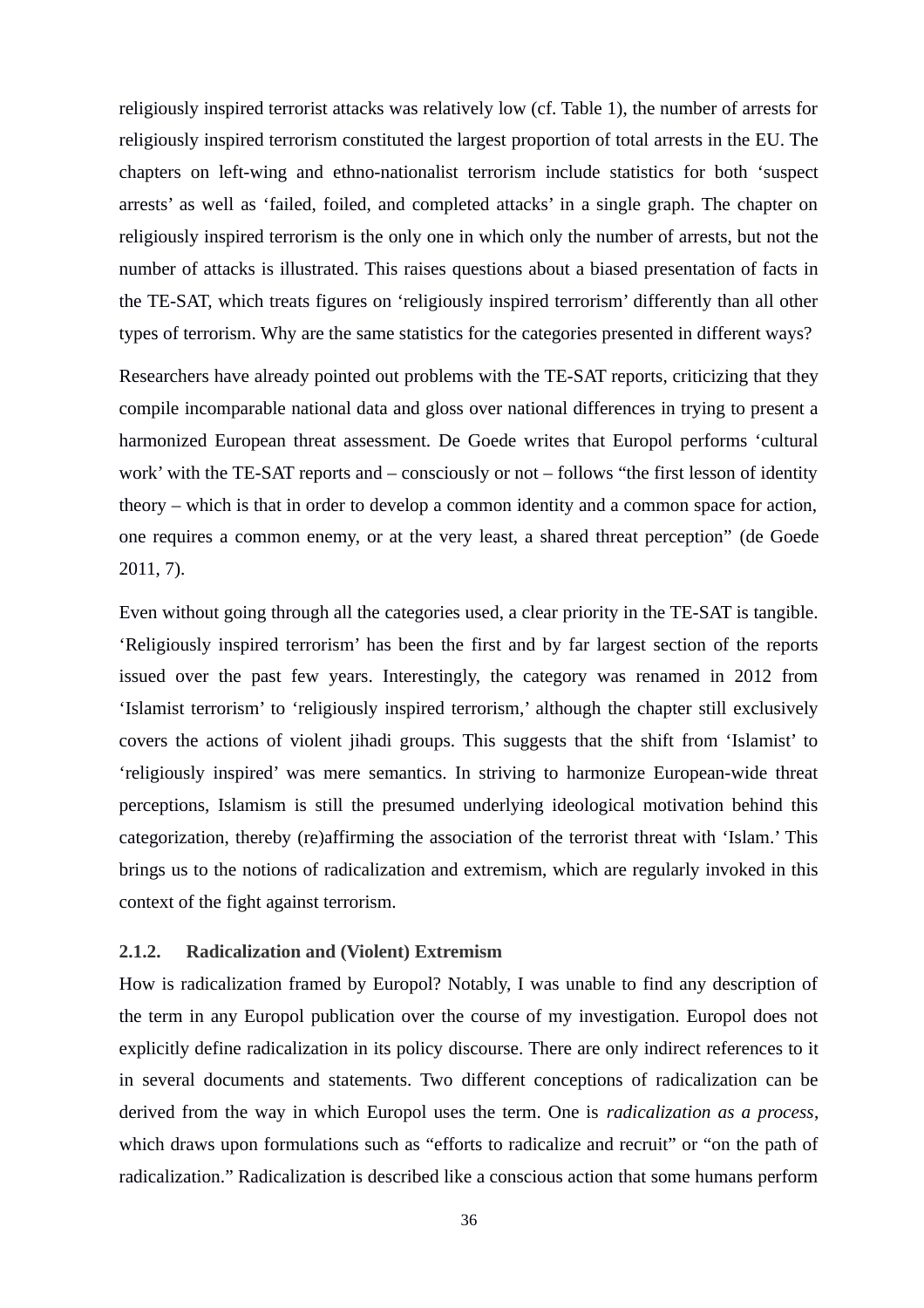on others, whereby the active party is the recruiter or demagogue who radicalizes an individual who adopts a rather passive role. The second conception is *radicalism as a condition*. This understanding of the term envisions radicalism to be an end product, a state of mind of persons who 'have been radicalized' or are described as 'radicalized attackers.' This suggests that radicalization stops at the point at which an individual has 'become radicalized' or 'a radical.' Radicalization is generally referred to as a very complex phenomenon, but no (public) effort is made to unpack this concept. Especially 'online radicalization' is often used interchangeably with the terms (online) propaganda and (online) recruitment.

Europol only occasionally uses metaphors to discuss radicalization  $-$  this occurs far more frequently in European Commission texts. Metaphors make it easier to grasp complex circumstances in policy texts and envision abstract concepts. For example, in order to describe the function of the internet for foreign fighters, the TE-SAT mentions that "social media continues to have a galvanising effect on potential travelers" (Europol 2015a, 22). Metaphors may occasionally only serve an illustrative function, but they also structure the way in which we think about problems in policy-making. The phrase 'playing whack-a-mole' is associated with a very particular mental image. What does a 'fertile environment for radicalization' look like? How about a 'breeding ground for radicalization?' What is 'homegrown' terrorism? The occasional use of such metaphors for radicalization makes it easy to talk about radicalization as a process that  $-$  quite naturally  $-$  resembles a tiny seed sprouting into a large tree.

The TE-SAT frequently mentions radicalization, but makes no attempt to define it. The report does, however, briefly elaborate on *extremism* as a phenomenon separate from terrorism. Stating that extremism and terrorism show similar 'behavioural patterns,' the report points out that "contrary to terrorism, not all forms of extremism sanction the use of violence" (Europol 2015a, 46). But since the focus of the TE-SAT is terrorism, Europol does not expand upon its idea of extremism any further. Some sections mention terms like 'extremist media,' 'extremist offences' or 'extreme jihadist views' without detailing what constitutes their extremist nature. In some parts of the reports, the unclear definition of extremism seemed to be apparent to the authors; for example, when they noted that "religious extremism seems to have played a role" (Europol 2015a, 8). Generally, extremism is mainly described in negative terms, as the opposite or complement of terrorism, with terrorism adopting different methodologies and tactics to extremism (Europol 2015a, 35).

One *predication* that comes up in both political and more technical policy texts is 'violent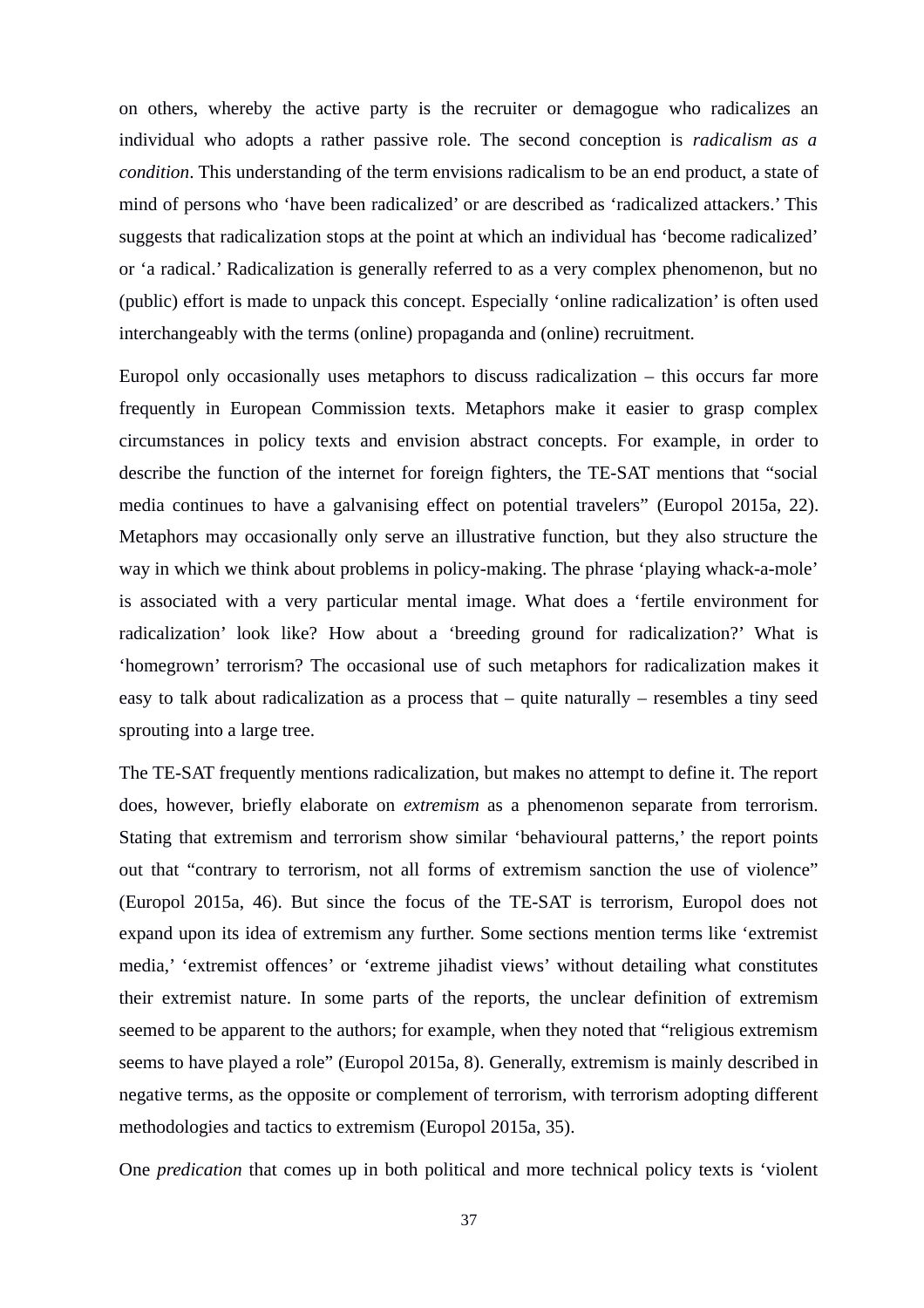extremism.' Attaching a certain property to a noun, in this case 'violent,' endows the term with a particular capacity (cf. Åhäll and Borg 2013). No doubt is left about the quality of the extremism in question, the attribution tells us everything about the extremism that we need to know. All European institutions use variations of this expression, such as 'violent extremist activities' or 'violent extremist views.' Violence becomes inscribed in the term 'extremism,' making the term 'violent extremism' virtually redundant. Similar alliances between noun and adjective include 'extremist propaganda' and 'extremist ideology,' that still carry the predicated violence with them.

What is the EU IRU is actually tackling, then, when it speaks of 'terrorist and violent extremist content?' Judging by my analysis of Europol's policy documents, it predominantly targets online *propaganda*. The concept note sees the EU IRU as part of

a coherent and coordinated European prevention strategy to counter terrorist propaganda and ensure that the Internet remains a public good, free of terrorist and violent extremist propaganda while respecting fundamental principles such as the freedom of speech (Europol 2015d, 2).

This suggests that radicalization is also seen as communication, or at least as the dissemination of terrorist propaganda. The EU IRU is, in this regard, an attempt to (re)gain control over the flow of information on the internet and keep a check on the usage of social media platforms "for radicalisation purposes, through terrorist and violent extremist propaganda" (Europol 2016e, 5).

In an interview, the Director of Europol said that "groups like IS are very good in their use of social media – IS alone is active on more than 20 platforms, including Twitter where it has, we are told, 5,000 accounts" (Wainwright, quoted in Banks 2016). Terrorists becoming social media savvy seems to be a considerable concern for law enforcement. Wainwright frames the scale of terrorists' social media operations as a threat and simultaneously worries about the propaganda being aimed at Western audiences.

With the rise of social networking, hate propagators have evolved their techniques. […] they present themselves in a friendly and appealing way to attract young followers. Humour and satire are used to disguise hate speech (Europol 2015a, 13).

Statements such as this one assume a direct link between radicalization and propaganda that promotes and accelerates radicalization as a process. All it takes, according to Europol, is a certain susceptibility among members of the public for propaganda to resonate: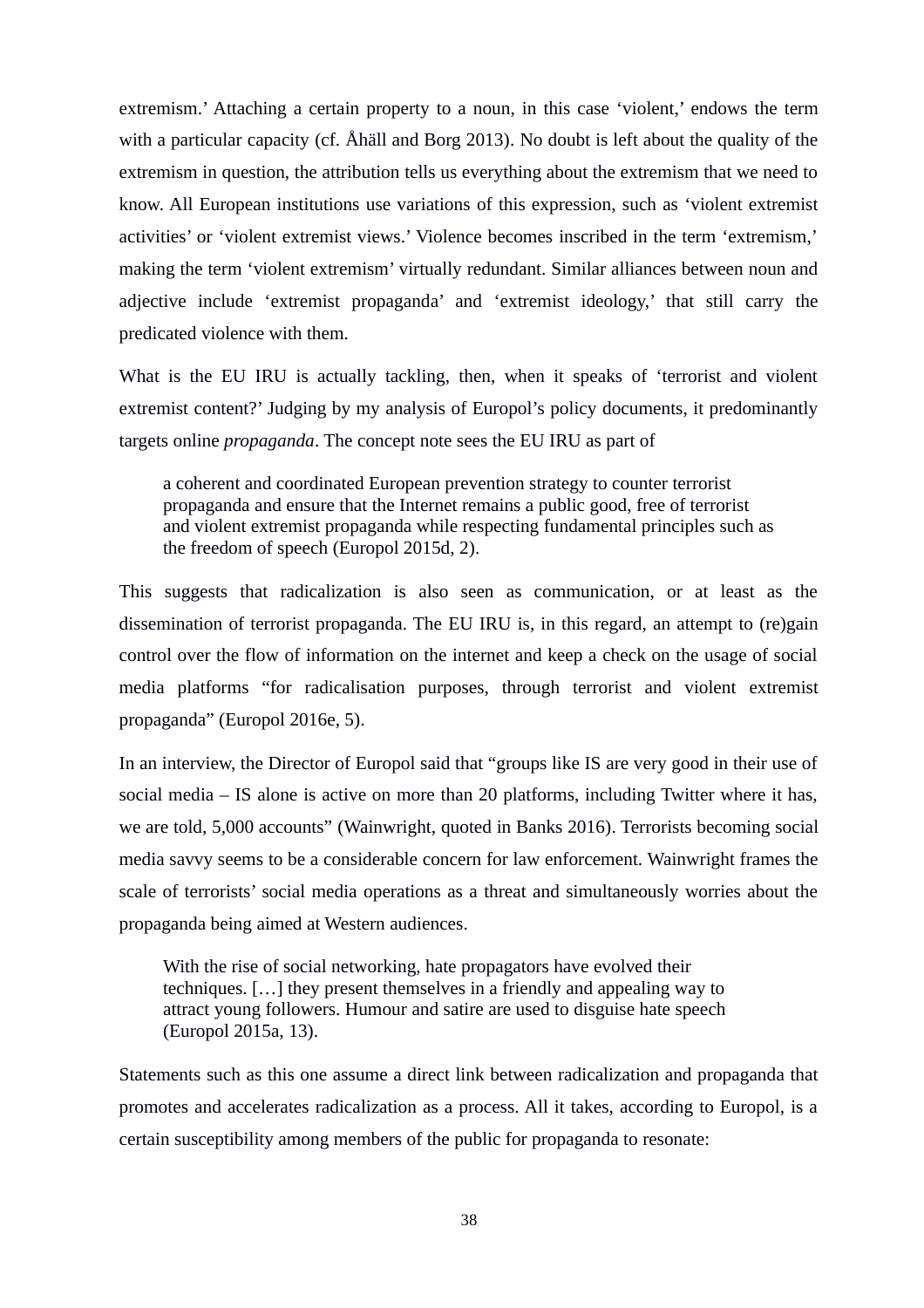It can be a matter of weeks, in some cases, for vulnerable young men or young women to have their minds turned by this ugly propaganda and to turn themselves into people capable of going to Syria or Iraq and engaging in conflict there, and in some cases carrying out terrorism (Wainwright 2016).

The 'mind-turning' effect of propaganda is a recurring frame in the context of the EU IRU. Although humans are exposed to media content almost everywhere all the time, terrorist propaganda is credited with having a particularly strong resonance. What kind of content is considered relevant online propaganda? Europol gave some clues as to this in a press release, naming "e.g. terrorist propaganda videos, pictures of beheadings, bomb-making instructions and speeches calling for racial or religious violence" (Europol 2016c).

*Religious radicalization* is a central interpretation scheme in many text segments. As mentioned before, references to Islam have been frequent in the TE-SAT reports, although references to 'religious inspiration' are now favored. Large shares of Europol's analyses remain preoccupied with "violent jihadist terrorists," and especially the "Islamic State" is the prime example given of a religiously inspired terrorist group (cf. Europol 2015c, 3ff). In many contexts, religious beliefs and motives are cited as causes of radicalization. The frame of religion (read: Islam) as the main driver behind radicalization to terrorism is part of Europol's knowledge production. Europol indicates that, when speaking of

this shift away from the religious component in the radicalisation of, especially, young recruits, it may be more accurate to speak of a 'violent extremist social trend' rather than using the term 'radicalisation' (Europol 2015c, 6).

Europol's analysts see radicalization is so obviously linked to religion that they suggest using a different term if religion is *not* part of the equation. Interestingly, religious beliefs are downgraded to being a driver of radicalization, with an emphasis on "group structures" and "social bonds (common background, ethnic and geographical commonalities and language)" (ibid.).

Another frame that accompanies the notion of radicalization is that of *vulnerability*. In order for radicalization to resonate, targeted individuals need to be vulnerable (i.e. Europol 2015d, 4). A "certain vulnerability" is framed as an essential feature of potential terrorists, which is "picked-up by recruiters to be used as such" (Europol 2015c, 6). This vulnerability is especially attributed to young people, which usually means "individuals aged below 25" (cf. Europol 2015a, 41f). The vulnerability frame undermines the agency of these individuals and questions their judgment. Analysts are certain that age plays a role here because younger people are held to be more susceptible and radicalize quicker. The tropes of vulnerability and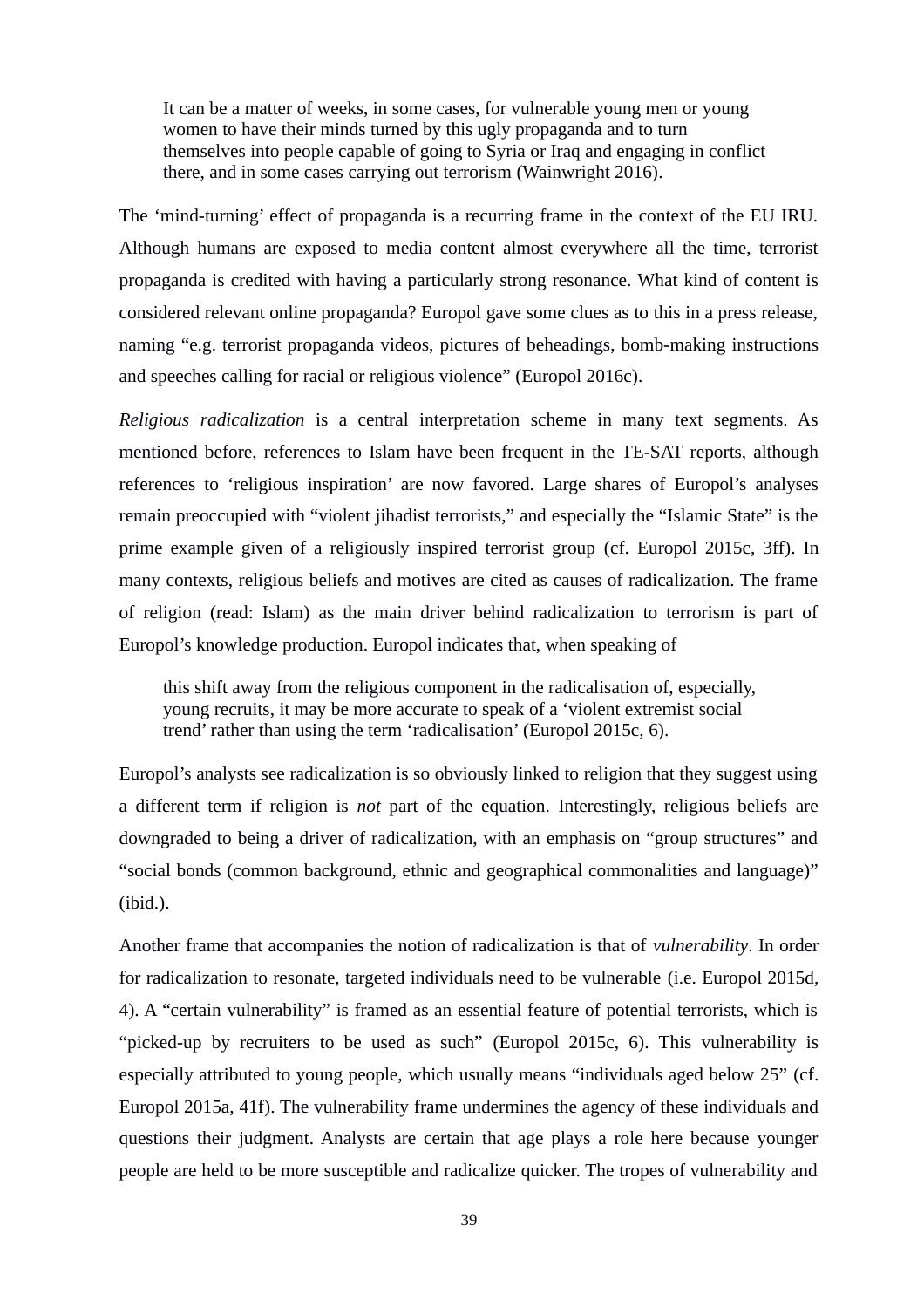religious radicalization are intertwined when Europol asserted that

less than half of all persons arrested for joining IS or expressing/displaying any intention to do so have relevant knowledge about their religion and are thus vulnerable to interpretations of the Koran that fit IS logic (Europol 2015c, 6).

This frames terrorists as intellectually dependent persons who lack their own powers of reasoning to become terrorists. It also neglects social circumstances and political motives. Europol employs a consequentialist frame based on the model of cognitive radicalization. The IRU approach appears inevitable for those who aim to counter behavior based on expected consequences of radical ideas.

Whenever statements only make sense to readers if certain background knowledge is taken for granted, a *presupposition* applies. The idea that "patterns of radicalization have evolved and broadened" is a presupposition underpinning the policy debate of the EU IRU. It is also presupposed that "terrorism finds its inspiration in ideologies" and that "vulnerability" is a prerequisite for becoming radical. Often, these constructions take a certain context as given and make assumptions about causality and preferences. For example, the statement that "security is naturally one of citizens' greatest concerns" (European Commission 2016a, 17) takes a certain understanding of security for granted, one that is closely linked to European nation states' representation of reality. The prevalence of radicalization and the primacy of security is taken to be true by the formulation of Europol's European counter-terrorism policy.

#### **2.1.3. Technology as the Problem**

What role does technology play in the framing of the problem? Europol's publications on the EU IRU alternate between referring to terrorists' *use* and the *abuse* of the Internet. In this specific context, internet and social media are sometimes used interchangeably. Ambiguous references to the internet therein are a sign of practitioners' inner conflict when it comes to technology: Although it provides new opportunities and methods for law enforcement, it equally does so for criminals. Technology is constructed as a problem as soon as enemies are seen to be gaining an advantage from technical knowledge and means. This argumentation is also deployed in debates on encryption and 'cyber crime.' In the context of 'online radicalization' and 'propaganda,' these advances are more recent:

Terrorists' use of the internet and social media has increased significantly in the recent years. [...] They have launched well-organised, concerted social media campaigns to recruit followers and to promote or glorify acts of terrorism or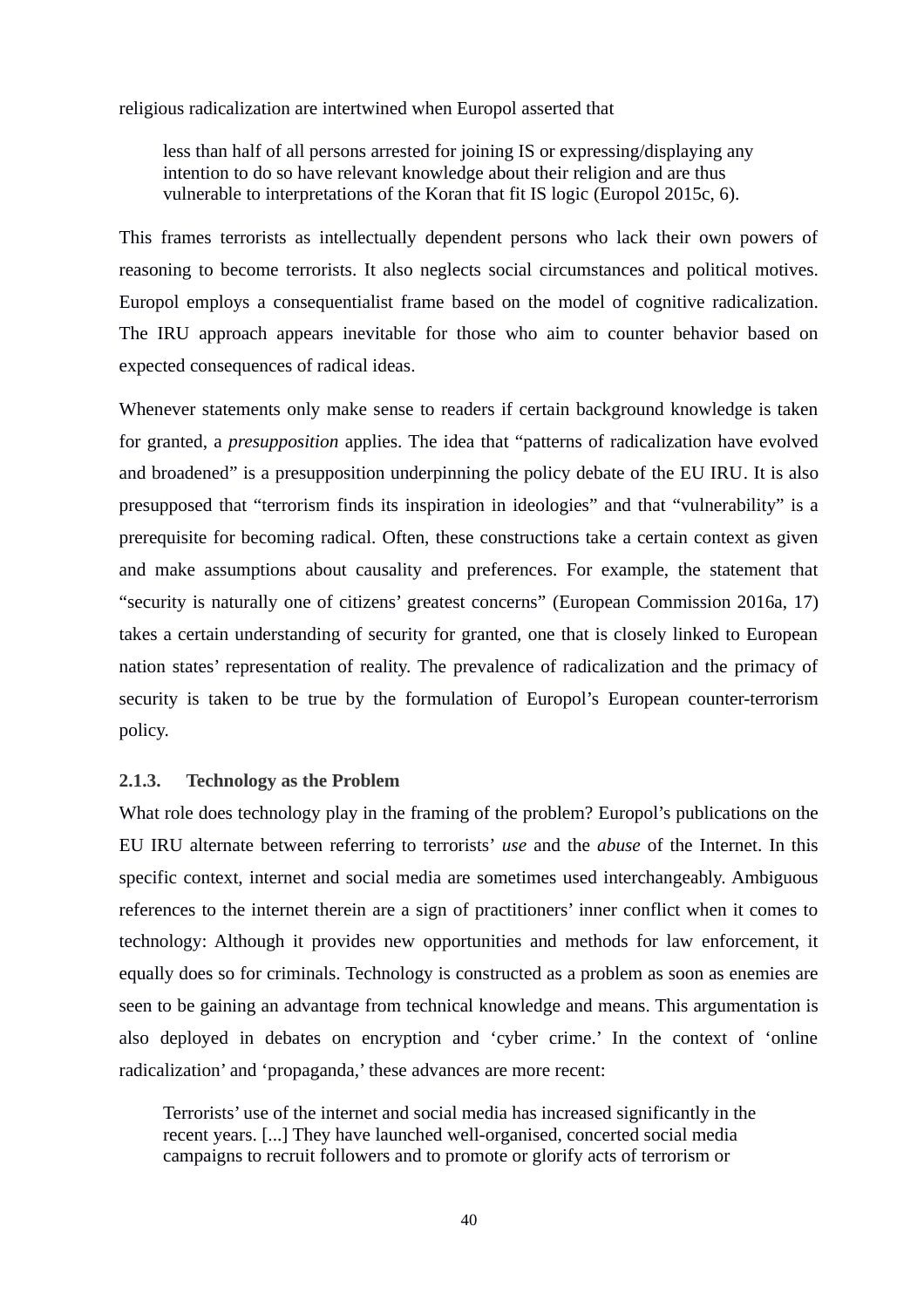violent extremism (Europol 2015e).

Dealing with propaganda and recruitment campaigns is not necessarily the task of police officers. The above statement exemplifies why terrorists' and extremists' progress in digital innovation is seen as a problem for law enforcement, although this field traditionally lies outside the remit of policing. To accommodate this, Europol's sense-making has to strike a balance between describing social media activities as 'terrorism' (read: high priority) and labeling them as 'criminal acts' (read: policing duty). They are therefore often named together; for example, when concerns are voiced that "the Internet has become a principal instrument for facilitating organized crime and terrorism" (Wainwright in Adamson 2016).

Threat construction is promoted by referring to the scale and speed associated with technology. Policy documents explain that "[t]he nature of terrorist communication on the Internet is constantly changing as a result of new technologies" and emphasize how terrorist groups "adapt their approaches to communication, exploiting new methods for interaction and networking on the Internet" (Europol 2015a, 12). In one public statement, Europol Director Rob Wainwright said that "technology is not always a friend of society and is, in fact, part of the security challenge we face today" (Wainwright in Banks 2016). This framing of social networks – and digital technology in general – as a threat to security occurs frequently and mostly focuses on the role of social networks in disseminating propaganda and facilitating recruitment.

Similar claims about technology as a security threat are made in the European Commission's communications, which stress the scope, velocity, and effectiveness of social media propaganda:

Terrorist groups and extremists are capitalising on advances in technology to find new ways of engaging with disaffected youth, taking advantage of social networking sites, online video channels and radical chat rooms. They are spreading their propaganda more widely, more rapidly, and more effectively (European Commission 2014a, 2).

European policy-makers associate a loss of control with technology that they seek to tackle. They acknowledge that law enforcement struggles to regulate access to certain material, which is attributed to the nature of digital technologies (European Commission 2014a, 9; Council of the EU 2015a, 10).

Framing technology as facilitating terrorism rests upon a linear and simplistic understanding of radicalization; mere exposure to certain content is constructed as a problem. Sometimes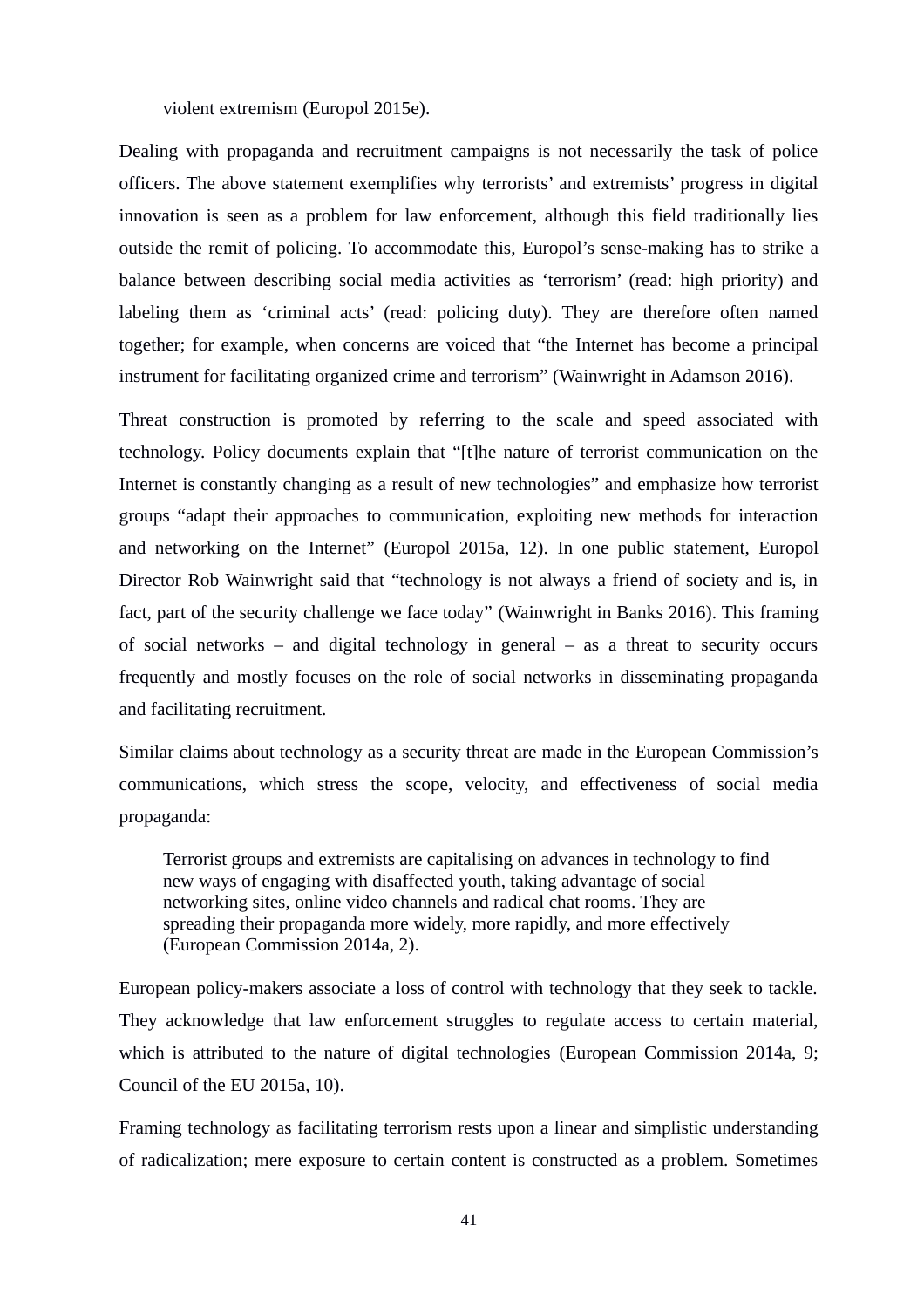this direct causal relationship between internet content and terrorism is even explicitly stated, for example, in a report given by the EU Counter-Terrorism Coordinator, which mentions that a person attempting an attack on a Thalys train "looked at preaching on the internet prior to the act" (EU Counter-Terrorism Coordinator 2015b, 2).

#### **2.1.4. Free Movement as a Security Threat**

Another frame that I was able to identify during the coding process was the link between terrorism, extremism, and migration. The phenomenon of so-called *foreign fighters*, people traveling to war zones (mostly Iraq and Syria) to participate in combat training and join terrorist groups, is brought up frequently. Although the idea of people choosing to engage in violent struggles outside one's home country is in no way a new phenomenon, the number of people deciding to become foreign fighters is 'unprecedented,' according to Europol. Why is this relevant for European law enforcement? Mostly, because "the increasing number of travelers and returnees represents a significant threat to security in the EU" (Europol 2015a, 18). Europol Director Wainwright recently publicly cited the figure of 5,000 Europeans who returned to Europe after having been "radicalized by IS" and "could be plotting terrorist atrocities like those seen in Paris and Brussels" (Wainwright, quoted in Banks 2016).

This frame is not limited to foreign fighters returning home from battles, but potentially includes all *Muslim refugees* associated with the current war zones:

A real and imminent danger, however, is the possibility of elements of the (Sunni Muslim) Syrian refugee diaspora becoming vulnerable to radicalisation once in Europe and being specifically targeted by Islamic extremist recruiters (Europol 2015c, 3).

Europol's policy documents draw an explicit connection between terrorism and migration. This frame extends well beyond the realm of regulating internet content, and fits the broader issue of (in)securitization of migration. This includes the increased criminalization of *migrant smuggling* (Europol 2016b). Interestingly, Europol declares that

although a systematic link between migrant smuggling and terrorism is not proven, there is an increased risk that foreign terrorist fighters may use migratory flows to (re)enter the EU (Europol 2016g).

Despite the absence of proof of a link between 'illegal immigration' and terrorism, migrant smuggling has become a top priority in European (in)security politics. Wainwright says that human traffickers "range from taxi drivers to international smuggling syndicates" (in Banks 2016). There is insufficient space to discuss the development and challenges of European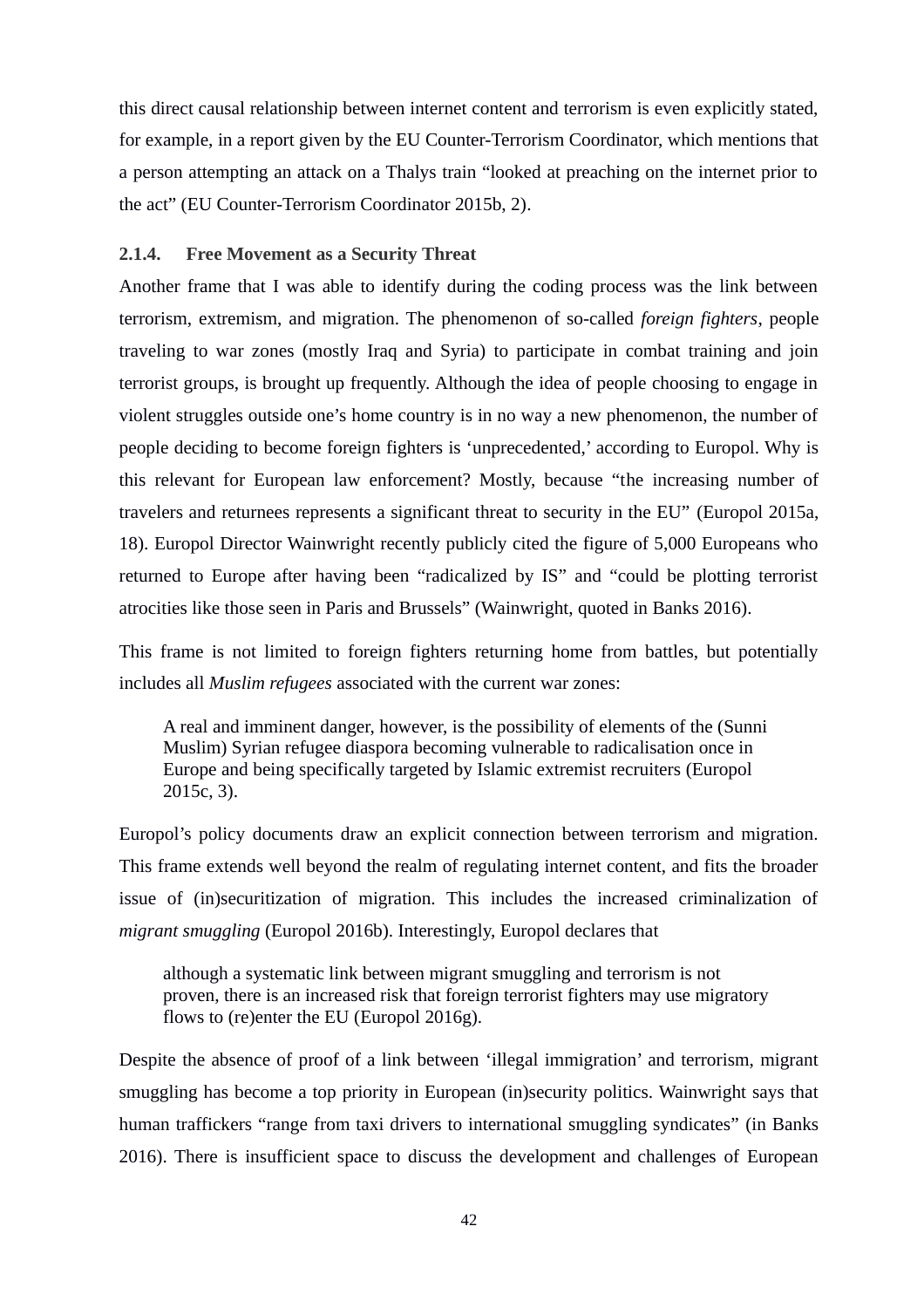migration policy in-depth within the scope of this thesis. However, I would like to note that the reinforced connection to law enforcement practices is evident in Europol's policy frames. This includes, as explained above, the mission of the EU IRU, which is also in charge of monitoring and referring online content posted by traffickers who facilitate 'illegal immigration.'

#### **2.1.5. Location of the Problem and Attribution of Roles**

The Critical Frame Analysis method provides a structure for incorporating the location and roles of the problem in the analysis of policy texts. Although it proved difficult to discursively locate the problem of 'radicalization to terrorism,' the texts provide a number of hints as to where the problem allegedly originates from.

Terrorist activity is always constructed as being enacted by an out-group that is clearly distinct from the norm-group or in-group. Over the last 15 years, most terrorist activity was attributed to jihadi groups based outside of Europe. The emergence of 'homegrown' jihadi terrorism complicated this clear 'in vs. out' distinction, since 'violent extremists' are also found in many EU Member States. Nonetheless, jihadi extremists are still regarded as an extreme out-group of society that is excluded from mainstream society.

As one interviewee confirmed, the problem holders are still held to be Muslims, and rightwing extremist activity or right-wing terrorism is only framed as a reaction to Islamist extremism. Structural racism is neglected as a cause for growing nationalist and far-right movements. "Acts of violence by Islamic State have the potential to increase the number and intensity of extreme-right wing activities, both legal (e.g. demonstrations) and illegal (e.g. violent acts), in EU Member States" (Europol 2015a, 7). This logic of extremism (the Islamist one) inciting backlash extremism (by the far right) leads policy-makers to make the assumption that they can kill two birds with one stone if they successfully tackle Islamist radicalization. The established out-group (Muslims) remains the most dangerous out-group. It also appears more politically opportune to place the consequences of alienating (in)security practices solely on the Muslim community.

From what has been presented thus far, two observations about the locations of radicalization can be made. Firstly, radicalization and violent extremism are attributed to Islamist ideologies. The presumed link between holding strong beliefs and acting in a radical way demonstrates this. Secondly, radicalization is increasingly located on the internet. One interviewee told me that 'part of the radicalization process' is assumed to 'happen online,'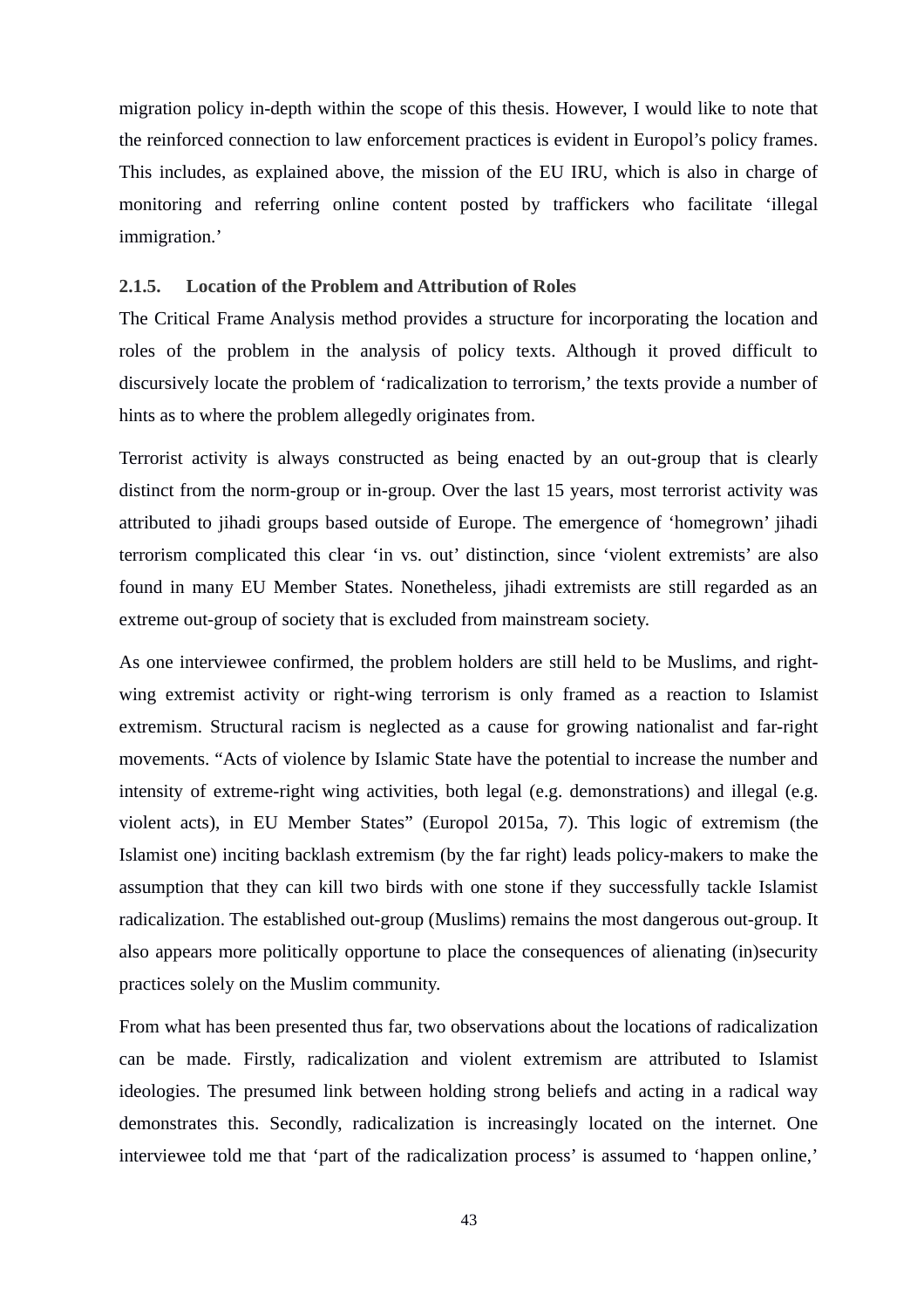which is still constructed as a separate sphere of life.

Framing the problem as located on the internet highlights the transnational character of the threat. As the European Commission puts it in a strategy paper:

Radicalisation crosses national boundaries in many ways. For example, the use of chat rooms, social media, and other online tools often has an international dimension. The type of threats Member States face are often similar, so it can be effective to take action at the EU level (European Commission 2014a, 3).

Online radicalization becomes, by definition, a European issue, to be tackled by European policies. As Europol is at the heart of European (in)security architecture, growing this agency's competences and capacities appears compelling.

Who is active and who is passive in Europol's problem framing? To some extent, a distinction between perpetrators and victims of radicalization is recognizable. As pointed out above, radicalization is connected to 'vulnerable' groups of victimized individuals who become radicalized by "Islamic extremist recruiters" (Europol 2015c), "radicalizers," and "radical preachers" (European Commission 2014a). Thereby, responsibility is shifted onto ideologues acting behind the scenes, leaving little room for autonomy of potential terrorists.

The depoliticization of terrorist motivations is a common theme; terms such as 'disengagement' and 'rehabilitation' are employed that portray terrorists' behavior as socially or psychologically abnormal. As mentioned above, Europol has increasingly established a connection between terrorism and crime. From this point of view, the desperate and confused logic of vulnerable individuals can be applied to the problem group of petty criminals:

The link between terrorism and crime is much more prevalent now than at any other time in the past. The recruits we are seeing now are more and more from a criminal background, a criminal lifestyle (Wainwright 2016).

There are empirical clues that suggest a link between crime and terrorism: Six out of the ten attackers in Paris last year had a 'criminal background' and all of the Brussels attackers were known to the Belgian police for their criminal backgrounds. However, it still remains unclear if there is a direct relationship between committing petty crimes and planning and executing a terrorist attack. Even though the same individual might undertake both activities, they may do so for entirely different reasons.

Incidentally, considerations of gender roles are largely absent from discussions about Europol's conceptions of radicalization and violent extremism. Feminist security studies have long criticized that women's and gendered perspectives are overlooked and marginalized,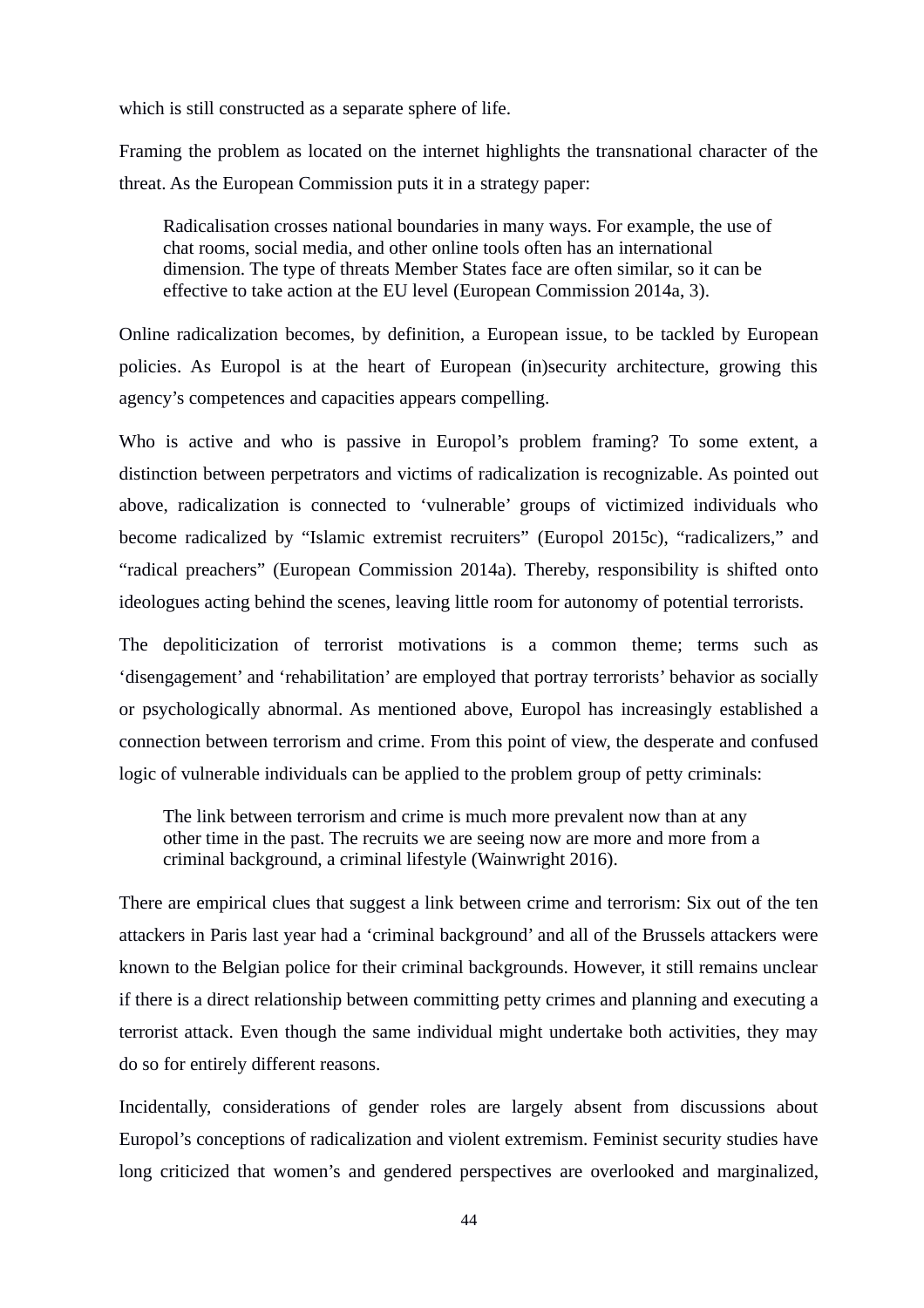despite their powerful explanatory potential. The TE-SAT mentions that

The number of young women and minors traveling out to Syria and Iraq has been reported as increasing from some EU Member States in 2014 [...]. Some women have followed their husbands to the conflict zones (some with children have also traveled), and some single women have since married fighters (Europol 2015a, 23).

This captures the typical representation of women\* in security policy analyses: Lumping together 'young women and minors' as if they were one entity, displaying them to be fully passive and dependent upon men.

# **2.2. Prognosis – How Can the Problem Be Solved?**

The second part of the text analysis is called prognosis, leaning on, again, the Critical Frame Analysis terminology. The sensitizing question  $-$  'How can the problem be solved?'  $$ informs this section.

### **2.2.1. Ever Closer Police Cooperation**

Increasing cooperation among European police and intelligence agencies is Europol's number one demand for improving (in)security in Europe. The corner stone of this claim is the improvement of information sharing within Europe, with Europol acting as the central hub. The "fight against terrorism in the EU" is emphasized as the motivation behind this ambition, but other policy areas are, as has been shown, likely to follow suit. The creation of the European Counter-Terrorism Centre (ECTC) is one example that shows how the aim to provide 'coordinated reaction' to terrorism became more institutionalized. One of my interviewees called the creation of the ECTC a mere ad-hoc "marketing activity," whereas Europol officially says that the ECTC "will lie at the heart of a stronger EU standing up to the threat of terrorism" (Europol 2016a).

Recently, Europol said that "information sharing in the area of counter terrorism advances in quantity and quality, requiring continuous commitment by all stakeholders to keep pace with the terrorist threat" which calls for "unprecedented levels" of information to be shared (Europol 2016e, 9). The new Europol regulation is also framed as enhancing Europol's "role as the central hub for information exchange" (Europol 2016d). The main obstacle to sharing information is seen as a cultural issue instead of a legal or political one, since some Member States have "different views, different cultural attitudes, towards sharing." Europol Director Wainwright says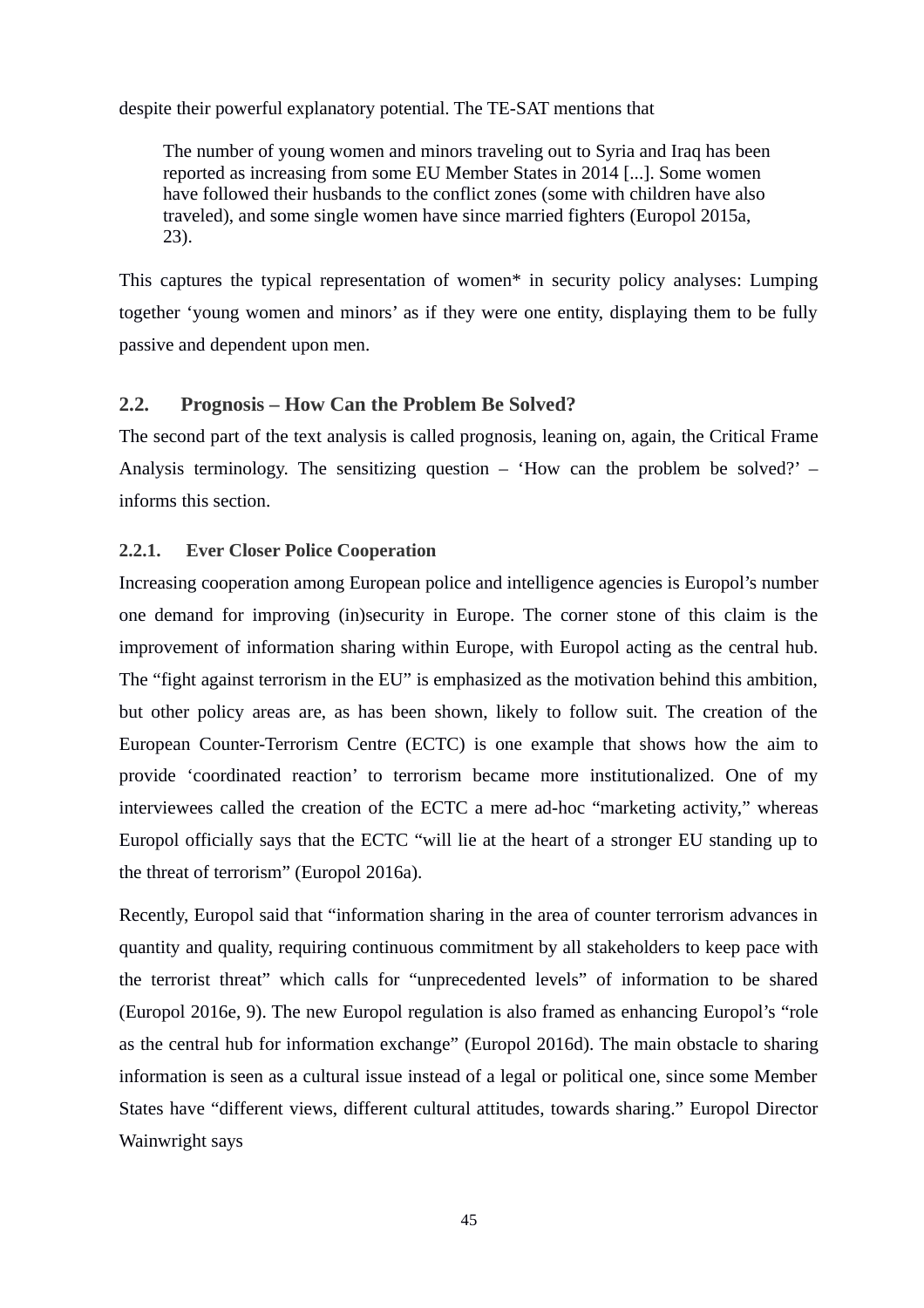there is still a cultural journey that the whole community is on, to open up a little bit more the posture of sharing, given the traditional mindset of intelligence officers needing to hold on to information, to protect sources (Wainwright 2016).

As my interviewees confirmed, recent attacks provided momentum to overcome said 'cultural' barriers and push for an increased exchange of information. With national security considered the essential component of national sovereignty, many Member States have long been reluctant to open up to sharing what is seen as sensitive information on a Europe-wide level. 'Trust' had to be built up to present Europol as a 'reliable partner.' In early 2016, Wainwright publicly declared that "I have been talking with people like me for 10 years about improving information sharing [...] but this is the first time where I can remember it becoming a mainstream issue" (Wainwright in Paravicini 2016).

Apart from event-driven calls for closer cooperation, the 'added value' of European information sharing is also frequently emphasized in Europol's documents. Arguing for greater 'effectiveness' frames Europol as a service provider for the Member States, a selfunderstanding that was confirmed during my interview with a Europol official. Member States' counter-terrorism agencies are seen as the leading actors, "supported by a pro-active EU central information hub at Europol" (Europol 2015f, 5). The same efficiency argument is also applied to other policing areas, such as organized crime or cybercrime (i.e. Europol 2015b, 14). The EU IRU capabilities are also based on close cooperation with Member States and described as a community effort:

The full impact of the IRU, however, will be delivered by leveraging the combined resources of social media partners and national expert contact points [...] working as a concerted community through the EU IRU at Europol (Europol) 2015e).

The framing of cooperation as increasing surveillance and take-down efficiency is prevalent in the debate about the EU IRU. Another argument is made about open intelligence on social media. There are cases in which law enforcement or intelligence services investigate certain websites or accounts to gain intelligence about suspect groups or suspect individuals, and in which taking down content would undermine surveillance of a site or account. For example, Twitter accounts may provide GPS coordinates or information about local events, which can be relevant for intelligence services. Cooperation through the EU IRU is supposed to "act as a European deconfliction structure." This means that information is also shared about contents that are meant to stay online for the purpose of gathering intelligence (Europol 2015d, 5).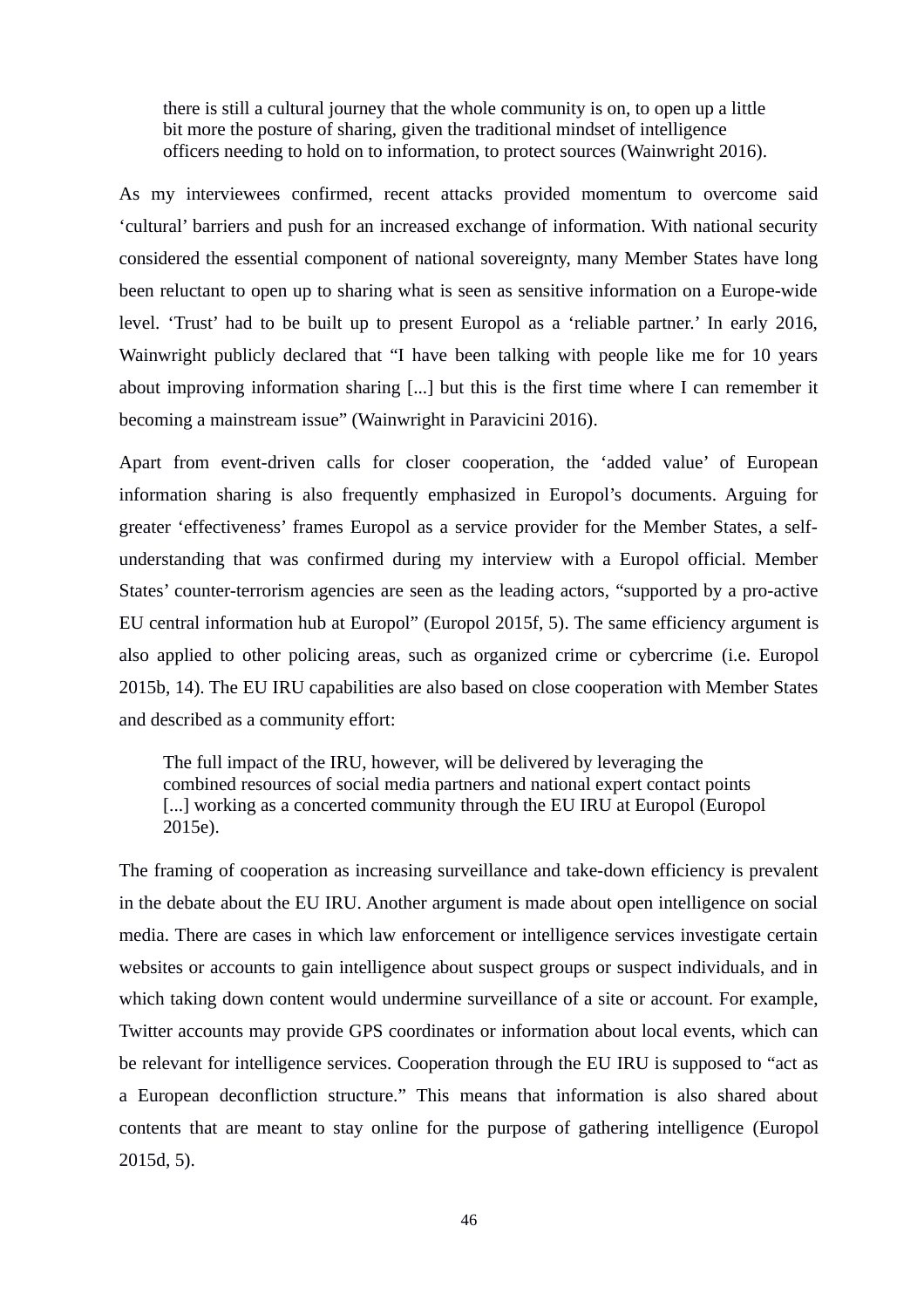Closer cooperation with Member States also entails enhancing capacities on the European level. Unsurprisingly, Europol emphasizes its own expertise and competences as often as it can. When justifying the creation of the EU IRU, Europol's special knowledge on the topic is repeatedly emphasized. Accordingly, Europol is portrayed as being best positioned to handle the removal of illegal content on the internet due to the comprehensive expert assessment of propaganda that it can provide. Europol officials see themselves as ahead of some Member States in the area of unwanted internet content and want to support the competent national authorities with strategic and operational analysis (Europol 2015d, 5).

#### **2.2.2. Partnership with Private Actors**

With the support of the European Commission, social media companies are continuously approached to ensure, in particular, awareness concerning the political objectives of the prevention of radicalisation and the importance of a swift implementation of referred internet content. It has also been noticed that social media companies are starting to intensify own monitoring activities to remove propaganda material and extremist material (Europol 2015f, 12).

The novelty of the IRU approach is its lack of coercion in cooperating with private companies. There have been prior forms of voluntary cooperation between European law enforcement and the industry, most importantly in the field of cyber security (i.e. Europol 2015b, 12). But the "increased partnership" that aims to "promote 'self-regulation' activities" (Europol 2016e, 7) on a non-contractual basis can be considered a new form of public/private cooperation at Europol. In some way, it is the soft-power approach to policing the web.

Cooperation with the internet industry is closely intertwined with the 'EU Internet Forum' set up by the European Commission to deepen 'engagement' and 'dialogue' with internet companies. The official aim of the forum meetings is "to secure industry's commitments to a common public-private approach and to jointly define rules and procedures for carrying out and supporting referrals" (Europol 2015d, 5). Europol does not entirely deny the need to legally "compel private industry with law enforcement" but sees "greater benefit in establishing and building working relationships in order to stimulate the voluntary and proactive engagement of the private sector" (Europol 2015b, 10). Several of my interviewees confirmed that Europol has a "good relationship" with private internet companies. The quality of the public private partnership is underlined, the EU Counter-Terrorism Coordinator has even suggested that "joint trainings" for members of law enforcement, industry, and civil society would be a good way to promote cooperation and mutual understanding (2015a, 3). As described above, little is known about the substance of cooperation within the Internet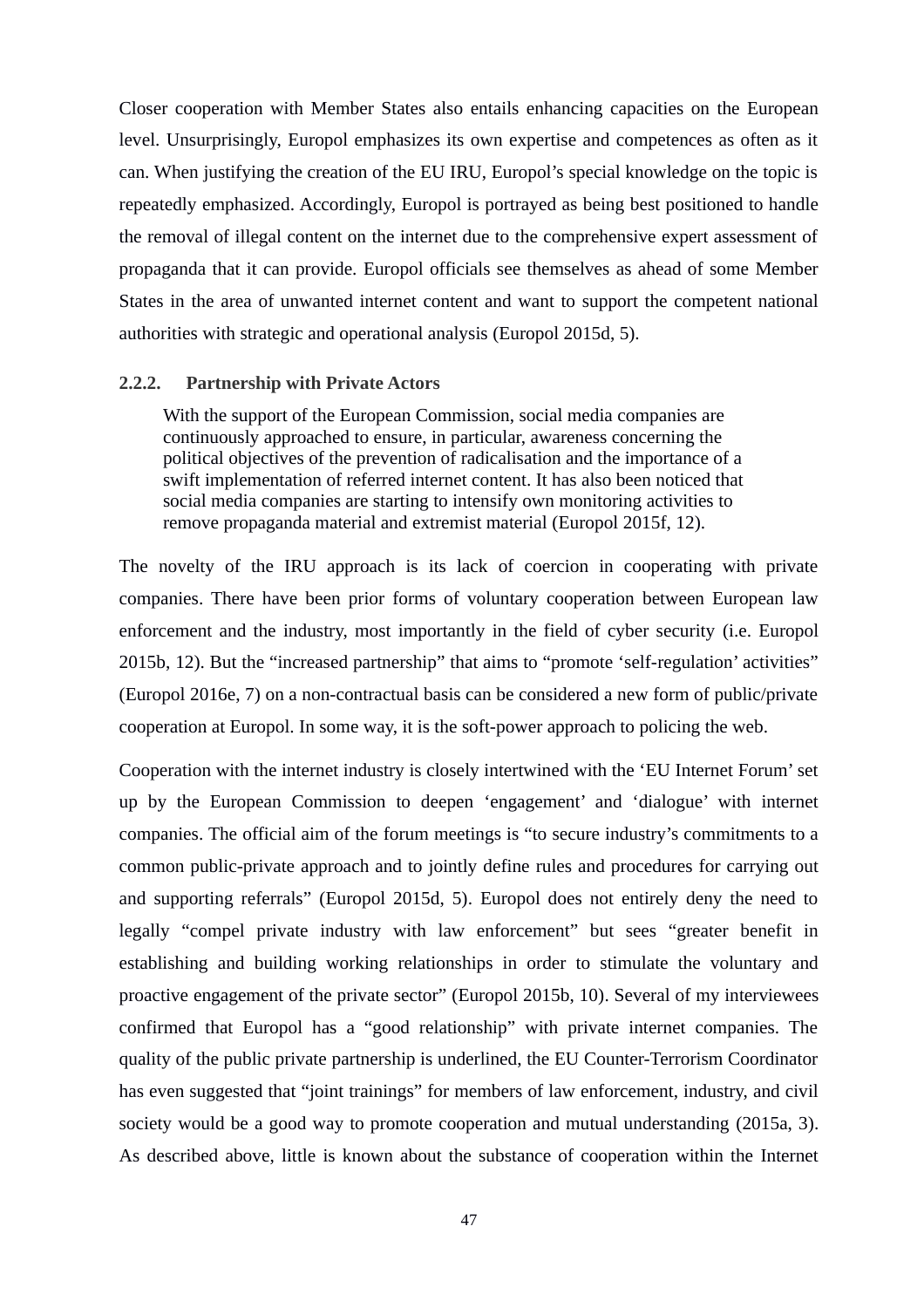Forum; NGOs heavily criticize it, while social media companies remain completely silent concerning cooperation with Europol. Europol's Director calls cooperation with private partners "constructive" (Europol 2015e) and "effective" (Adamson 2016).

Why is loose, non-contractual partnership presented as the 'best way' to reduce the spread of terrorist material online? The 'voluntary' nature of the cooperation draws upon the terms and conditions of the platforms as reference points for what is permissible and what is not. The EU IRU refers contents to the industry "to remove it on the basis that it breaches *individual companies' user policies*" (Europol 2015d, 2, own emphasis). Europol frames the activities of the IRU as something "any citizen could do," and consistently highlights the non-enforcing nature of the cooperation. Therefore, academic observers, such as American scholar J.M. Berger consider the dominance of privatized rules in regulating speech on social media as a "corporatocracy"<sup>[8](#page-50-0)</sup>.

### **2.2.3. 'Playing Whack-a-Mole' – Technology and Preventing the Unpredictable**

The political goal of reducing 'terrorist and extremist material online' is repeatedly broken down and described by Europol in technocratic terms. Speaking of 'identifying, assessing, and referring' propaganda and violent extremist content frames the process as an expertdriven, high profile operation. Emphasizing that the related measures are fully based on the opaquely formulated terms of service of private companies, and, for instance, also including content posted by 'migrant smugglers' would turn these operations into a much more mundane practice.

In one document, the practice of the EU IRU is described as akin to playing "whack-a-mole" with terrorists (Europol 2015d, 4), referring to the popular redemption game, in which hitting one mole on the head with a mallet just makes another one pop up somewhere else. Similarly to a cat-and-mouse game, the 'mole-fighting' efforts ultimately remain reactive and limited in scope. Correspondingly, resilience to take-down measures seems to evolve and adapt quickly.

Industry representatives with long-standing experience in taking measures against spam bots on their platforms privately confirm that playing whack-a-mole is an accurate description of the effectiveness of take-down practices on the internet. Colloquially referred to as the "Streisand effect,"<sup>[9](#page-50-1)</sup> the infamous counter-effectiveness of removing online material is broadly known to both law enforcement and industry.

<span id="page-50-1"></span><span id="page-50-0"></span><sup>8</sup> [https://twitter.com/vox\\_pol/status/746299342449942528](https://twitter.com/vox_pol/status/746299342449942528) (last retrieved 24 June 2016) 9https://en.wikipedia.org/wiki/Streisand\_effect (last retrieved 12 June 2016)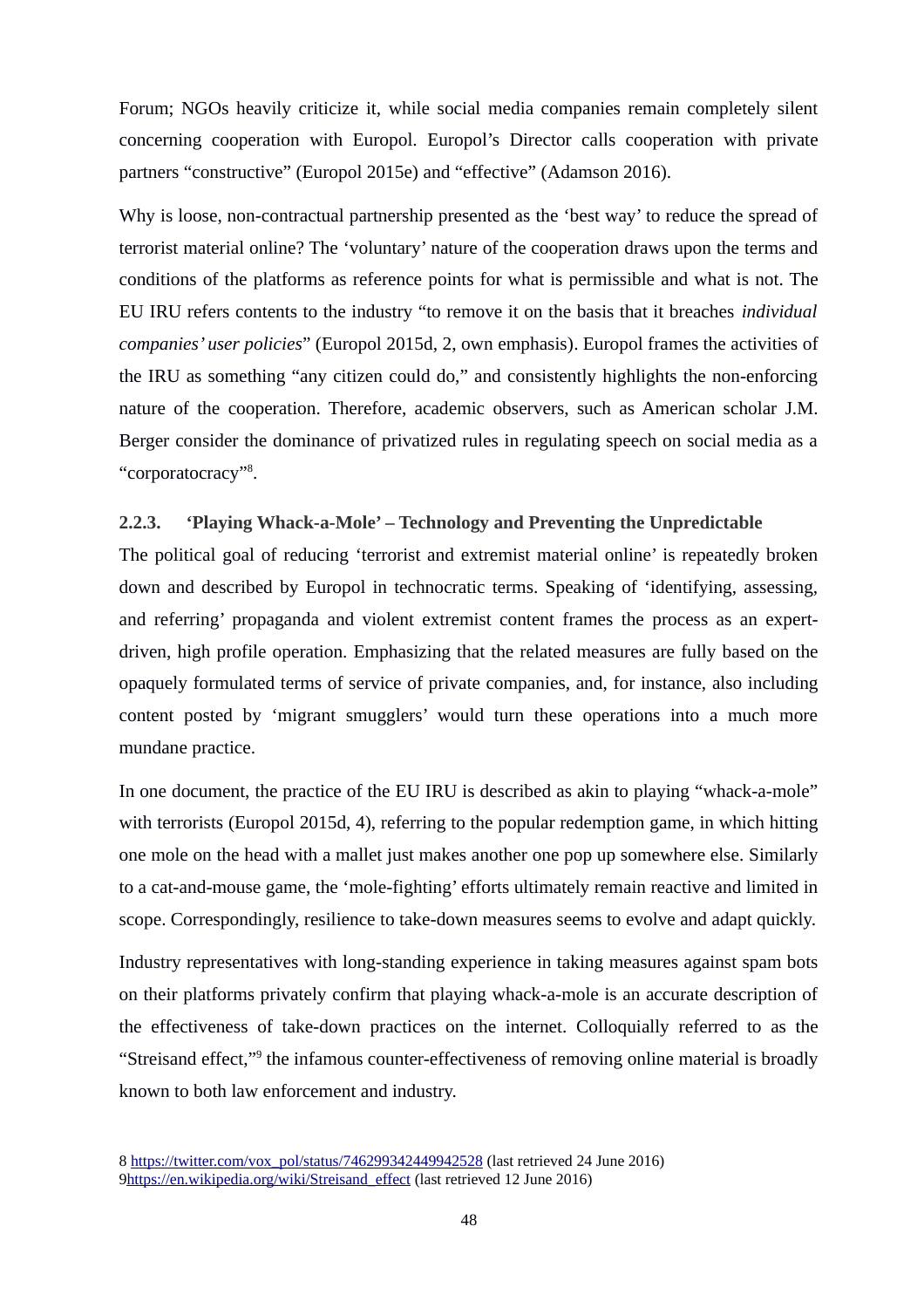The fact that Europol is calling for more resources to beef up its IRU operations is understandable from an institutionalist perspective, but this neglects the structural set-up of the internet. In an attempt to gain full control of the internet, having larger capacities does not hurt. But in principle it seems likely that IRU operations will still merely continue to play whack-a-mole, even with faster computers and more staff. To address the political imperative to "prevent every terrorist attack" (Wainwright 2016), technological solutionism offers a trajectory for law enforcement to demonstrate action to at least "mitigate the consequences of technology being turned against us" (Wainwright in Adamson 2016). The European Commission acknowledges that the 'filter and remove' approach is an uphill battle:

Whilst it is perhaps impossible to rid the internet of all terrorist material, we must do more to reduce the immense volume of material that is online and so easily accessible to our citizens (European Commission 2015).

"The gap [...] between law enforcement's ability to track criminal activity online and our adversaries' ability to abuse technological advances" (Wainwright in Adamson 2016) drives Europol's wishes to obtain more resources and competences. One attempt to make the filtering and removing of online content more effective is the introduction of so-called upload filters, which help prevent blocked material from being republished. This works based on digital fingerprints of content, such as a picture or video, that allow platforms to recognize material even if it has been adjusted or altered. If someone tries to upload a file listed in the filter database, the upload is blocked.

Regardless of the technical means available, the policy framing of the IRU is clearly loaded with a striking imbalance between terrorist activities being unpredictable and an everstronger urge to prevent all attacks from occurring. When talking about "foreign fighters", Wainwright said that "we suspect that about one-third of them have come back: That is our best guess. We don't know for sure" (Wainwright 2016). Wanting to know when and where terrorist attacks will happen in advance may be an understandable desire on the part of law enforcement, but it also seems completely hopeless. Europol acknowledges this, stating that "the threat is persistent and terrorist attacks are *unpredictable*. Terrorism can strike anywhere at any time. It is therefore crucial that we work together to do what we can to pre-empt this threat" (Europol 2015d, 4, own emphasis). Lacking the ability to effectively exercise coercion makes the focus of law enforcement shift from prevention to preemption. In the context of radicalization on the internet, the IRU approach is framed as a key instrument in that it "combines both preventive – flagging and suspension – and pro-active measures; in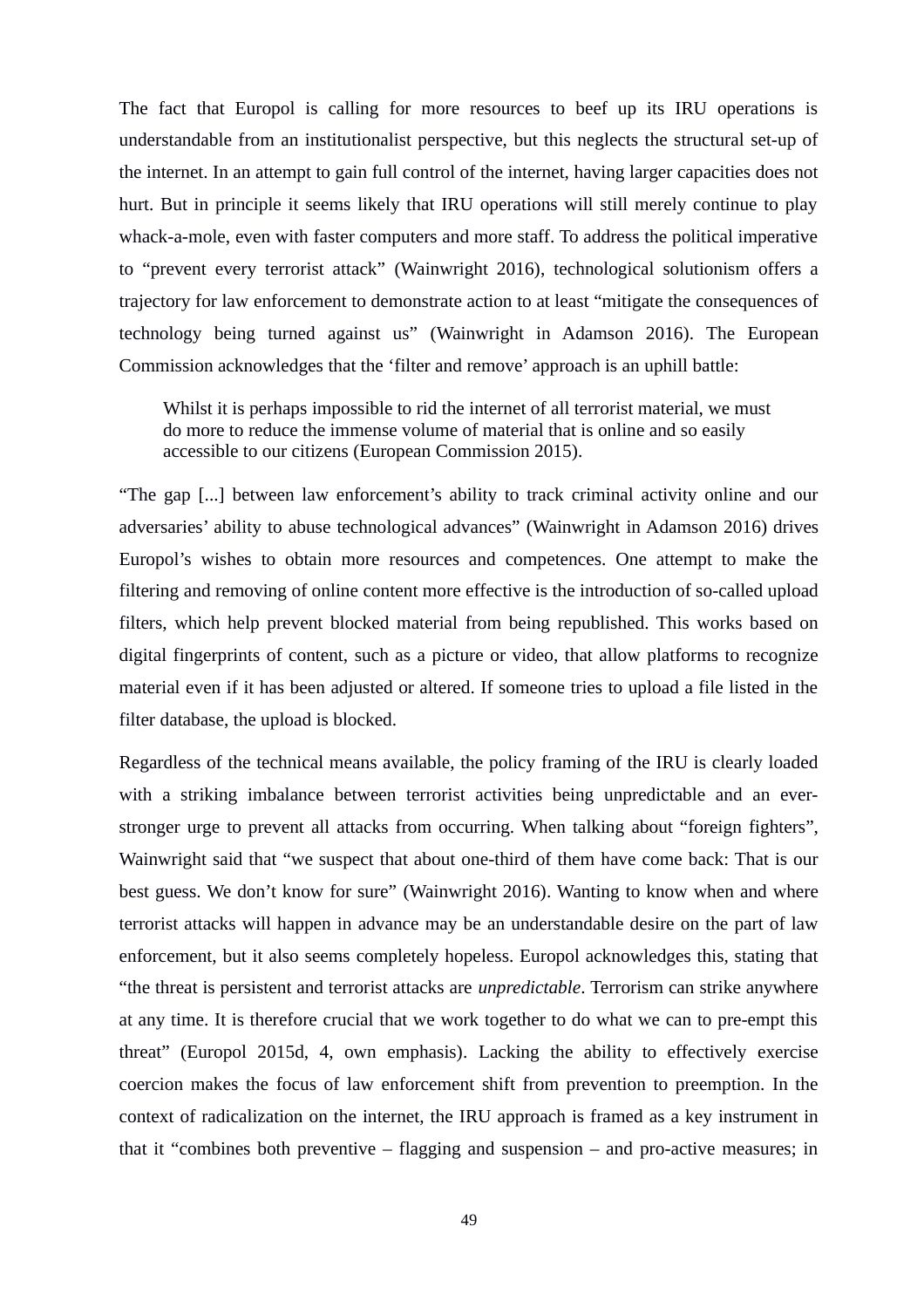particular dynamic intelligence gathering to inform the flagging process" (Europol 2015d, 5). Europol's self-perception as a leading center of expertise on this issue guides its approach to establish preemptive capabilities at the EU IRU:

Ultimately, the EU IRU should be in a position to anticipate and pre-empt terrorist abuse of social media and play a pro-active advisory role vis-à-vis Member States and the private sector. It will act as an EU centre of excellence with a dedicated research and analysis team, formed of practitioners from law enforcement, the academia and the private sector which will underpin this work, helping to maintain current knowledge and a dynamic online research capability (Europol 2015d, 6).

This vision for the EU IRU seems still a long way down the road, but given the recent frequency of attacks, further growth in resources and institutional capacity seems likely. Though the imbalance between the measures taken and the conceptual foundation of the measures is striking, more research and analysis is needed. The central presupposition for the EU IRU remains that preventing radicalization serves to preempt terrorism in Europe, although this causal relationship is not scientifically proven, and may be impossible to prove. However, it continues to inform counter-terrorism policy-making on the European level because it is a presupposed frame. Breaking down the logic of preempting radicalization might be the only way to develop more effective approaches to tackling violent assaults, both on- and offline.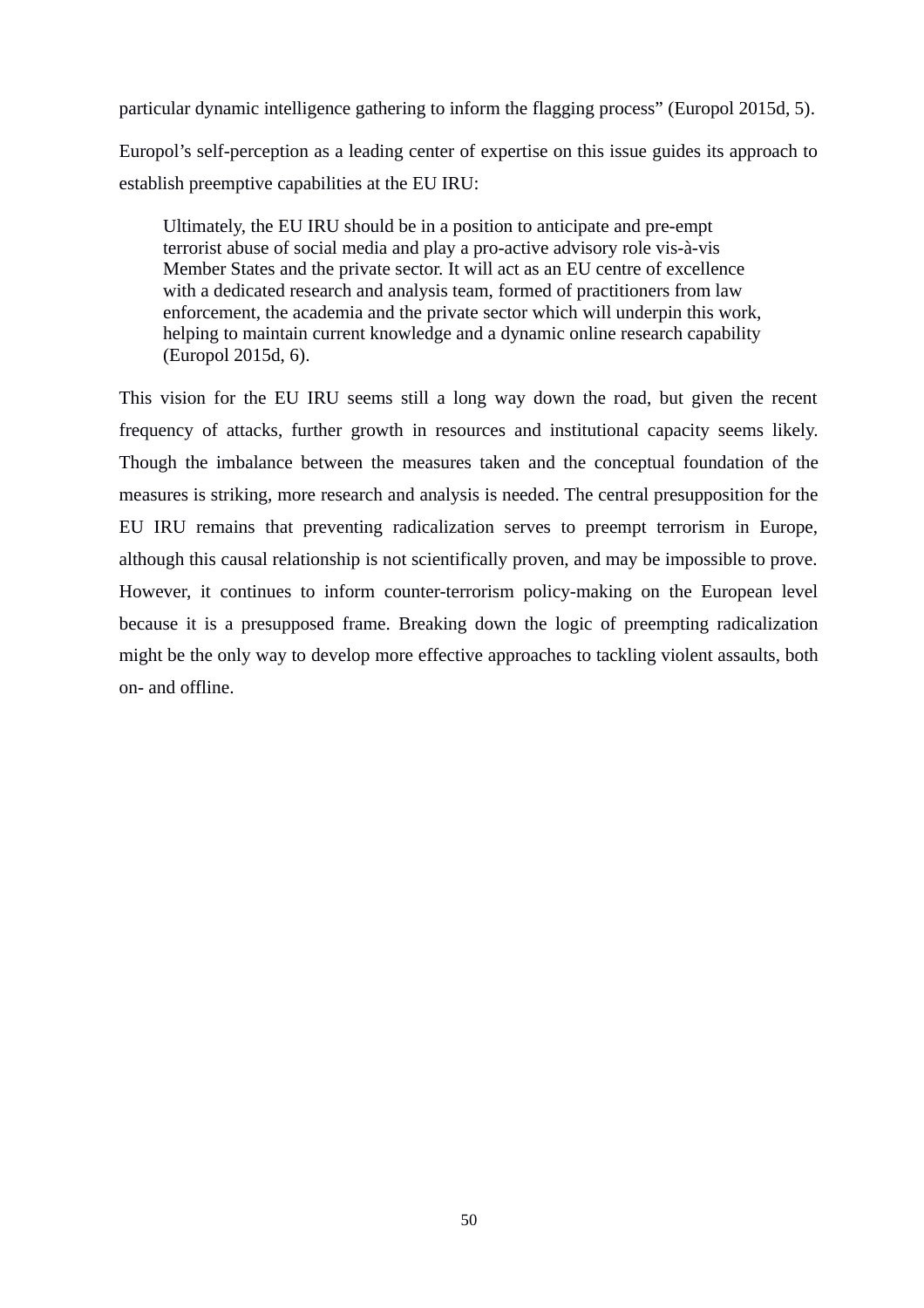# **V. Conclusion**

### **1. Summary of Analysis – The Main Frames**

I used Critical Frame Analysis to examine what was selected as the policy problem and how this was labeled by Europol. My practice of naming and categorizing different aspects of the security threat revealed the ambiguous and vague use of related terms, even at the working level. Terrorism is 'naturally' taken as a high priority threat, yet no in-depth engagement with the term could be found. The misleading presentation of facts and statistics in the TE-SAT suggests a biased framing of counter-terrorism as the leading policy priority in European security.

Radicalization is framed as an insightful concept, one that is taken for granted despite the unclear and shaky scientific evidence behind it. This is reflected in the ambivalent use of the term to describe both a process and a condition. Radicalization is equated with online communication and the dissemination of propaganda. Reconfirming the critical theoretical debates on (counter-)radicalization, a strong link between radicalization and Islam was also prevalent. Religious radicalization is exclusively read as Islamic radicalization, adding to the dominant boundary drawing threat construction in Western counter-terrorism policy. Bundled with vulnerability as a precondition for effective radicalization, the group of problem holders is framed as young Muslim men – a common storyline, as presented in the theory section. Unlike radicalization, extremism features only marginally in the analyzed policy text. Most striking was the entanglement of extremism with violence, which contributes to the (in)securitization of radical ideas.

Europol frames technology as a security problem that is associated with a loss of control and a new dimension of threats – a gateway for terrorism and radicalization. The internet is not seen as the cause or source of terrorism, but framed as a facilitating means that therefore poses a risk. Following the radicalization frame, the mere exposure to certain content is constructed as a problem for law enforcement.

The direct link between migration and terrorism also frames free movement as a security threat, that is also strongly associated with Muslim refugees and foreign fighters. In all texts, the problem is located within Islamic ideologies that not only produce Islamist terrorism but also subsequently provoke far-right extremism as a counter-reaction.

51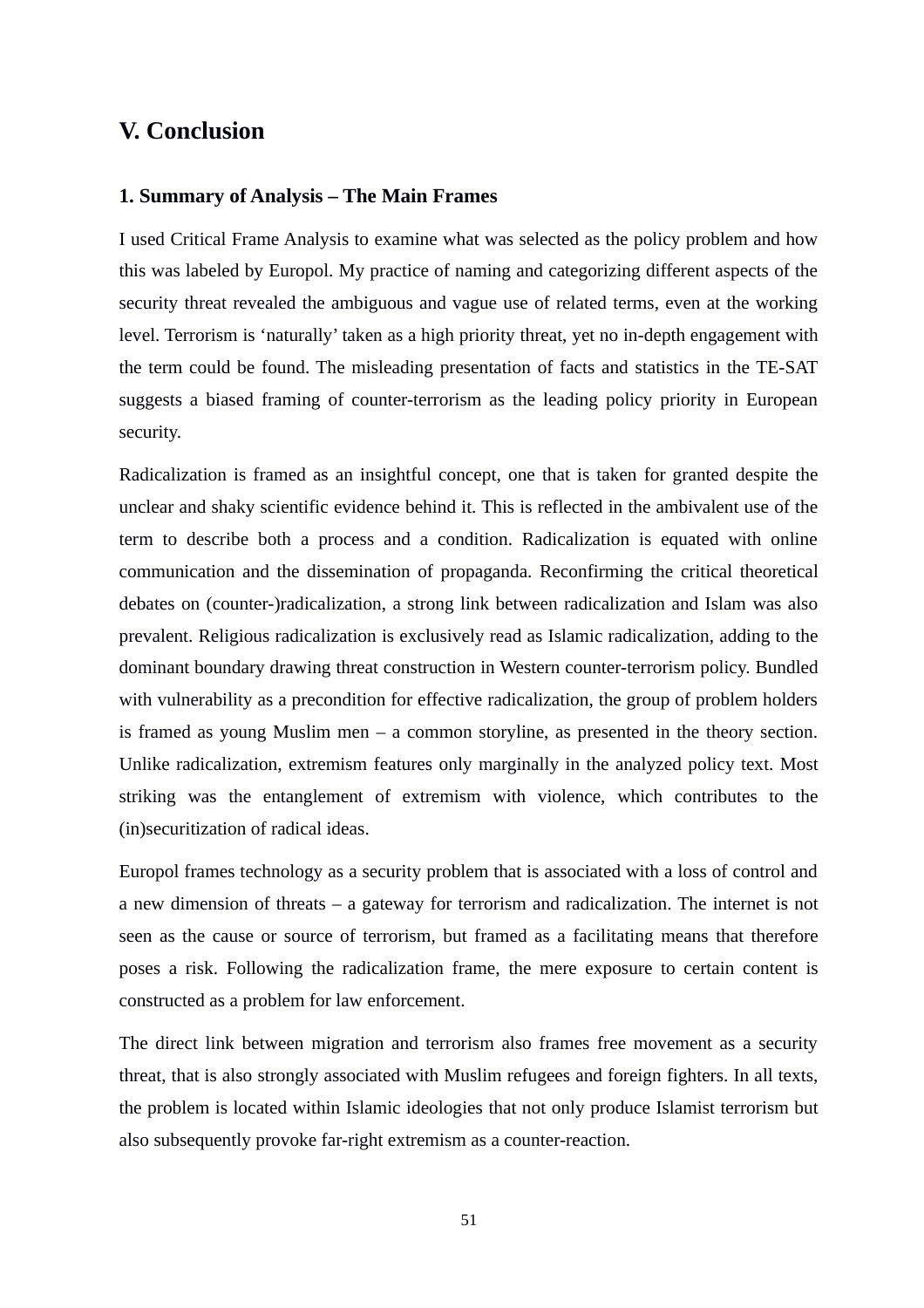Responses to what the problem is represented to be are both relatively banal and surprising. Promoting closer police cooperation in Europe and increasing information sharing appear to be straight-forward steps towards enhancing efficiency and effectiveness in European (in)security production. Terrorists are exploiting weak European security cooperation and Europol is framed as the right agency to tackle this issue. Pushes for closer partnership with private actors implicitly concede that law enforcement indeed lacks of control over digital communication and is struggling to resolve this on its own. Law enforcement's ceding of any direct claim to be an enforcing party is reflected in the lack of coercion or legal compulsion in its cooperation with private companies. This approach makes perfect sense for Europol, since it does not have any executive authority in the first place. It will be crucial to closely observe the developments in cooperation between police and private platforms in the regulation of speech on the national level.

Comparing the diagnosis and prognosis reveals how Europol's approach is both balanced and unbalanced: If one understands radicalization in the way that Europol understands it, the presented solutions make sense. However, Europol's concessions to the fact that the IRU approach is strikingly ineffective make the agency's approach appear inconsistent. That Europol admits the IRU is playing whack-a-mole on the internet, can be interpreted in two ways: The measure is either a symbolic reaction to the previous attacks that created political opportunity structures, or it is to be understood as a preparatory measure that will increase in effectiveness as technology advances in the future. In any case, its existence allows Europol to praise its own expertise and increase its financial resources, which follows rationalist bureaucratic logic.

Interpretive approaches can help overcome presuppositions and biased perspectives. I hope to have demonstrated one way in which it might be possible to combine critical interpretation and empirical analysis in research.

#### **2. Reflection on Research Results – Root Causes and Corporatocracy**

Policy and research engaging radicalization remain limited to addressing radicalization's symptoms. Asking if and how certain material resonates instead of obstinately blocking and filtering content regardless of the individual situation would move the debate forward. Failing to take context into account and focusing on mere exposure to certain material undermines empirical radicalization research and the development of counter-radicalization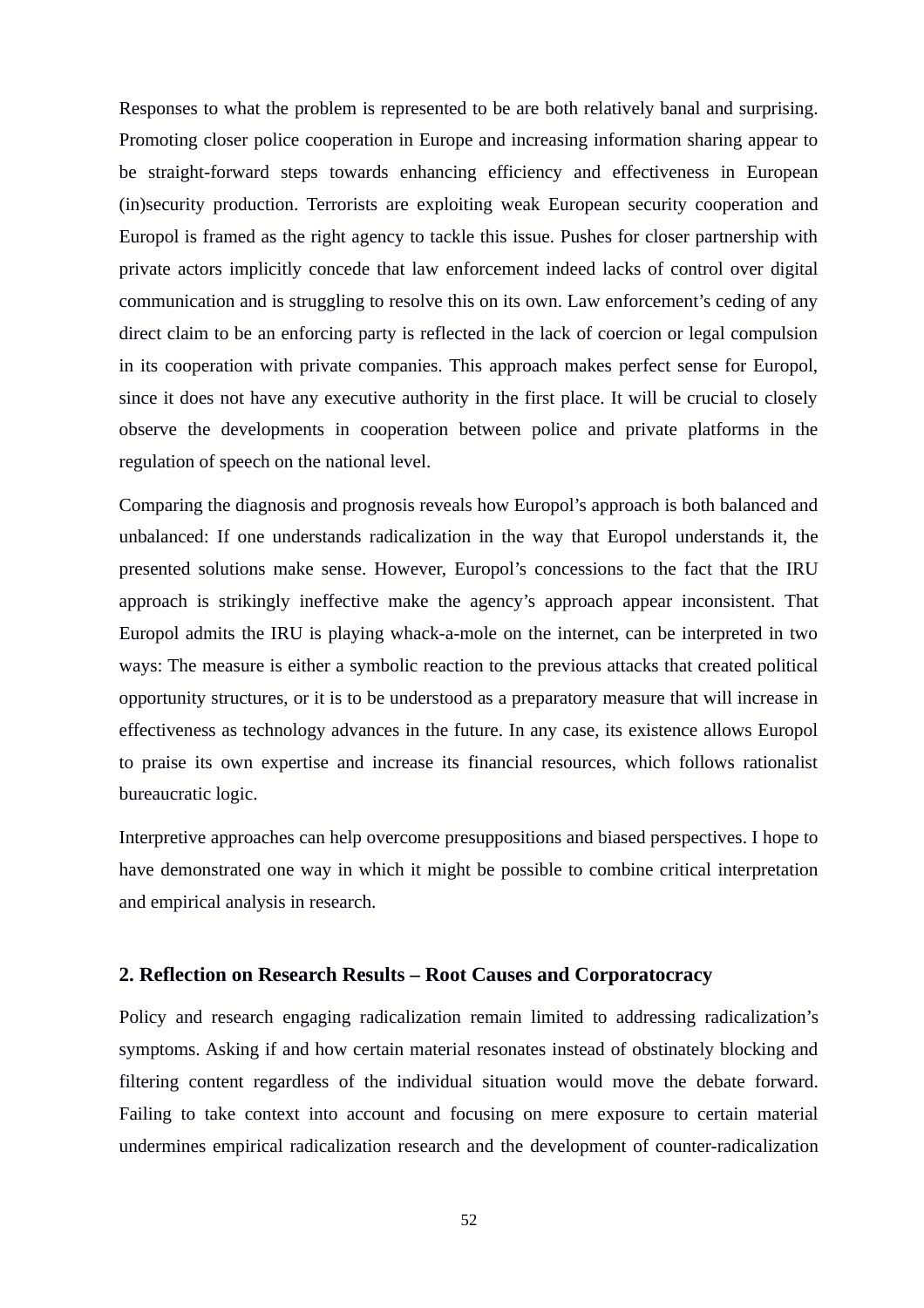policy. The case of the EU IRU also strongly advises us not to overestimate the role of internet content and ideology in radicalization.

Although academia knows that take-down measures only treat symptoms, and civil society organizations know this too, and law enforcement also acknowledges this, the presented frames appear to be stable and durable. Other, more creative ways of perceiving and conceptualizing online radicalization and online extremism are necessary – and they must be grounded in relational concepts. Technology alone does not cause and will not solve radicalization. At the time of writing, the capacity of the EU IRU is still limited, but the erroneous reasoning behind it is a problem that continues to clamp down on freedom of speech. In other parts of the world – such as war zones or areas under authoritarian regimes – IRU-type approaches are far more advanced and harmful to society (e.g. Pizzi 2014). More effective approaches to violent and hateful internet content are needed, but they have to uphold human rights and transcend the delusive logic of online radicalization.

It must also be ensured that there are no double standards when it comes to freedom of expression. At the EU IRU, the restrictions point unilaterally towards Islam. In other crisis situations, for example, in Ukraine or in right-wing terrorism, the take-down of content is discussed and applied to a much lesser extent. At the same time, the IRU's targeting of 'illegal migration' shows that reasons for surveillance and taking down speech could potentially extend far beyond the traditional security realm. This could easily be extrapolated to a familiar pattern of incrementally impinging on civil liberties, introducing measures for seemingly uncontroversial cases (like videos of beheadings), putting infrastructure in place, and slowly but surely expanding the scope of the policy.

The EU IRU is not the determining driver of the privatization of regulation of speech on social media platforms. The fact that the ownership and control over most large social media outlets and the internet infrastructure lies in the hand of private actors is a broader, global development. Nevertheless, the EU IRU is clearly not a symbolic policy; it does have substantial impact on the changing interface between the public and private enforcement of law. The strategic use of cooperation with private firms is growing in other fields as well, for example, in fighting ransomware (Europol 2016j). The black-box-like character of companies such as Facebook or Google is strategically used to secretly leverage filtering practices. When private companies become enforcing actors, we move from questions of 'is a piece of content legal?' to 'is it politically and commercially eligible?' Of course, all private media platforms have curative freedom in designing their services and outlets. That being said, if an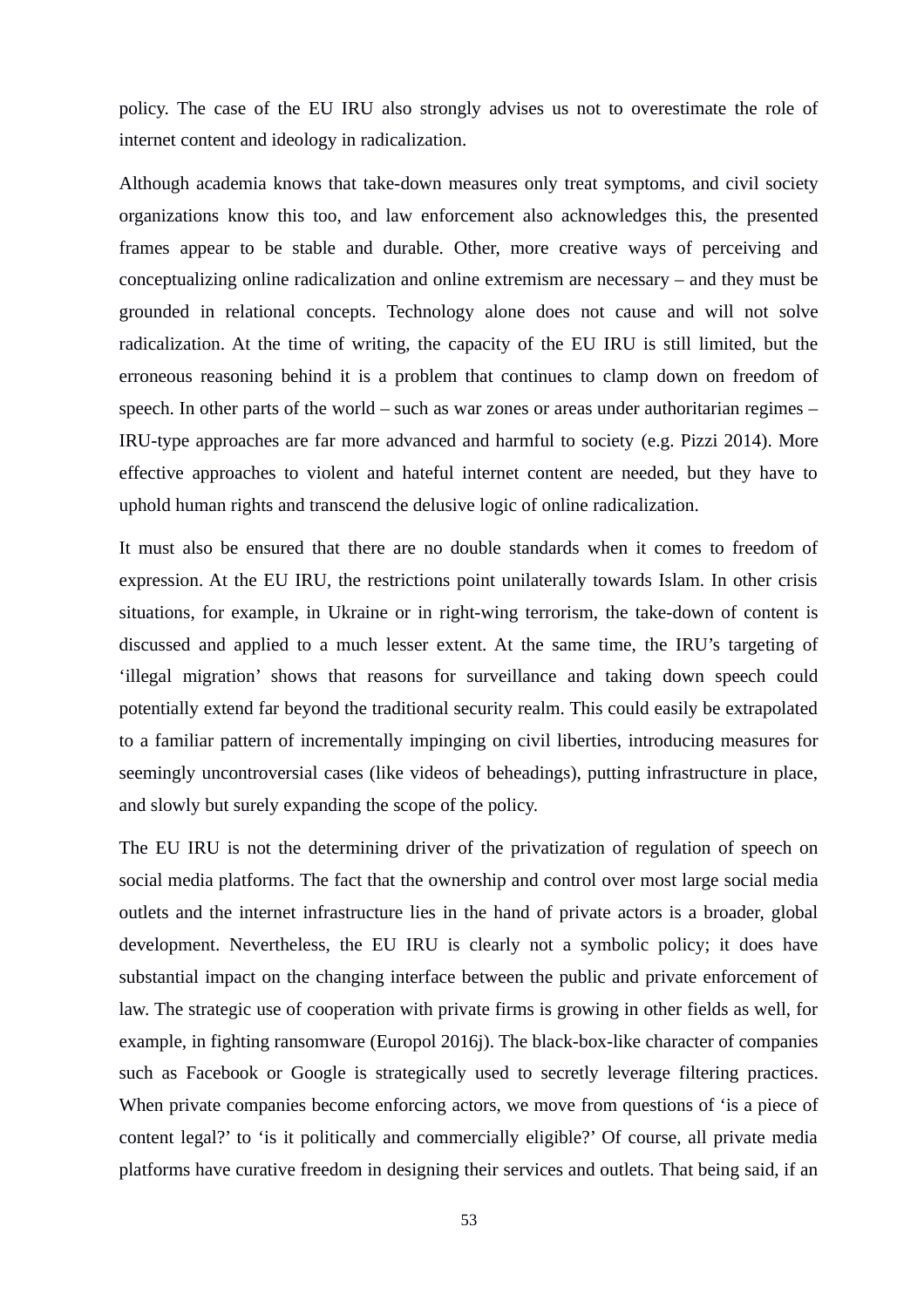instrument similar to the IRU were to be implemented in a non-digital medium, such as a large daily newspaper, it would probably be called 'state censorship' or 'political exercise of influence,' and the public outcry would most likely be immense.

It should be the task of digital social work, not police repression, to combat hateful material on the internet. In a report, a representative of the internet industry is quoted as saying "Governments think ISIS is amazing at social media, but in reality governments just suck at it. ISIS is just operating in the same way as teens and digital natives" (Brown and Cowls 2015, 89f). It might be worthwhile to consider capacity building in political education and media literacy on a Europe-wide level. Holistic approaches need to be developed, ones that embrace online and offline communication as one inseparable sphere in order to overcome technological solutionism and political biases.

In order to accomplish this, we need to employ security concepts that are effective, in line with fundamental rights, and which adhere to democratic principles of accountability. Criticizing and dismantling modern radicalization policy is a pivotal point for reconceptualizing (in)security in a relational, non-essentialist, non-racist, non-discriminatory way.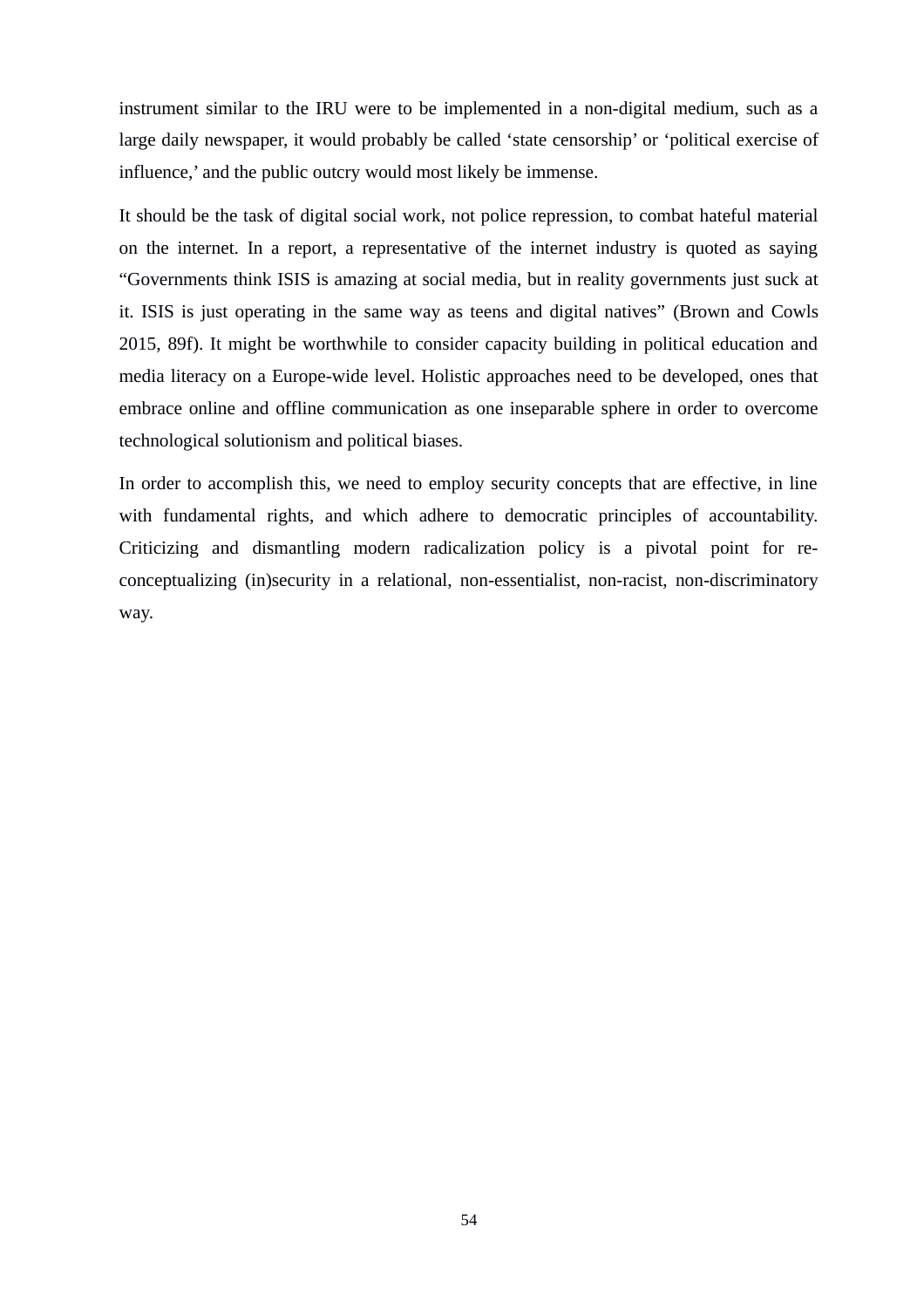# **VI. Appendix**

# **1. Coding System**

My coding system combines theoretical and methodological code categories. The code categories are ordered according to analytical steps. The order of codes within each code category does not imply a hierarchy, they are listed in alphabetical order.

| <b>Code Category</b>                                                                                                                      | Code              | <b>Exemplar</b>                                                                                                                                    |  |  |  |
|-------------------------------------------------------------------------------------------------------------------------------------------|-------------------|----------------------------------------------------------------------------------------------------------------------------------------------------|--|--|--|
| <b>Facts</b><br>Coding rule:<br>Dates, numbers, official<br>descriptions, definitions and<br>other "raw" information<br>about the EU IRU. | <b>ECTC</b> facts | "The ECTC operates within Europol's<br>existing (regulatory) framework and<br>organisational structure, as well as already<br>available resources" |  |  |  |
|                                                                                                                                           | evolution of IRU  | "The EU and its Member States have<br>developed several initiatives related to<br>countering radicalisation and terrorism on<br>the internet"      |  |  |  |
|                                                                                                                                           | identify          | "based on our knowledge we make a<br>triage based on what is interesting and<br>what is not"                                                       |  |  |  |
|                                                                                                                                           | internet content  | "more than 46.000 Twitter accounts were<br>used by supporters of the Islamic State"                                                                |  |  |  |
|                                                                                                                                           | <b>IRU</b> facts  | "The specific objective of this Unit is<br>reducing the level and impact of terrorist<br>and violent extremist propaganda on the<br>internet"      |  |  |  |
|                                                                                                                                           | legal basis       | "new offences of public provocation,<br>recruitment and training for terrorism<br>were introduced by Framework Decision<br>2008/919/JHA"           |  |  |  |
|                                                                                                                                           | referral          | "we give information back to the<br>plattform that [] this content is<br>promoting terrorism or violent<br>extremism"                              |  |  |  |
|                                                                                                                                           | UK CTIRU          | "The UK CTIRU had previously launched<br>a national appeal for internet users to<br>report harmful extremist and terrorist<br>material"            |  |  |  |
| <b>Code Category</b>                                                                                                                      | Code              | <b>Exemplar</b>                                                                                                                                    |  |  |  |
| <b>Diagnosis</b><br>Coding rule:                                                                                                          | crime & terrorism | "In many cases they were perpetrated by<br>radicalised, known individuals, often with<br>a history in organised crime"                             |  |  |  |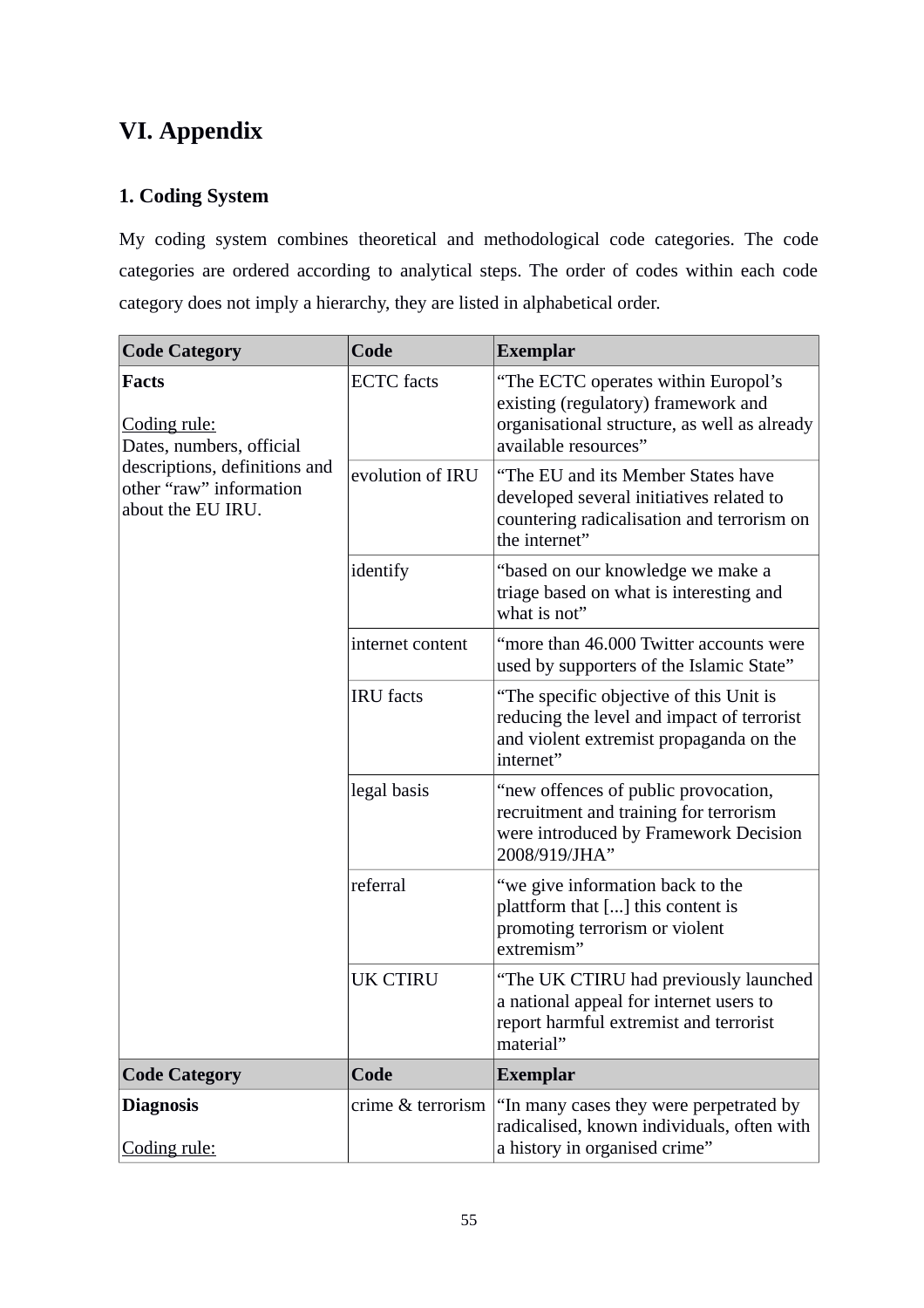| In-vivo codes that answer the foreign fighters<br>sensitizing questions:<br>– What is represented as the<br>problem?<br>– Why is it seen as a<br>problem?                                                                                      |                                          | "The significant number of EU citizens<br>engaged as suspected 'foreign terrorist<br>fighters' in Syria and Iraq"                                                                                                  |  |  |  |
|------------------------------------------------------------------------------------------------------------------------------------------------------------------------------------------------------------------------------------------------|------------------------------------------|--------------------------------------------------------------------------------------------------------------------------------------------------------------------------------------------------------------------|--|--|--|
|                                                                                                                                                                                                                                                | migration                                | "While a systematic link between migrant<br>smuggling and terrorism is not proven,<br>there is an increased risk"                                                                                                  |  |  |  |
|                                                                                                                                                                                                                                                | prevention                               | "prevention strategies such as suspending<br>social media accounts or removing<br>terrorist and violent extremist content"                                                                                         |  |  |  |
|                                                                                                                                                                                                                                                | prioritization                           | "we are aiming for the content that is<br>having the most impact on the<br>radicalization"                                                                                                                         |  |  |  |
|                                                                                                                                                                                                                                                | propaganda                               | "reduce<br>the abuse of the Internet by terrorists for<br>propaganda purposes"                                                                                                                                     |  |  |  |
|                                                                                                                                                                                                                                                | terrorism                                | "Sophisticated attacks are violent terrorist<br>attacks that are carefully planned, directed<br>against specific targets and professionally<br>executed by focused, well trained and<br>fully prepared operatives" |  |  |  |
|                                                                                                                                                                                                                                                | threat description                       | "Clear international dimension in the<br>planning and coordinating of attacks,<br>involving a network"                                                                                                             |  |  |  |
|                                                                                                                                                                                                                                                | vulnerability                            | "vulnerable individuals"                                                                                                                                                                                           |  |  |  |
|                                                                                                                                                                                                                                                | women/gender                             | "The number of young women and minors<br>travelling out to Syria<br>and Iraq has been reported as increasing"                                                                                                      |  |  |  |
|                                                                                                                                                                                                                                                | youth                                    | "engaging with disaffected youth"                                                                                                                                                                                  |  |  |  |
| <b>Code Category</b>                                                                                                                                                                                                                           | Code                                     | <b>Exemplar</b>                                                                                                                                                                                                    |  |  |  |
| <b>Prognosis</b><br>Coding rule:<br>In-vivo codes that answer the<br>sensitizing questions:<br>- How can the presented<br>problem be solved?<br>– What is the priority in<br>goals?<br>– What are means and<br>mechanisms to achieve<br>goals? |                                          | closer cooperation   "achieve results in the fight against<br>terrorism and cross-border crime only if<br>all actors concerned do more to work<br>better together"                                                 |  |  |  |
|                                                                                                                                                                                                                                                | cooperation with<br><b>Member States</b> | "engender trust and raise awareness<br>among national counter terrorism<br>authorities about existing cooperation<br>instruments at EU level"                                                                      |  |  |  |
|                                                                                                                                                                                                                                                | cooperation with<br>private actors       | "increase partnerships (with the support of<br>the European Commission) towards<br>online service companies (to promote<br>'self-regulation' activities)"                                                          |  |  |  |
|                                                                                                                                                                                                                                                | counter-speech                           | "Member States and EU institutions are<br>encouraged to develop strategic<br>communications and counter-narrative                                                                                                  |  |  |  |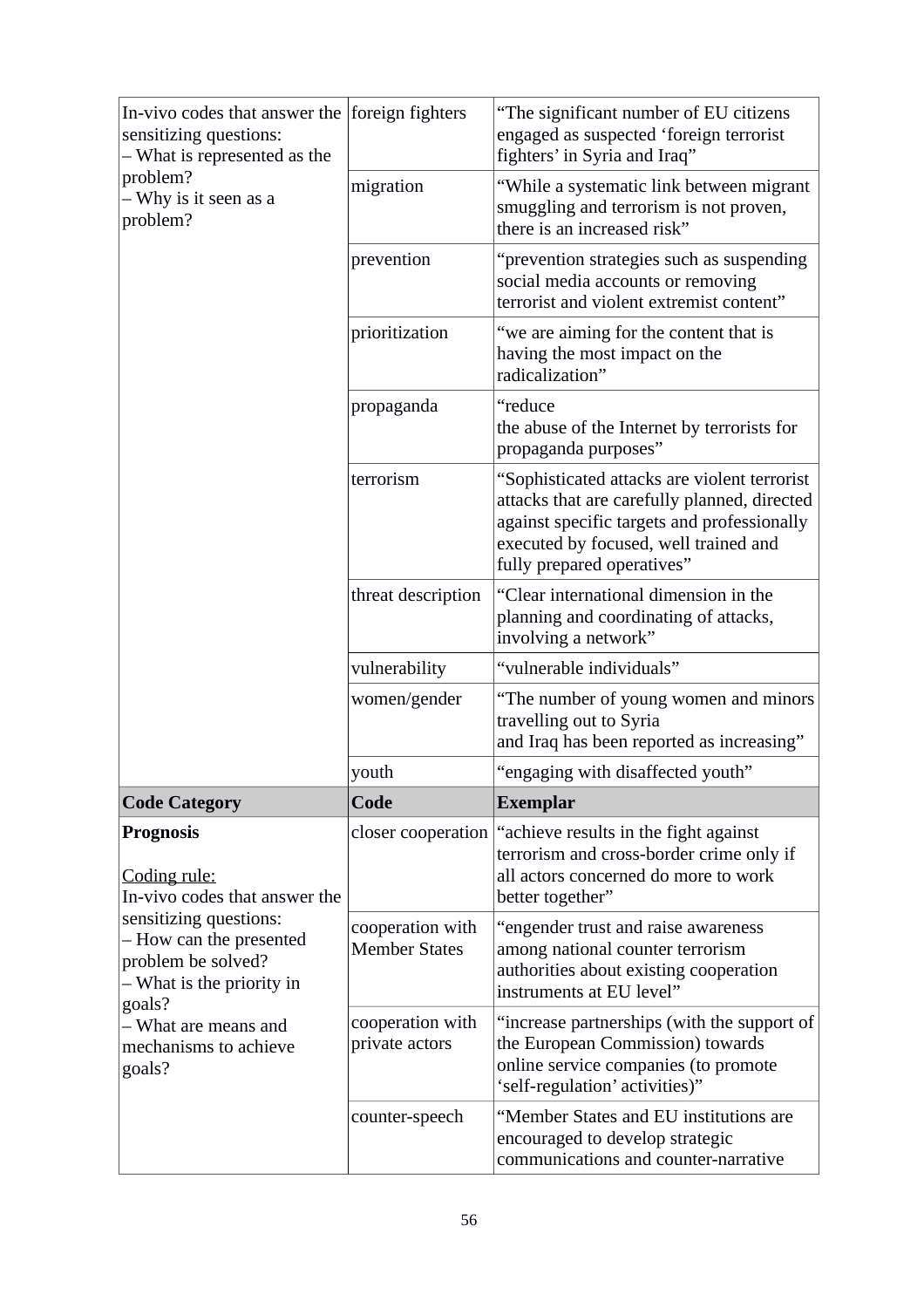|                                                                                                                                                                                                                                        |                                | policies"                                                                                                                                                                               |
|----------------------------------------------------------------------------------------------------------------------------------------------------------------------------------------------------------------------------------------|--------------------------------|-----------------------------------------------------------------------------------------------------------------------------------------------------------------------------------------|
|                                                                                                                                                                                                                                        | Europol expertise              | " increase the visibility of Europol's<br>related services and tools"                                                                                                                   |
|                                                                                                                                                                                                                                        | ideology                       | "terrorism in Europe now finds its<br>inspiration in a variety of ideologies"                                                                                                           |
|                                                                                                                                                                                                                                        | information<br>sharing         | "Unprecedented levels of information are<br>shared through Europol, requiring<br>continued operational support"                                                                         |
|                                                                                                                                                                                                                                        | migrant<br>smuggling           | "carry out internet referral activities in<br>relation to facilitated illegal immigration,<br>by detecting internet content used by<br>traffickers to attract migrants and<br>refugees" |
| <b>Code Category</b>                                                                                                                                                                                                                   | Code                           | <b>Exemplar</b>                                                                                                                                                                         |
| <b>Radicalization</b><br>Coding rule:<br>In-vivo codes that focus on<br>the different connotations<br>radicalization in the texts.                                                                                                     | extremism                      | "English-language extremist media<br>produced by terrorist groups have<br>continued to encourage western nationals"                                                                     |
|                                                                                                                                                                                                                                        | radicalism as a<br>condition   | "after he got radicalised"                                                                                                                                                              |
|                                                                                                                                                                                                                                        | radicalization as a<br>process | "the speed of radicalization is often<br>startling"                                                                                                                                     |
|                                                                                                                                                                                                                                        | reference to Islam             | "Jihadist groups in particular have shown<br>a sophisticated understanding of how<br>social networks operate"                                                                           |
|                                                                                                                                                                                                                                        | religiously<br>inspired        | "attacks were classified as religiously<br>inspired"                                                                                                                                    |
| <b>Code Category</b>                                                                                                                                                                                                                   | Code                           | <b>Exemplar</b>                                                                                                                                                                         |
| <b>Roles</b>                                                                                                                                                                                                                           | active roles                   | "Islamic extremist recruiters"                                                                                                                                                          |
| Coding rule:<br>Codes that follow the CFA<br>method, answering the<br>sensitizing questions:<br>- Who is seen to have made<br>the problem?<br>– Whose problem is it seen to<br>be?<br>– Who is attributed active<br>and passive roles? | passive roles                  | "protect the refugee population from<br>radicalisation"                                                                                                                                 |
|                                                                                                                                                                                                                                        | role of technology             | "ensure that Internet remains a public<br>good"                                                                                                                                         |
|                                                                                                                                                                                                                                        | roles in diagnosis             | "They have established networks of<br>influential accounts across multiple social<br>media platforms"                                                                                   |
|                                                                                                                                                                                                                                        | roles in prognosis             | "We are coordinating operations against<br>some of the most dangerous criminal and<br>terrorist groups operating in Europe"                                                             |
|                                                                                                                                                                                                                                        | subject<br>positioning         | "Europeans need to feel confident that<br>wherever they move within Europe their<br>freedom and their security are well<br>protected"                                                   |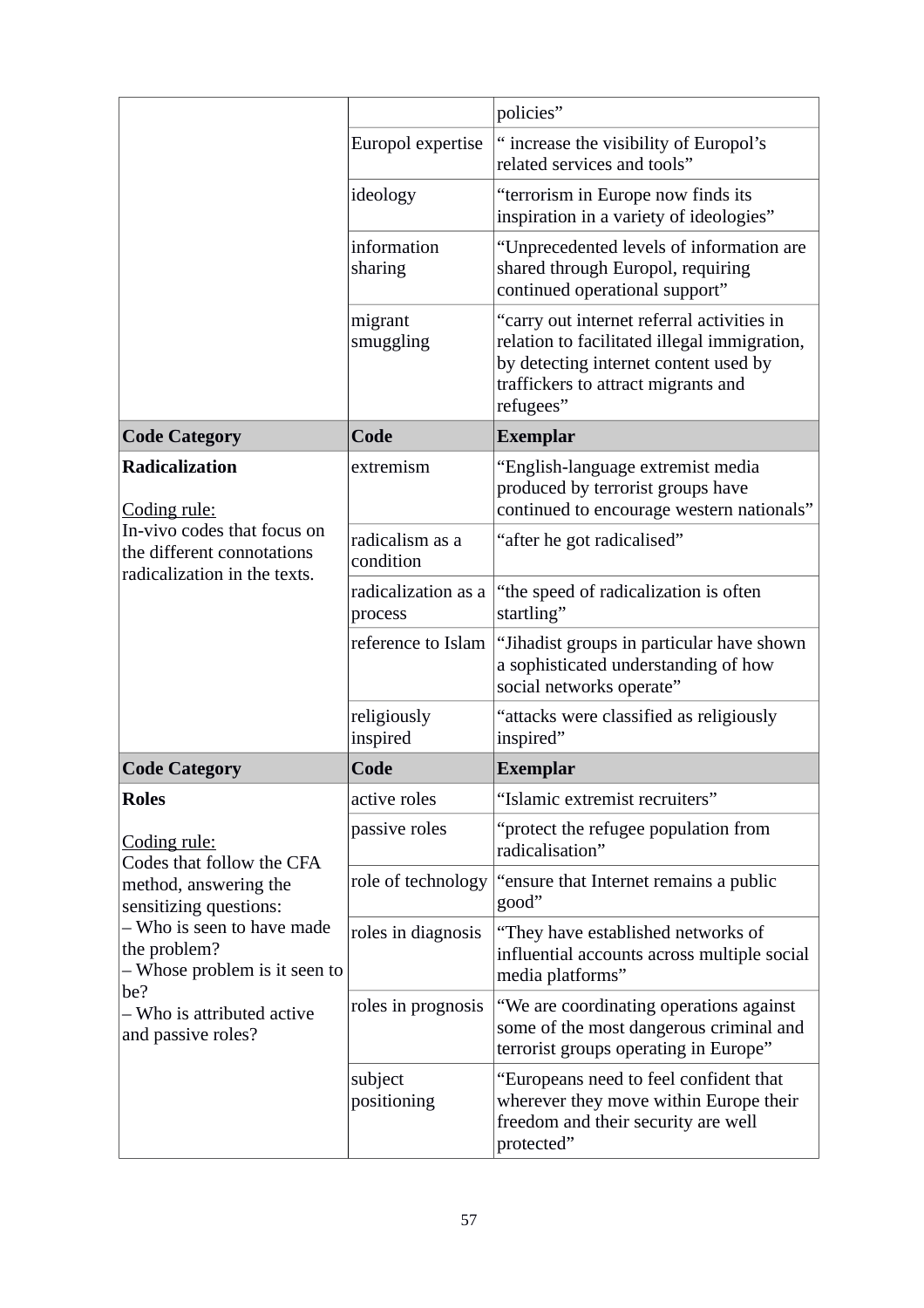| <b>Code Category</b>                                                                                 | Code                   | <b>Exemplar</b>                                                                                                                    |  |  |
|------------------------------------------------------------------------------------------------------|------------------------|------------------------------------------------------------------------------------------------------------------------------------|--|--|
| Language<br>Coding rule:<br>Pre-defined codes for<br>different expressions and<br>rhetorical tropes. | causality<br>mechanism | "Acts of violence by Islamic State have<br>the potential to increase the number and<br>intensity of extreme-right wing activities" |  |  |
|                                                                                                      | metaphor               | "Terrorism in Europe feeds on extremist<br>ideologies"                                                                             |  |  |
|                                                                                                      | normative terms        | "exploit the internet to radicalise"                                                                                               |  |  |
|                                                                                                      | othering               | "core European values have been<br>attacked"                                                                                       |  |  |
|                                                                                                      | predication            | "violent extremist"                                                                                                                |  |  |
|                                                                                                      | presupposition         | "abuse of social media by terrorist<br>organisations is a dynamic phenomenon"                                                      |  |  |

# **2. List of Coded Material**

### **From Europol:**

- Europol. 2015. "Changes in Modus Operandi of Islamic State Terrorist Attacks." Public Information. [https://www.europol.europa.eu/content/changes-modus-operandi](https://www.europol.europa.eu/content/changes-modus-operandi-islamic-state-terrorist-attacks)[islamic-state-terrorist-attacks.](https://www.europol.europa.eu/content/changes-modus-operandi-islamic-state-terrorist-attacks)
- Europol. 2015. "The Internet Organised Crime Threat Assessment (IOCTA)." Threat Assessment. [https://www.europol.europa.eu/content/internet-organised-crime-threat](https://www.europol.europa.eu/content/internet-organised-crime-threat-assessment-iocta-2015)[assessment-iocta-2015.](https://www.europol.europa.eu/content/internet-organised-crime-threat-assessment-iocta-2015)
- Europol. 2007-2015. "Terrorism Situation and Trend Report (TE-SAT)." Threat Assessment. [https://www.europol.europa.eu/latest\\_publications/37.](https://www.europol.europa.eu/latest_publications/37)
- Europol. 2015. "EU Internet Referral Unit at Europol Concept Note." Report. [http://www.statewatch.org/news/2015/may/eu-council-internet-referral-unit-7266-](http://www.statewatch.org/news/2015/may/eu-council-internet-referral-unit-7266-15.pdf) [15.pdf.](http://www.statewatch.org/news/2015/may/eu-council-internet-referral-unit-7266-15.pdf)
- Europol. 2015. "Enhancing Counter Terrorism Capabilities at EU Level: European Counter Terrorism Centre (ECTC) at Europol and Counter Terrorism Related Information Sharing." Report. [http://www.statewatch.org/news/2015/nov/eu-council](http://www.statewatch.org/news/2015/nov/eu-council-europol-ECTC-14244-15.pdf)[europol-ECTC-14244-15.pdf.](http://www.statewatch.org/news/2015/nov/eu-council-europol-ECTC-14244-15.pdf)
- Europol. 2015. "Europol's Internet Referral Unit to Combat Terrorist and Violent Extremist Propaganda." Press Release. [https://www.europol.europa.eu/content/europol%E2%80%99s-internet-referral-unit](https://www.europol.europa.eu/content/europol%E2%80%99s-internet-referral-unit-combat-terrorist-and-violent-extremist-propaganda)[combat-terrorist-and-violent-extremist-propaganda.](https://www.europol.europa.eu/content/europol%E2%80%99s-internet-referral-unit-combat-terrorist-and-violent-extremist-propaganda)
- Europol. 2016. "Europol's European Counter Terrorism Centre Strengthens the EU's Response to Terror." Press Release. [https://www.europol.europa.eu/content/ectc.](https://www.europol.europa.eu/content/ectc)
- Europol. 2016. "Migrant Smuggling in the EU." Public Information. [https://www.europol.europa.eu/sites/default/files/publications/migrant\\_smuggling\\_\\_e](https://www.europol.europa.eu/sites/default/files/publications/migrant_smuggling__europol_report_2016.pdf) [uropol\\_report\\_2016.pdf.](https://www.europol.europa.eu/sites/default/files/publications/migrant_smuggling__europol_report_2016.pdf)
- Europol. 2016. "Europol Joins UK Appeal to Report Extremist and Terrorist Material Online Using red 'STOP' button." Press Release. [https://www.europol.europa.eu/newsletter/europol-joins-uk-appeal-report-extremist](https://www.europol.europa.eu/newsletter/europol-joins-uk-appeal-report-extremist-and-terrorist-material-online-using-red-stop-but)[and-terrorist-material-online-using-red-stop-but.](https://www.europol.europa.eu/newsletter/europol-joins-uk-appeal-report-extremist-and-terrorist-material-online-using-red-stop-but)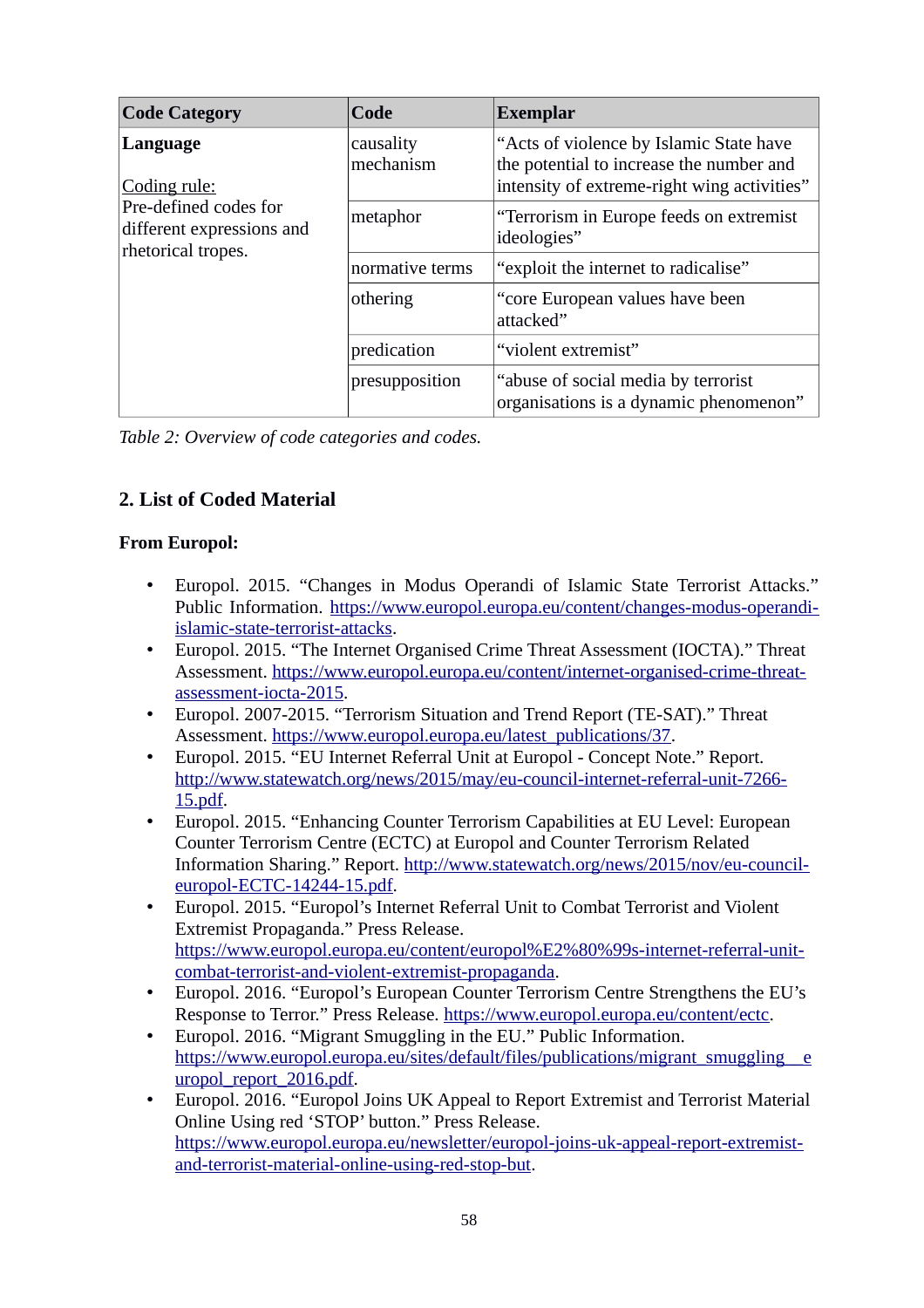- Europol. 2016. "Europol launches the European Migrant Smuggling Centre." Press Release. [https://www.europol.europa.eu/content/EMSC\\_launch.](https://www.europol.europa.eu/content/EMSC_launch)
- Europol. 2016. "Europol and Interpol issue Comprehensive Review of Migrant Smuggling Networks." Press Release. [https://www.europol.europa.eu/newsletter/europol-and-interpol-issue-comprehensive](https://www.europol.europa.eu/newsletter/europol-and-interpol-issue-comprehensive-review-migrant-smuggling-networks)[review-migrant-smuggling-networks.](https://www.europol.europa.eu/newsletter/europol-and-interpol-issue-comprehensive-review-migrant-smuggling-networks)
- Europol. 2016. "New Regulation Boosts the Roles of EDPS and Europol." Press Release. [https://www.europol.europa.eu/newsletter/new-regulation-boosts-roles-edps](https://www.europol.europa.eu/newsletter/new-regulation-boosts-roles-edps-and-europol)[and-europol.](https://www.europol.europa.eu/newsletter/new-regulation-boosts-roles-edps-and-europol)
- Europol. 2016. "European Parliament Adopts New Regulation for Europol." Press Release. [https://www.europol.europa.eu/content/european-parliament-adopts-new](https://www.europol.europa.eu/content/european-parliament-adopts-new-regulation-europol)[regulation-europol.](https://www.europol.europa.eu/content/european-parliament-adopts-new-regulation-europol)
- Europol. 2016. "Enhancing Counter Terrorism Capabilities at EU Level: European Counter Terrorism Centre (ECTC) at Europol." Report.
- Wainwright, Rob. 2016. "Online Terrorist Propaganda Being Done on a Scale Not Seen Before, Says EU Police Chief." Interview. [https://www.theparliamentmagazine.eu/articles/news/online-terrorist-propaganda](https://www.theparliamentmagazine.eu/articles/news/online-terrorist-propaganda-being-done-scale-not-seen-says-eu-police-chief)[being-done-scale-not-seen-says-eu-police-chief.](https://www.theparliamentmagazine.eu/articles/news/online-terrorist-propaganda-being-done-scale-not-seen-says-eu-police-chief)
- Wainwright, Rob. 2016. "Security, Terrorism, Technology ... and Brexit." Interview. [http://esharp.eu/conversations.](http://esharp.eu/conversations)
- Wainwright, Rob. 2016. "Paris Attacks Prompt EU to Share Secrets." Interview. [http://www.politico.eu/article/paris-attacks-prompt-share-secrets-eu-security-forces](http://www.politico.eu/article/paris-attacks-prompt-share-secrets-eu-security-forces-eurodac-schengen-information-system-terrorism-isis-isil-islamic-state-bataclan/)[eurodac-schengen-information-system-terrorism-isis-isil-islamic-state-bataclan/.](http://www.politico.eu/article/paris-attacks-prompt-share-secrets-eu-security-forces-eurodac-schengen-information-system-terrorism-isis-isil-islamic-state-bataclan/)
- Wainwright, Rob. 2016. "Europe's Top Cop Warns More Attempted Attacks 'Almost Certain.'" Interview. [http://time.com/4336919/europol-terrorist-paris-brussels-rob](http://time.com/4336919/europol-terrorist-paris-brussels-rob-wainwright/)[wainwright/.](http://time.com/4336919/europol-terrorist-paris-brussels-rob-wainwright/)

# **From the European Commission:**

- European Commission. 2014. "On the implementation of Council Framework Decision 2008/919/JHA of 28 November 2008 amending Framework Decision 2002/475/JHA on combating terrorism." Report. [http://ec.europa.eu/dgs/home](http://ec.europa.eu/dgs/home-affairs/e-library/documents/policies/crisis-and-terrorism/general/docs/report_on_the_implementation_of_cfd_2008-919-jha_and_cfd_2002-475-jha_on_combating_terrorism_en.pdf)affairs/e-library/documents/policies/crisis-and[terrorism/general/docs/report\\_on\\_the\\_implementation\\_of\\_cfd\\_2008-919](http://ec.europa.eu/dgs/home-affairs/e-library/documents/policies/crisis-and-terrorism/general/docs/report_on_the_implementation_of_cfd_2008-919-jha_and_cfd_2002-475-jha_on_combating_terrorism_en.pdf) jha and cfd 2002-475-jha on combating terrorism en.pdf
- European Commission. 2014. "Preventing Radicalisation to Terrorism and Violent Extremism: Strengthening the EU's Response." Report. [http://ec.europa.eu/dgs/home](http://ec.europa.eu/dgs/home-affairs/e-library/documents/policies/crisis-and-terrorism/radicalisation/docs/communication_on_preventing_radicalisation_and_violence_promoting_extremism_201301_en.pdf)affairs/e-library/documents/policies/crisis-and[terrorism/radicalisation/docs/communication\\_on\\_preventing\\_radicalisation\\_and\\_viole](http://ec.europa.eu/dgs/home-affairs/e-library/documents/policies/crisis-and-terrorism/radicalisation/docs/communication_on_preventing_radicalisation_and_violence_promoting_extremism_201301_en.pdf) [nce\\_promoting\\_extremism\\_201301\\_en.pdf.](http://ec.europa.eu/dgs/home-affairs/e-library/documents/policies/crisis-and-terrorism/radicalisation/docs/communication_on_preventing_radicalisation_and_violence_promoting_extremism_201301_en.pdf)
- European Commission. 2015. "European Agenda on Security State of Play." Fact Sheet. [http://europa.eu/rapid/press-release\\_MEMO-15-6115\\_de.htm.](http://europa.eu/rapid/press-release_MEMO-15-6115_de.htm)
- European Commission. 2016. "Delivering on the European Agenda on Security to Fight against Terrorism and Pave the Way towards an Effective and Genuine Security Union." Report. [http://ec.europa.eu/dgs/home-affairs/what-we-do/policies/european](http://ec.europa.eu/dgs/home-affairs/what-we-do/policies/european-agenda-security/legislative-documents/docs/20160420/communication_eas_progress_since_april_2015_en.pdf)[agenda-security/legislative-](http://ec.europa.eu/dgs/home-affairs/what-we-do/policies/european-agenda-security/legislative-documents/docs/20160420/communication_eas_progress_since_april_2015_en.pdf)

[documents/docs/20160420/communication\\_eas\\_progress\\_since\\_april\\_2015\\_en.pdf.](http://ec.europa.eu/dgs/home-affairs/what-we-do/policies/european-agenda-security/legislative-documents/docs/20160420/communication_eas_progress_since_april_2015_en.pdf)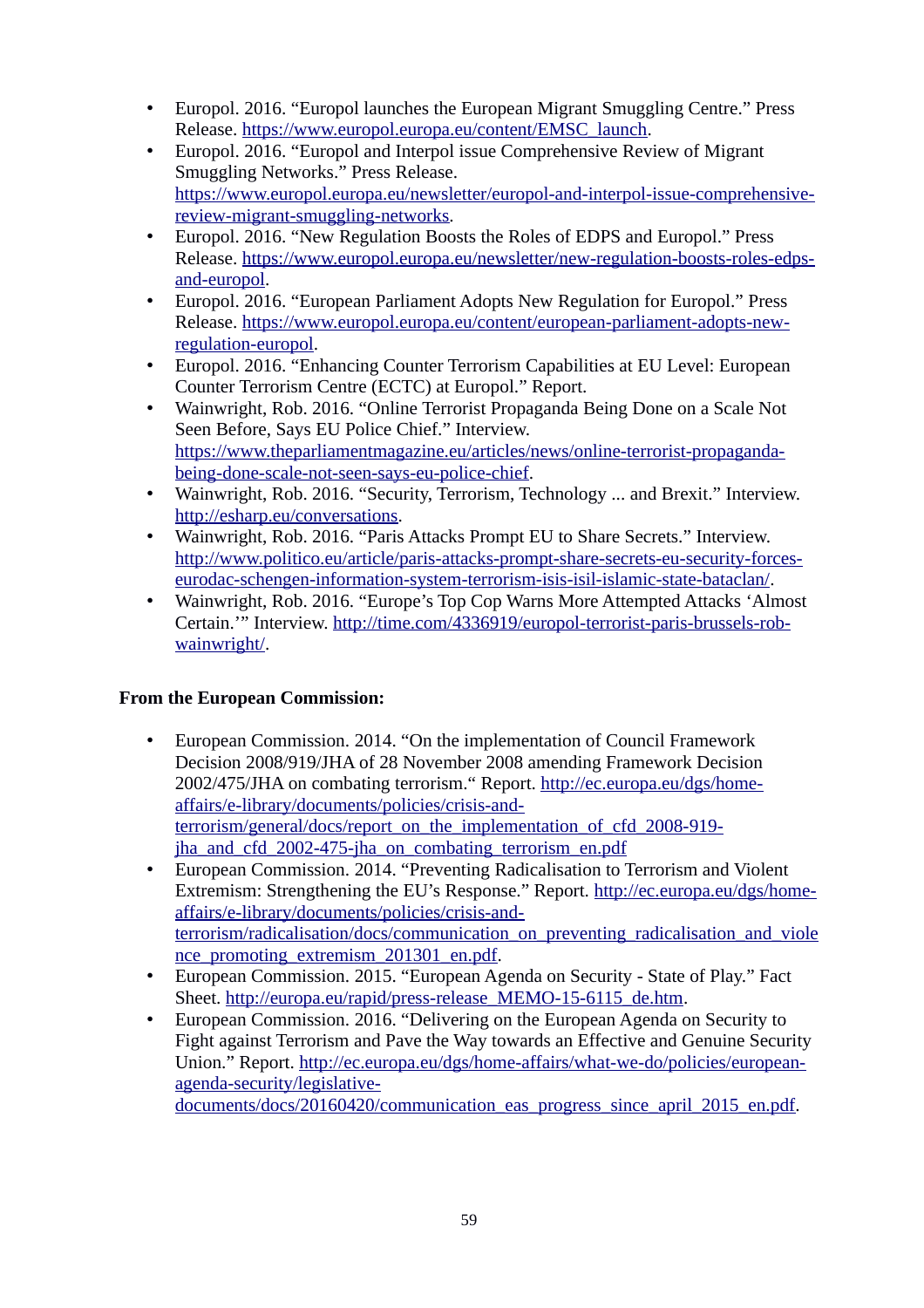### **From the EU Counter-Terrorism Coordinator and the Council of the EU:**

- Council of the EU. 2014. "Revised EU Strategy for Combating Radicalisation and Recruitment to Terrorism." Strategy Paper. [http://data.consilium.europa.eu/doc/document/ST-9956-2014-INIT/en/pdf.](http://data.consilium.europa.eu/doc/document/ST-9956-2014-INIT/en/pdf)
- Council of the EU. 2015. "Riga Joint Statement." http://data.consilium.europa.eu/doc/document/ST-5855-2015-INIT/en/pdf.
- Council of the EU. 2015. "Fight against Terrorism: Follow-up to the Council (Justice and Home Affairs) of 12-13 March 2015 - Implementation of Counter-Terrorism Measures." Meeting Document. [http://www.statewatch.org/news/2015/jul/eu-cosi-ct-](http://www.statewatch.org/news/2015/jul/eu-cosi-ct-9418-15.pdf)[9418-15.pdf.](http://www.statewatch.org/news/2015/jul/eu-cosi-ct-9418-15.pdf)
- Council of the EU. 2015. "The Functioning of the Internet Referral Unit (EU IRU) on the Basis of the Future Europol Regulation." Meeting Document. [https://netzpolitik.org//wp-upload/council1497-15.pdf.](https://netzpolitik.org//wp-upload/council1497-15.pdf)
- EU Counter-Terrorism Coordinator. 2015. "EU CTC Input for the Preparation of the Informal Meeting of Justice and Home Affairs Ministers in Riga on 29 January 2015." Report. [http://www.statewatch.org/news/2015/jan/eu-council-ct-ds-1035-15.pdf.](http://www.statewatch.org/news/2015/jan/eu-council-ct-ds-1035-15.pdf)
- EU Counter-Terrorism Coordinator. 2015. "Follow-up to the Statement of the Members of the European Council of 12 February 2015 on Counter-Terrorism: State of Play on Implementation of Measures." Report. [http://www.statewatch.org/news/2015/sep/eu-council-ct-implementation-plan-12139.-](http://www.statewatch.org/news/2015/sep/eu-council-ct-implementation-plan-12139.-15.pdf) [15.pdf.](http://www.statewatch.org/news/2015/sep/eu-council-ct-implementation-plan-12139.-15.pdf)

# **3. Interviews**

Five background interviews were conducted with practitioners and experts on European security policy, especially regarding the topics of police cooperation and counter-terrorism. These interviews are not directly quoted in the text, but provided important background information for the analysis.

# **4. Bibliography**

- Adamson, Paul. 2016. "Security, Terrorism, Technology ... and Brexit." *E!Sharp.eu*, May. http://esharp.eu/conversations.
- Adler, Emanuel, and Vincent Pouliot, eds. 2012. *International Practices*. Cambridge University Press.
- Åhäll, Linda, and Stefan Borg. 2013. "Predication, Presupposition and Subject-Positioning." In *Critical Approaches to Security: An Introduction to Theories and Methods*, edited by Laura J. Shepherd, 196–207. London ; New York: Routledge.
- Alimi, Eitan Y., Chares Demetriou, and Lorenzo Bosi. 2015. *The Dynamics of Radicalization: A Relational and Comparative Perspective*. Oxford University Press.
- Amicelle, Anthony, Claudia Aradau, and Julien Jeandesboz. 2015. "Questioning Security Devices: Performativity, Resistance, Politics." *Security Dialogue* 46 (4): 293–306. doi:10.1177/0967010615586964.
- Amoore, Louise, and Marieke De Goede. 2008. "Transactions after 9/11: The Banal Face of the Preemptive Strike." *Transactions of the Institute of British Geographers* 33 (2): 173–85. doi:10.1111/j.1475-5661.2008.00291.x.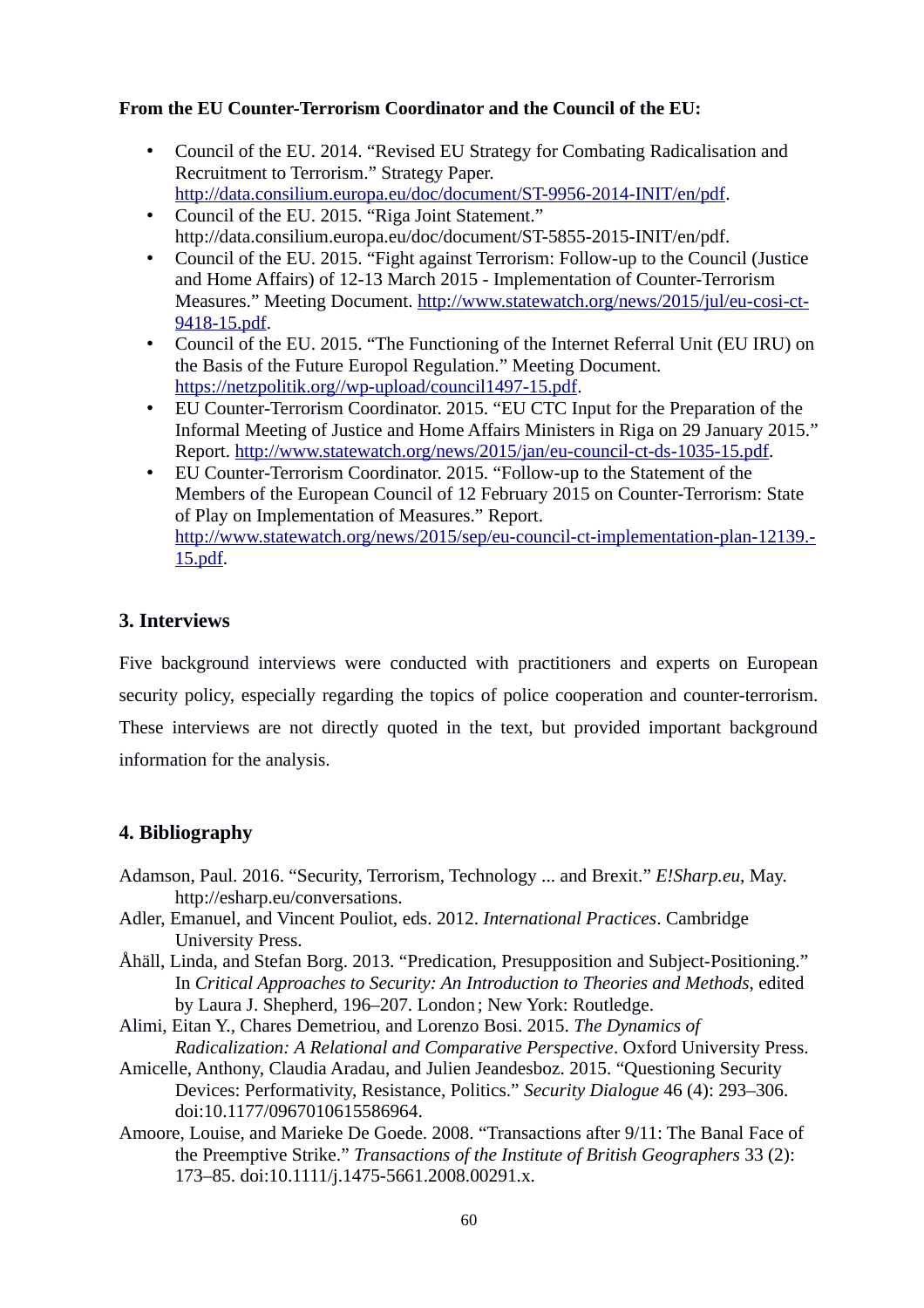- Bacchi, Carol Lee. 2009. *Analysing Policy: What's the Problem Represented to Be?* French Forest, N.S.W: Pearson.
- Balzacq, Thierry, Didier Bigo, Tugba Basaran, Emmanuel-Pierre Guittet, and Christian Olsson. 2010. "Security Practices." In *The International Studies Encyclopedia*, edited by Robert Allen Denemark, 17. Malden, MA: Wiley-Blackwell. http://www.blackwellreference.com/subscriber/uid=3/book? id=g9781444336597\_9781444336597.
- Banks, Martin. 2016. "Online Terrorist Propaganda Being Done on a Scale Not Seen Before, Says EU Police Chief." *The Parliament Magazine*. May 30. https://www.theparliamentmagazine.eu/articles/news/online-terrorist-propagandabeing-done-scale-not-seen-says-eu-police-chief.
- Bartlett, Jamie, and Ali Fisher. 2015. "How to Beat the Media Mujahideen." *Demos Quarterly*. February 5. http://quarterly.demos.co.uk/article/issue-5/how-to-beat-themedia-mujahideen/.
- Bigo, Didier. 1996. *Polices en réseaux : l'expérience européenne*. Paris: Presses de la Fondation Nationale des Sciences Politiques.
	- ———. 2000. "When Two Become One." In *International Relations Theory and the Politics of European Integration. Power, Security and Community.*, edited by Morton Kelstrup and Micheal Charles Williams, 171–204. London & New York: Routledge.
- ———. 2005. "L'impossible cartographie du terrorisme." *Cultures & Conflits*, February. https://conflits.revues.org/1149.
- ———. 2006. "Security, Exception, Ban and Surveillance." In *Theorizing Surveillance: The Panopticon and Beyond*, edited by David Lyon, 46–68. Cullompton, Devon: Routledge.

———. 2008. "Globalized (In)Security: The Field and the Ban-Opticon." In *Terror, Insecurity and Liberty: Illiberal Practices of Liberal Regimes After 9/11*, edited by Didier Bigo and Anastassia Tsoukala, 1sted., 10–48. London ; New York: Routledge Chapman & Hall.

- ———. 2011. "Pierre Bourdieu and International Relations: Power of Practices, Practices of Power." *International Political Sociology* 5 (3): 225–58. doi:10.1111/j.1749- 5687.2011.00132.x.
- Bigo, Didier, Laurent Bonelli, Dario Chi, and Christian Olsson. 2007. "Mapping the Field of the EU Internal Security Agencies." *The Field of the EU Internal Security Agencies*, 5–66.
- Bigo, Didier, Laurent Bonelli, Emmanuel-Pierre Guittet, and Francesco Ragazzi. 2014. "Preventing and Countering Youth Radicalisation in the EU." Study for the LIBE Committee. Brussels: European Parliament. http://www.europarl.europa.eu/RegData/etudes/etudes/join/2014/509977/IPOL-LIBE\_ET%282014%29509977\_EN.pdf.
- Bigo, Didier, and Anastassia Tsoukala. 2008. *Terror, Insecurity and Liberty: Illiberal Practices of Liberal Regimes After 9/11*. 1sted. London ; New York: Routledge Chapman & Hall.
- Bijker, Wiebe E., Thomas P. Hughes, Trevor Pinch, and Deborah G. Douglas, eds. 2012. *The Social Construction of Technological Systems: New Directions in the Sociology and History of Technology*. Anniversary edition. Cambridge, Mass: The MIT Press.
- Bond, Robert M., Christopher J. Fariss, Jason J. Jones, Adam D. I. Kramer, Cameron Marlow, Jaime E. Settle, and James H. Fowler. 2012. "A 61-Million-Person Experiment in Social Influence and Political Mobilization." *Nature* 489 (7415): 295– 98. doi:10.1038/nature11421.
- Bonse, Eric. 2015. "Neue EU-Taskforce: Infokrieg Gegen Russenpropaganda." *Die*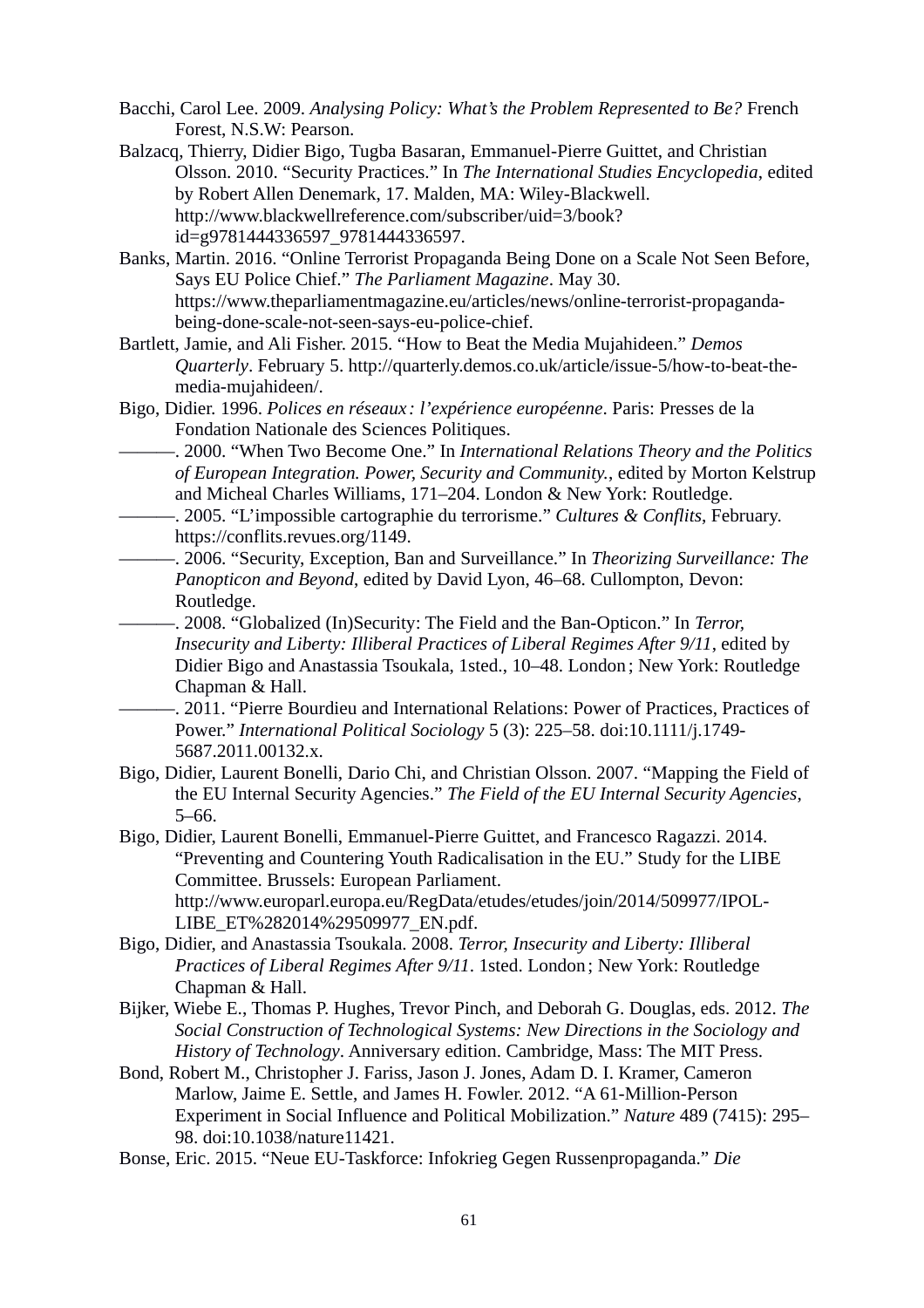*Tageszeitung*, sec. Europa. https://www.taz.de/Neue-EU-Taskforce/%215260851/.

- Bossong, Raphael. 2008. "The Action Plan on Combating Terrorism: A Flawed Instrument of EU Security Governance." *JCMS: Journal of Common Market Studies* 46 (1): 27–48. doi:10.1111/j.1468-5965.2007.00766.x.
- Brey, Philip. 2005. "Artifacts as Social Agents." In *Inside the Politics of Technology: Agency and Normativity in the Co-Production of Technology and Society*, edited by H Harbers, 61–84. Amsterdam University Press.
- Brown, Ian, and Josh Cowls. 2015. "Check the Web -- ASSESSING THE ETHICS AND POLITICS OF POLICING THE INTERNET FOR EXTREMIST MATERIAL." Oxford Internet Institute / VOX-Pol Network of Excellence. http://voxpol.eu/wpcontent/uploads/2015/11/VOX-Pol\_Ethics\_Politics\_PUBLISHED.pdf.
- Buzan, Barry, Ole Wæver, and Jaap de Wilde. 1998. *Security: A New Framework for Analysis*. Lynne Rienner Publishers.
- C.A.S.E. Collective. 2006. "Critical Approaches to Security in Europe: A Networked Manifesto." *Security Dialogue* 37 (4): 443–87. doi:10.1177/0967010606073085.
- Cohen, Fred. 2002. "Terrorism and Cyberspace." *Network Security* 2002 (5): 17–19. doi:10.1016/S1353-4858(02)05015-8.
- Conway, Maura. 2006. "Terrorist 'Use' of the Internet and Fighting Back." *Information and Security* 19: 34.
- Coolsaet, Rik. 2011. "Epilogue: Terrorism and Radicalisation: What Do We Now Know?" In *Jihadi Terrorism and the Radicalisation Challenge: European and American Experiences*, edited by Rik Coolsaet, 259–68. Farnham: Ashgate Publishing, Ltd.
- Council of the EU. 2002. *COUNCIL FRAMEWORK DECISION of 13 June 2002 on Combating Terrorism*. Vol. L 164/7. http://eur-lex.europa.eu/legal-content/EN/TXT/? uri=URISERV%3Al33168.
- ———. 2008. *COUNCIL FRAMEWORK DECISION 2008/919/JHA of 28 November 2008 Amending Framework Decision 2002/475/JHA on Combating Terrorism*. Vol. L 330/21. http://eur-lex.europa.eu/legal-content/EN/TXT/?uri=URISERV%3Al33168.
- ———. 2014. "Revised EU Strategy for Combating Radicalisation and Recruitment to Terrorism." Strategy Paper 5643/5/14. Brussels: General Secretariat of the Council. http://data.consilium.europa.eu/doc/document/ST-9956-2014-INIT/en/pdf.
	- -. 2015a. "Fight against Terrorism: Follow-up to the Council (Justice and Home Affairs) of 12-13 March 2015 - Implementation of Counter-Terrorism Measures." Meeting Document 9418/15. Brussels: Presidency.
		- http://www.statewatch.org/news/2015/jul/eu-cosi-ct-9418-15.pdf.
- ———. 2015b. "The Functioning of the Internet Referral Unit (EU IRU) on the Basis of the Future Europol Regulation." Meeting Document DS 1497/15. Brussels: General Secretariat of the Council. https://netzpolitik.org//wp-upload/council1497-15.pdf.
- Crenshaw, Martha. 1981. "The Causes of Terrorism." *Comparative Politics* 13 (4): 379–99. doi:10.2307/421717.
- Daase, Christopher. 2010. "Der Erweiterte Sicherheitsbegriff. Sicherheitskultur Im Wandel." In *Workingpaper 1 2010*. Frankfurt am Main.
- Dachwitz, Ingo. 2016. "Hatespeech-Verabredung Zwischen EU-Kommission Und Internetfirmen: NGOs Kritisieren Willkür." *Netzpolitik.org*. June 1. https://netzpolitik.org/2016/hatespeech-verabredung-zwischen-eu-kommission-undinternetfirmen-ngos-kritisieren-willkuer/.
- de Goede, Marieke. 2011. *European Security Culture: Preemption and Precaution in European Security*. Amsterdam University Press.
- de Goede, Marieke, and Stephanie Simon. 2013. "Governing Future Radicals in Europe." *Antipode* 45 (2): 315–35. doi:10.1111/j.1467-8330.2012.01039.x.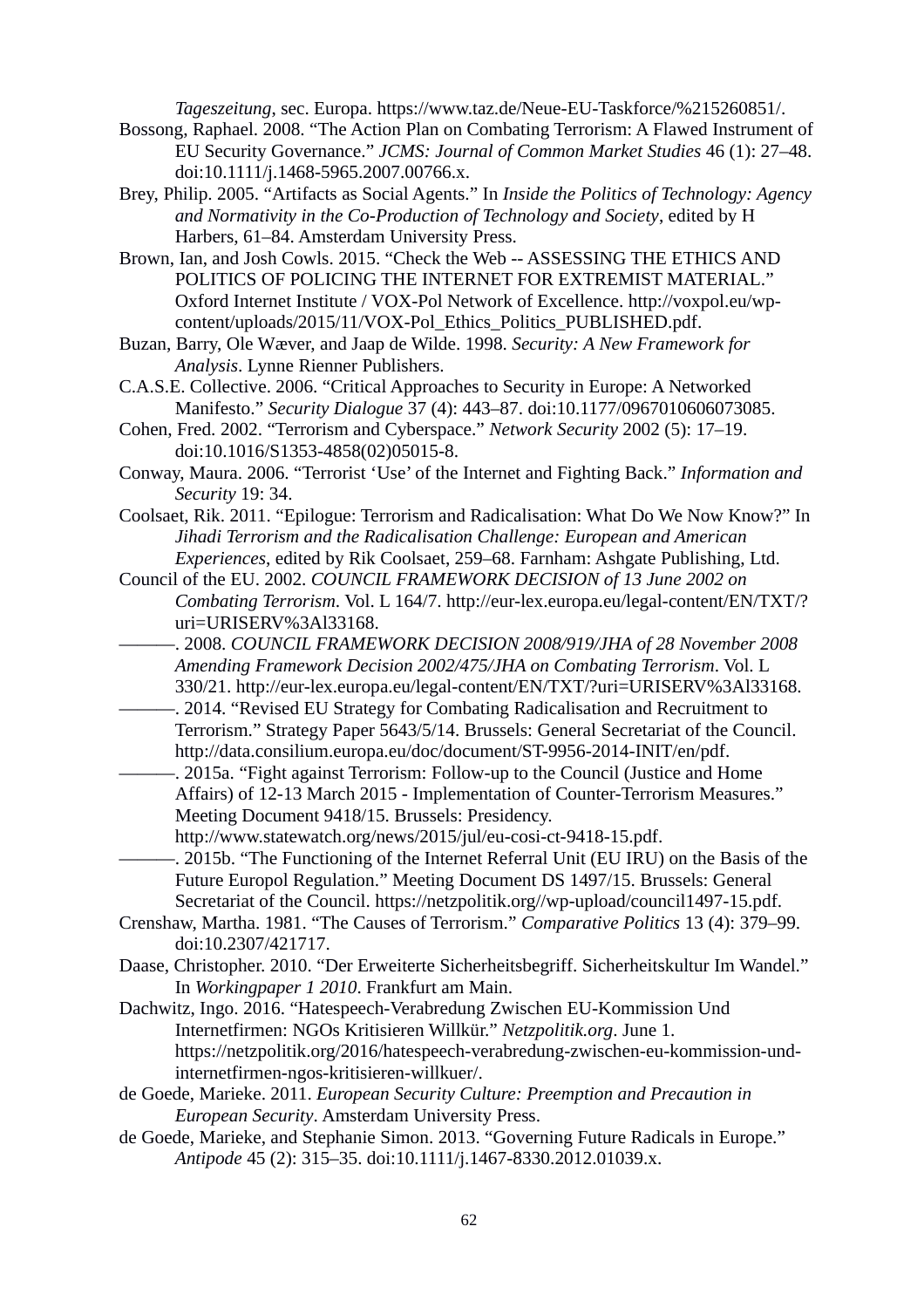- della Porta, Donatella. 1992. *Social Movements, Political Violence, and the State: A Comparative Analysis of Italy and Germany*. 1sted. Cambridge England; New York: Cambridge University Press.
- Edkins, Jenny, and Véronique Pin-Fat. 2004. "Introduction: Life, Power, Resistance." In *Sovereign Lives: Power in Global Politics*, edited by Jenny Edkins, Véronique Pin-Fat, and Michael J. Shapiro, 1–23. London: Routledge.
- EDRi. 2012. "Clean IT Leak Shows Plans for Large-Scale, Undemocratic Surveillance of All Communications." *EDRi*. September 21. https://edri.org/cleanit/.
- -. 2016. "EDRi and Access Now Withdraw from the EU Commission IT Forum Discussions." *EDRi*. May 31. https://edri.org/edri-access-now-withdraw-eucommission-forum-discussions/.
- Elshimi, Mohammed. 2015. "De-Radicalisation Interventions as Technologies of the Self: A Foucauldian Analysis." *Critical Studies on Terrorism* 8 (1): 110–29. doi:10.1080/17539153.2015.1005933.
- ENER. 2008. "Radicalisation Processes Leading to Acts of Terrorism." A concise Report prepared by the European Commission's Expert Group on Violent Radicalisation. Brussels. http://www.rikcoolsaet.be/files/art\_ip\_wz/Expert%20Group%20Report %20Violent%20Radicalisation%20FINAL.pdf.
- Ericson, Richard, and Aaron Doyle. 2004. "Catastrophe Risk, Insurance and Terrorism." *Economy and Society* 33 (2): 135–73.
- Eroukhmanoff, Clara. 2015. "The Remote Securitisation of Islam in the US Post-9/11: Euphemisation, Metaphors and the 'logic of Expected Consequences' in Counter-Radicalisation Discourse." *Critical Studies on Terrorism* 8 (2): 246–65. doi:10.1080/17539153.2015.1053747.
	- ———. 2016. "Counter-Radicalisation and Its Impact on Freedom of Expression." In , 9. Cambridge. http://www.free-expression.group.cam.ac.uk/pdfs/workshop-paper-claraeroukhmanoff-draft.pdf.
- EU Counter-Terrorism Coordinator. 2015a. "EU CTC Input for the Preparation of the Informal Meeting of Justice and Home Affairs Ministers in Riga on 29 January 2015." DS 1035/15. Brussels: General Secretariat of the Council. http://www.statewatch.org/news/2015/jan/eu-council-ct-ds-1035-15.pdf.
- -. 2015b. "Follow-up to the Statement of the Members of the European Council of 12 February 2015 on Counter-Terrorism: State of Play on Implementation of Measures." Note 12139/15. Brussels: General Secretariat of the Council. http://www.statewatch.org/news/2015/sep/eu-council-ct-implementation-plan-12139.- 15.pdf.
- EuroparlTV. 2016. *Panorama of the Combat against Terrorism*. http://europarltv.europa.eu/en/player.aspx?pid=3c4a0d5d-a3b2-4d85-9ac9 a62700f22bec.
- European Commission. 2014a. "Preventing Radicalisation to Terrorism and Violent Extremism: Strengthening the EU's Response." Communication from the Commission COM(2013) 941 final. Brussels: European Commission. http://ec.europa.eu/dgs/home-affairs/e-library/documents/policies/crisis-andterrorism/radicalisation/docs/communication\_on\_preventing\_radicalisation\_and\_viole nce\_promoting\_extremism\_201301\_en.pdf.
	- -, 2014b. "On the Implementation of Council Framework Decision 2008/919/JHA of 28 November 2008 Amending Framework Decision 2002/475/JHA on Combating Terrorism." Communication from the Commission COM(2014) 554 final. Brussels: European Commission. http://ec.europa.eu/dgs/home-affairs/elibrary/documents/policies/crisis-and-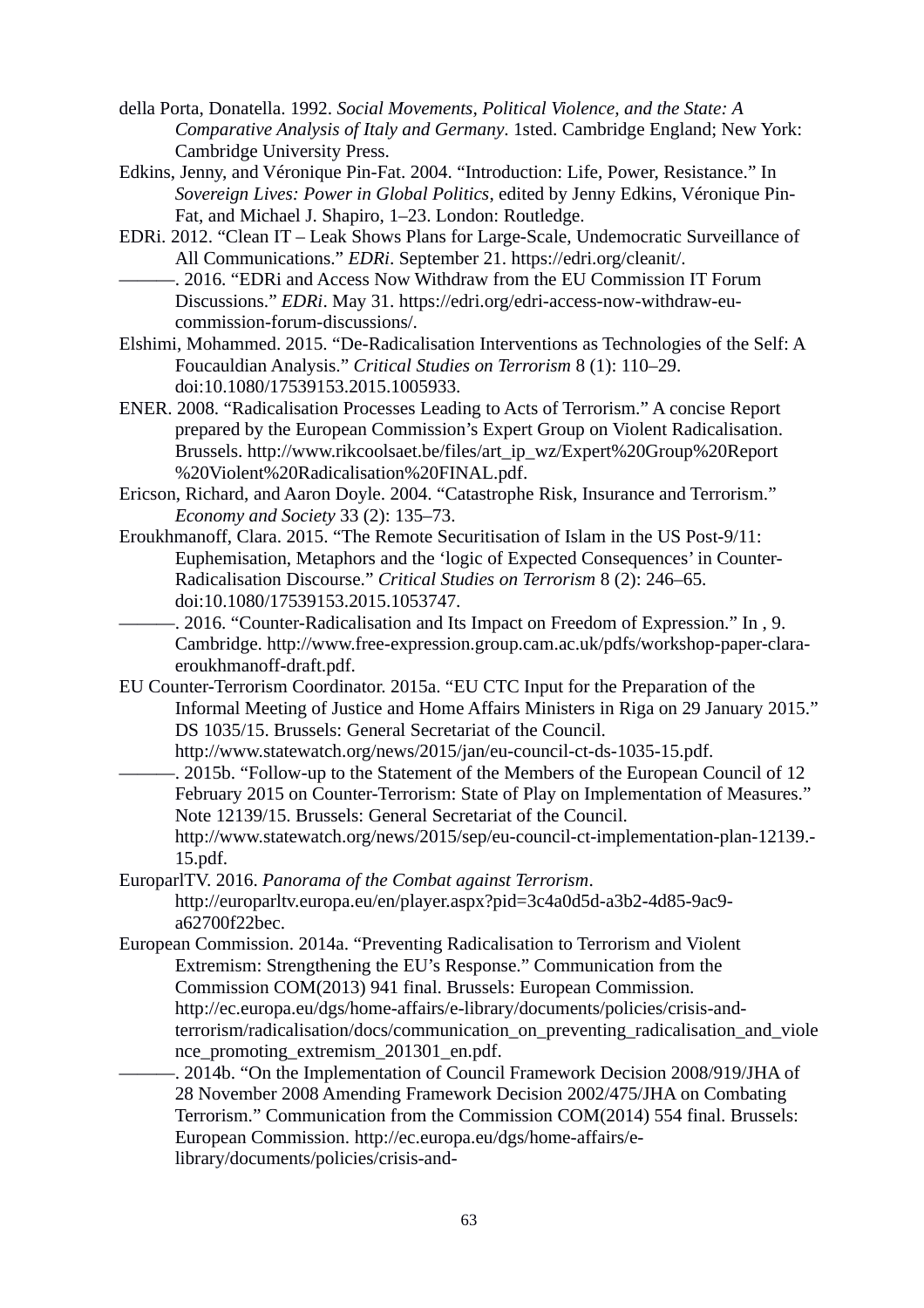terrorism/general/docs/report\_on\_the\_implementation\_of\_cfd\_2008-919 iha and cfd 2002-475-jha on combating terrorism en.pdf.

- ———. 2015. "European Agenda on Security State of Play." European Commission Fact Sheet. Brussels: European Commission. http://europa.eu/rapid/press-release\_MEMO-15-6115\_de.htm.
- -. 2016a. "Delivering on the European Agenda on Security to Fight against Terrorism and Pave the Way towards an Effective and Genuine Security Union."

Communication from the Commission COM(2016) 230 final. Brussels: European Commission. http://ec.europa.eu/dgs/home-affairs/what-we-do/policies/europeanagenda-security/legislative-

documents/docs/20160420/communication\_eas\_progress\_since\_april\_2015\_en.pdf. ———. 2016b. "European Commission and IT Companies Announce Code of Conduct on Illegal Online Hate Speech." Press Release. Brussels: European Commission. http://europa.eu/rapid/press-release\_IP-16-1937\_en.htm.

European Council. 2015. "Special Meeting of the European Council - Statement." European Council Statement EUCO 18 / 15. Brussels: General Secretariat of the Council. http://ec.europa.eu/dorie/fileDownload.do;jsessionid=jeSxzMm7FWkq2g1w8- L\_fqIxkN-Be\_A75tLbPuSPQK4RGL9GpSbJ!-2142749860? docId=2098892&cardId=2098891.

Europol. 2015a. "Terrorism Situation and Trend Report 2015." Threat Assessment. TE-SAT. The Hague: European Police Office.

https://www.europol.europa.eu/content/european-union-terrorism-situation-and-trendreport-2015.

-, 2015b. "The Internet Organised Crime Threat Assessment 2015." Threat Assessment. IOCTA. The Hague: Europol.

https://www.europol.europa.eu/content/internet-organised-crime-threat-assessmentiocta-2015.

- -. 2015c. "Changes in Modus Operandi of Islamic State Terrorist Attacks." Review. The Hague: European Police Office. https://www.europol.europa.eu/content/changesmodus-operandi-islamic-state-terrorist-attacks.
- -, 2015d. "EU Internet Referral Unit at Europol Concept Note." The Hague: European Police Office. http://www.statewatch.org/news/2015/may/eu-councilinternet-referral-unit-7266-15.pdf.
- -. 2015e. "Europol's Internet Referral Unit to Combat Terrorist and Violent Extremist Propaganda." Press Release. The Hague: Europol.

https://www.europol.europa.eu/content/europol%E2%80%99s-internet-referral-unitcombat-terrorist-and-violent-extremist-propaganda.

- -. 2015f. "Enhancing Counter Terrorism Capabilities at EU Level: European Counter Terrorism Centre (ECTC) at Europol and Counter Terrorism Related Information Sharing." The Hague: European Police Office.
	- http://www.statewatch.org/news/2015/nov/eu-council-europol-ECTC-14244-15.pdf.
- -. 2015g. "Europol Strategy 2016-2020." Strategy Paper 796794v19B. The Hague: European Police Office. https://www.europol.europa.eu/content/europol-strategy-2016-2020.
- -. 2016a. "Europol's European Counter Terrorism Centre Strengthens the EU's Response to Terror." Press Release. The Hague: Europol.

https://www.europol.europa.eu/content/ectc.

- -. 2016b. "Migrant Smuggling in the EU." Europol Public Information. The Hague: Europol.
	- https://www.europol.europa.eu/sites/default/files/publications/migrant\_smuggling\_\_e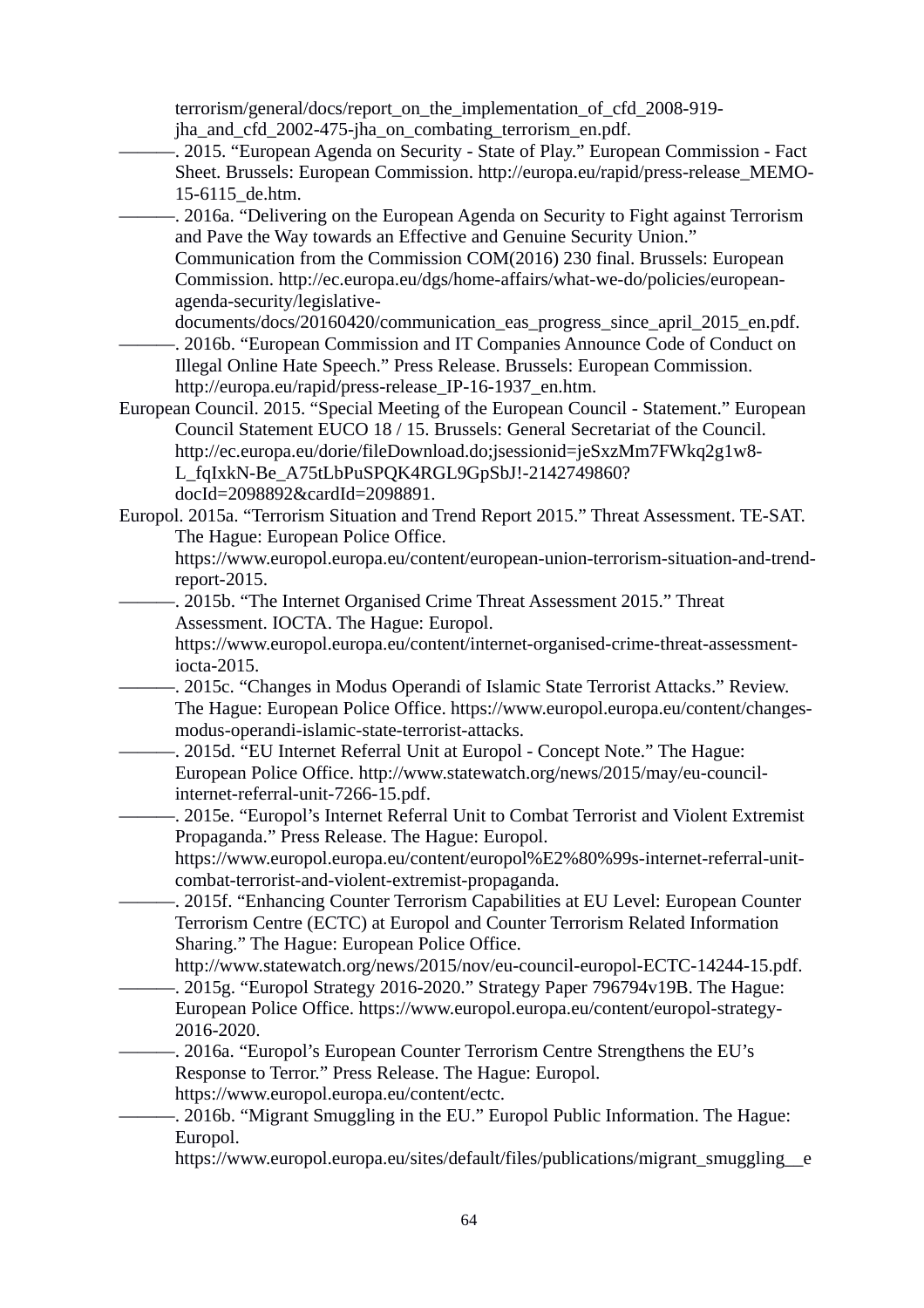uropol\_report\_2016.pdf.

- ———. 2016c. "Europol Joins UK Appeal to Report Extremist and Terrorist Material Online Using red 'STOP' button." Press Release. The Hague: Europol.
- https://www.europol.europa.eu/newsletter/europol-joins-uk-appeal-report-extremistand-terrorist-material-online-using-red-stop-but.
- –, 2016d. "New Regulation Boosts the Roles of EDPS and Europol." Press Release. The Hague: Europol. https://www.europol.europa.eu/newsletter/new-regulationboosts-roles-edps-and-europol.
- -. 2016e. "Enhancing Counter Terrorism Capabilities at EU Level: European Counter Terrorism Centre (ECTC) at Europol." Note EDOC# 831655v2. The Hague: European Police Office.
	- -. 2016f. "European Parliament Adopts New Regulation for Europol." Press Release. The Hague: Europol. https://www.europol.europa.eu/content/european-parliamentadopts-new-regulation-europol.

–, 2016g. "Europol and INTERPOL Issue Comprehensive Review of Migrant Smuggling Networks." Press Release. The Hague: Europol. https://www.europol.europa.eu/content/europol-and-interpol-issue-comprehensive-

- review-migrant-smuggling-networks.
- -, 2016h. "EU Internet Referral Unit Year One Report Highlights." The Hague: European Police Office. https://www.europol.europa.eu/content/eu-internet-referralunit-year-one-report-highlights.
- -. 2016i. "Europol's Internet Referral Unit One Year On." Press Release. The Hague: Europol. https://www.europol.europa.eu/newsletter/europol%E2%80%99s-internetreferral-unit-one-year.

———. 2016j. "No More Ransom: Law Enforcement and IT Security Companies Join Forces to Fight Ransomware." Press Release. The Hague: Europol.

https://www.europol.europa.eu/newsletter/no-more-ransom-law-enforcement-and-itsecurity-companies-join-forces-fight-ransomware.

- Gartenstein-Ross, Daveed, and Laura Grossman. 2009. *Homegrown Terrorists in the U.S. and U.K: An Empirical Study of the Radicalization Process*. Washington, D.C.: Center for Terrorism Research - Foundation for Defense of Democracies. http://www.defenddemocracy.org/content/uploads/documents/HomegrownTerrorists\_ USandUK.pdf.
- Gill, Paul, and Emily Corner. 2015. "Lone-Actor Terrorist Use of the Internet and Behavioural Correlates." In *Terrorism Online: Politics, Law and Technology*, edited by Lee Jarvis, Stuart MacDonald, and Thomas M. Chen. London: Routledge.
- Gill, Paul, Emily Corner, Amy Thornton, and Maura Conway. 2015. "What Are the Roles of the Internet in Terrorism? Measuring Online Behaviours of Convicted UK Terrorists." http://doras.dcu.ie/20897/.
- Githens-Mazer, Jonathan. 2012. "The Rhetoric and Reality: Radicalization and Political Discourse." *International Political Science Review / Revue Internationale de Science Politique* 33 (5): 556–67.
- Githens-Mazer, Jonathan, and Robert Lambert. 2010. "Why Conventional Wisdom on Radicalization Fails: The Persistence of a Failed Discourse." *International Affairs* 86 (4): 889–901. doi:10.1111/j.1468-2346.2010.00918.x.
- Graham, Mark. 2012. "Geography/Internet: Ethereal Alternate Dimensions of Cyberspace or Grounded Augmented Realities?" SSRN Scholarly Paper ID 2166874. Rochester, NY: Social Science Research Network. http://papers.ssrn.com/abstract=2166874.
- Hagmann, Jonas, and Myriam Dunn Cavelty. 2012. "National Risk Registers: Security Scientism and the Propagation of Permanent Insecurity." *Security Dialogue* 43 (1):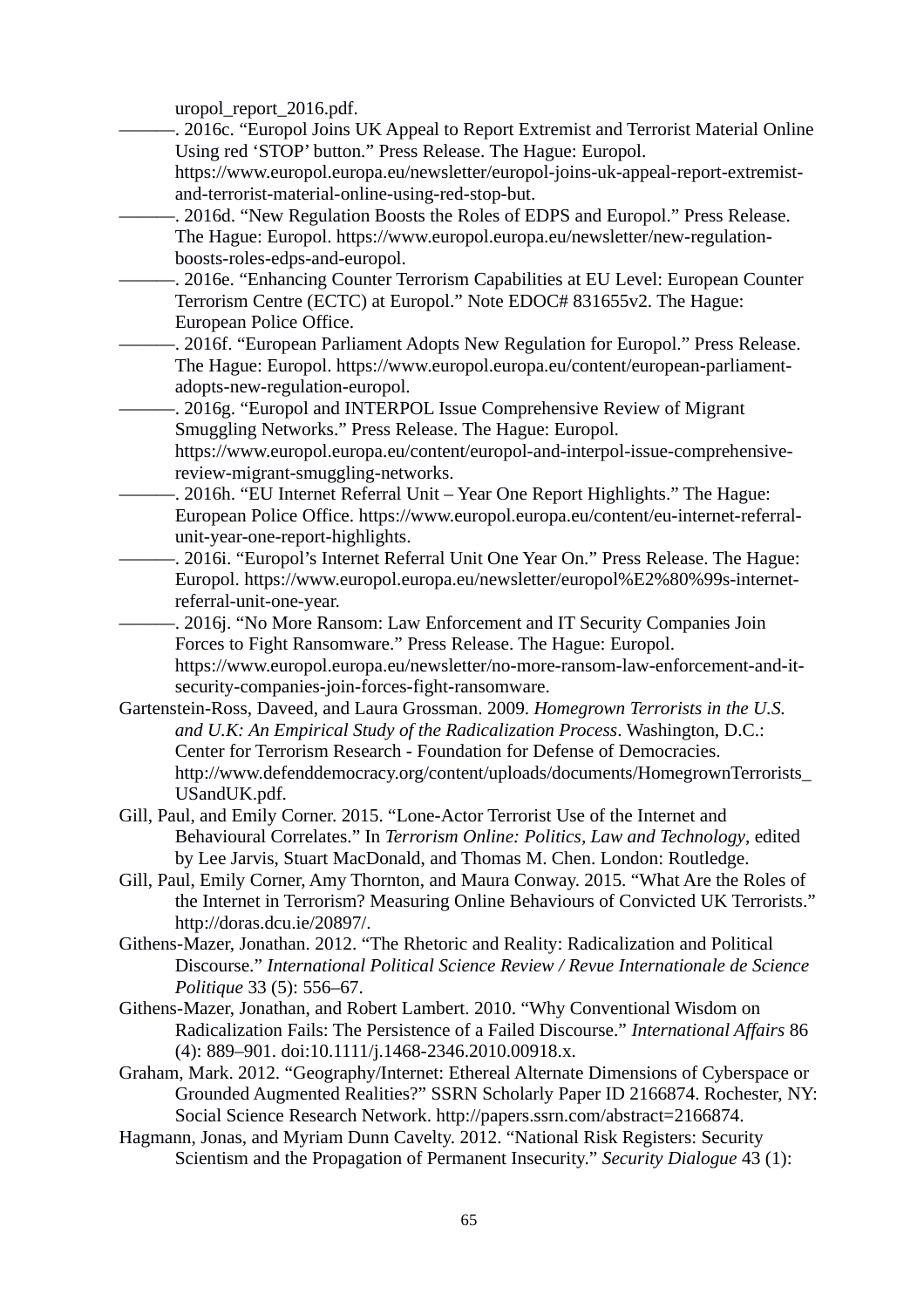79–96. doi:10.1177/0967010611430436.

- Hajer, Maarten. 2008. "Diskursanalyse in der Praxis: Koalitionen, Praktiken und Bedeutung." In *Die Zukunft der Policy-Forschung*, edited by Frank Janning and Katrin Toens, 211–22. Wiesbaden: VS Verlag für Sozialwissenschaften. http://link.springer.com/10.1007/978-3-531-90774-1.
- Hansen, Lene, and Helen Nissenbaum. 2009. "Digital Disaster, Cyber Security, and the Copenhagen School." *International Studies Quarterly* 53 (4): 1155–75.
- Haverland, M., and D. Yanow. 2012. "A Hitchhiker's Guide to the Public Administration Research Universe: Surviving Conversations on Methodologies and Methods." *Public Administration Review* 72 (3): 401–408. doi:10.1111/j.1540- 6210.2011.02524.x.
- Hawkesworth, Mary. 2006. "Contending Conceptions of Science and Politics -- Methodology and the Constitution of the Political." In *Interpretation and Method : Empirical Research Methods and the Interpretive Turn*, edited by Dvora Yanow and Peregrine Schwartz-Shea, 5–26. Armonk, NY: M.E. Sharpe.
- Hayes, Ben, and Chris Jones. 2015. "Taking Stock -- The Evolution, Adoption, Implementation and Evaluation of EU Counter-Terrorism Policy." In *The Impact, Legitimacy and Effectiveness of EU Counter-Terrorism*, edited by Fiona De Londras and Josephine Doody, 13–39. Routledge Research in Terrorism and the Law. London [u.a.] Routledge 2015.
- Heath-Kelly, Charlotte. 2013. "Counter-Terrorism and the Counterfactual: Producing the 'Radicalisation' Discourse and the UK PREVENT Strategy." *British Journal of Politics & International Relations* 15 (3): 394–415. doi:10.1111/j.1467- 856X.2011.00489.x.
- Heath-Kelly, Charlotte, Christopher Baker-Beall, and Lee Jarvis. 2014. "Introduction." In *Counter-Radicalisation: Critical Perspectives*, edited by Christopher Baker-Beall, Charlotte Heath-Kelly, and Lee Jarvis, 1sted., 1–13. New York: Routledge.
- Howard, Philip. 2015. "The Myth of Violent Online Extremism." *Yale Books Blog*. February 6. http://yalebooksblog.co.uk/2015/02/06/myth-violent-online-extremism/.
- Hussain, Ghaffar, and Erin Marie Saltman. 2014. "Jihad Trending: A Comprehensive Analysis of Online Extremism and How to Counter It." London: Quilliam. https://www.quilliamfoundation.org/wp/wp-content/uploads/publications/free/jihadtrending-quilliam-report.pdf.
- Huysmans, Jeff. 2014. *Security Unbound: Enacting Democratic Limits*. 1 edition. Critical Issues in Global Politics. London ; New York: Routledge.
- Jones, Chris. 2016. "Policing the Internet: From Terrorism and Extremism to 'content Used by Traffickers to Attract Migrants and Refugees.'" Brussels: Statewatch. http://www.statewatch.org/analyses/no-290-policing-internet.pdf.
- Knoblauch, Hubert. 2005. *Wissenssoziologie*. Konstanz: UTB.
- Kramer, Adam D. I., Jamie E. Guillory, and Jeffrey T. Hancock. 2014. "Experimental Evidence of Massive-Scale Emotional Contagion through Social Networks." *Proceedings of the National Academy of Sciences* 111 (24): 8788–90. doi:10.1073/pnas.1320040111.
- Krasmann, Susanne. 2006. "Der Feind an Den Grenzen Des Rechtsstaats." In *Foucault: Diskursanalyse Der Politik : Eine Einführung*, edited by Brigitte Kerchner and Silke Schneider, 233–50. Wiesbaden VS, Verl. für Sozialwiss. 2006.
- Kuckartz, Udo. 2010. *Einführung in die computergestützte Analyse qualitativer Daten*. 3., Aktualisierte Aufl. Lehrbuch. Wiesbaden: VS, Verl. für Sozialwiss.
- Kundnani, Arun. 2014. "Radicalisation The Journey of a Concept." In *Counter-Radicalisation: Critical Perspectives*, edited by Christopher Baker-Beall, Charlotte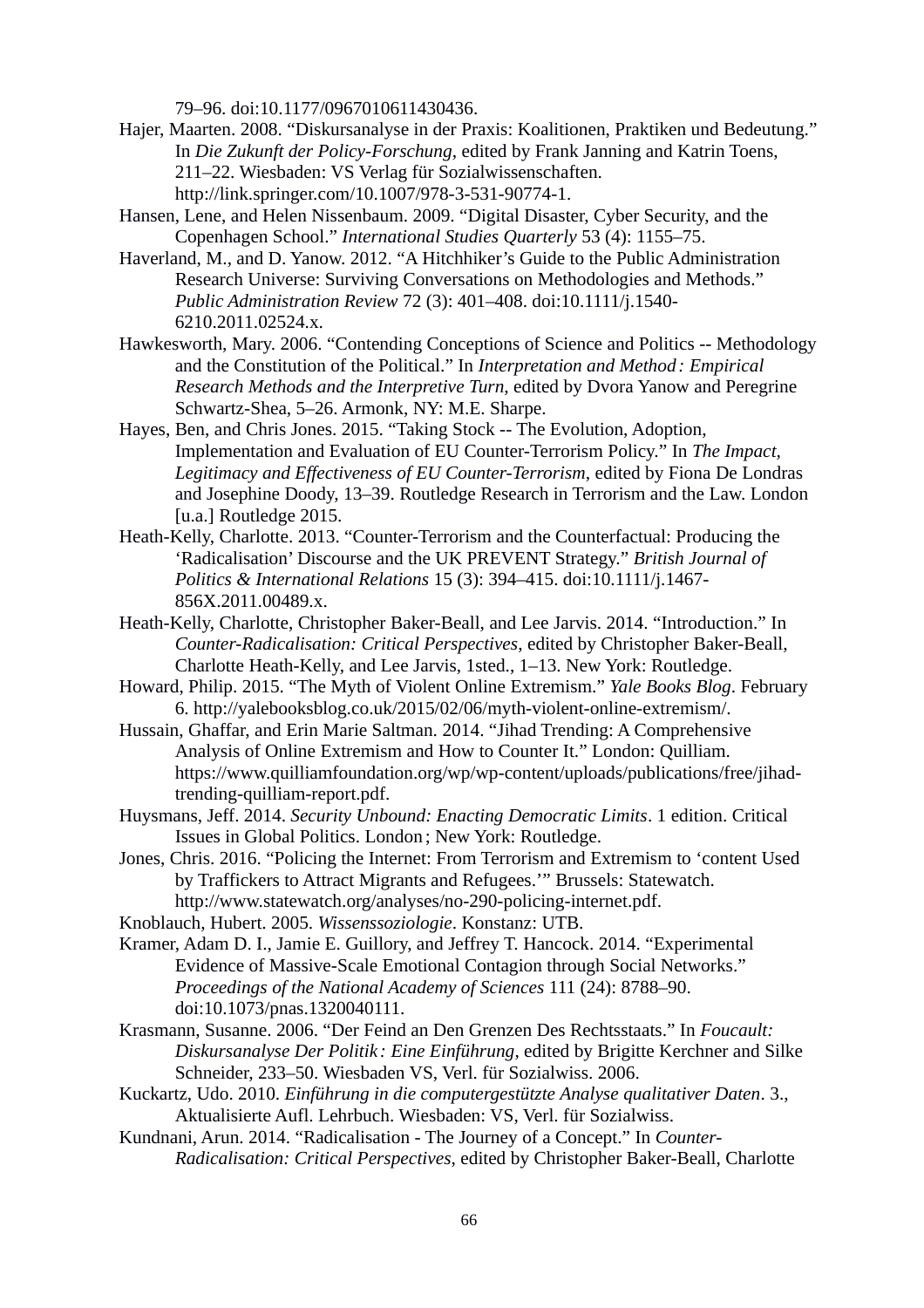Heath-Kelly, and Lee Jarvis, 1sted., 14–35. New York: Routledge.

.

- la Rue, Frank. 2011. "Report of the Special Rapporteur on the Promotion and Protection of the Right to Freedom of Opinion and Expression." A /HRC/17/27. United Nations Human Rights Council.
	- http://www2.ohchr.org/english/bodies/hrcouncil/docs/17session/A.HRC.17.27\_en.pdf
- Latour, Bruno. 2005. *Von der "Realpolitik" zur "Dingpolitik" oder Wie man Dinge öffentlich macht*. Berlin: Merve.
- Martin-Mazé, Médéric, and J. Peter Burgess. 2015. "The Societal Impact of European Counter-Terrorism." In *The Impact, Legitimacy and Effectiveness of EU Counter-Terrorism*, edited by Fiona De Londras and Josephine Doody, 93–113. Routledge Research in Terrorism and the Law. London [u.a.] Routledge 2015.
- Monroy, Matthias. 2015. ""Anti-Terror-Zentrum": Europols Neuen Kompetenzen Fehlt Bislang Die Rechtliche Grundlage." *Netzpolitik.org*. November 25. https://netzpolitik.org/2015/anti-terror-zentrum-europols-neuen-kompetenzen-fehltbislang-die-rechtliche-grundlage/.
	- ———. 2016. ""Terroristisches Material" Im Internet: Noch Mehr Löschanträge von Europol Erfolgreich." *Netzpolitik.org*. May 23. https://netzpolitik.org/2016/terroristischesmaterial-im-internet-noch-mehr-loeschantraege-von-europol-erfolgreich/.
- Münch, Sybille. 2016. *Interpretative Policy-Analyse*. Wiesbaden: Springer Fachmedien Wiesbaden. http://link.springer.com/10.1007/978-3-658-03757-4.
- Nakashima, Ellen. 2016. "Obama's Top National Security Officials to Meet with Silicon Valley CEOs." *The Washington Post*, January 7. https://www.washingtonpost.com/world/national-security/obamas-top-nationalsecurity-officials-to-meet-with-silicon-valley-ceos/2016/01/07/178d95ca-b586-11e5 a842-0feb51d1d124\_story.html.
- Nasser-Eddine, Minerva, Bridget Garnham, Katerina Agostino, and Gilbert Caluya. 2011. "Countering Violent Extremism (CVE) Literature Review." DTIC Document. http://oai.dtic.mil/oai/oai?

verb=getRecord&metadataPrefix=html&identifier=ADA543686.

- Neumann, Peter. 2008. "Perspectives on Radicalisation and Political Violence: Papers from the First International Conference on Radicalisation and Political Violence." Conference Paper. London: The International Centre for the Study of Radicalisation and Political Violence. http://icsr.info/wp-
- content/uploads/2012/10/1234516938ICSRPerspectivesonRadicalisation.pdf. ———. 2013. "The Trouble with Radicalization." *International Affairs* 89 (4): 873–93. doi:10.1111/1468-2346.12049.
- Neumann, Peter, and Scott Kleinmann. 2013. "How Rigorous Is Radicalization Research?" *Democracy and Security* 9 (4): 360–82. doi:10.1080/17419166.2013.802984.
- Nouri, Lella, and Andrew Whiting. 2014. "Prevent and the Internet." In *Counter-Radicalisation: Critical Perspectives*, edited by Christopher Baker-Beall, Charlotte Heath-Kelly, and Lee Jarvis, 1sted., 175–89. New York: Routledge.
- Packer, George. 2013. "Change the World." *The New Yorker*, May 27. http://www.newyorker.com/magazine/2013/05/27/change-the-world.
- Paravicini, Giulia. 2016. "Paris Attacks Prompt EU to Share Secrets." *POLITICO*. January 20. http://www.politico.eu/article/paris-attacks-prompt-share-secrets-eu-securityforces-eurodac-schengen-information-system-terrorism-isis-isil-islamic-statebataclan/.
- Pizzi, Michael. 2014. "The Syrian Opposition Is Disappearing From Facebook." *The Atlantic*, February 4. http://www.theatlantic.com/international/archive/2014/02/the-syrian-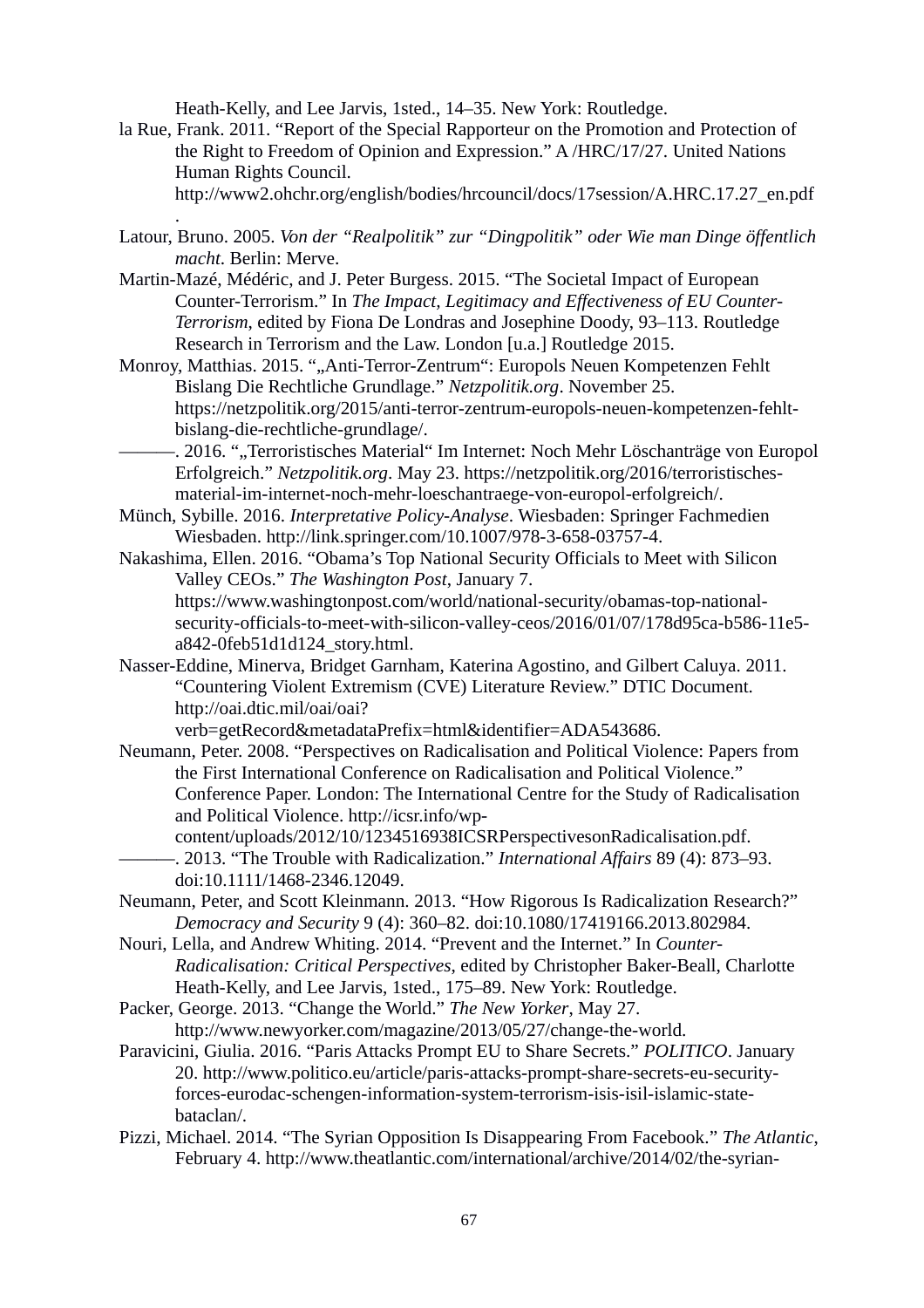opposition-is-disappearing-from-facebook/283562/.

- Pouliot, Vincent. 2008. "The Logic of Practicality: A Theory of Practice of Security Communities." *International Organization* 62 (2): 257–288.
- Ragin, Charles C. 1992. "Casing and the Process of Social Inquiry." In *What Is a Case?: Exploring the Foundations of Social Inquiry*, edited by Charles C. Ragin and Howard Saul Becker, 217–26. Cambridge University Press.
- Richards, Anthony. 2011. "The Problem with 'radicalization': The Remit of 'Prevent' and the Need to Refocus on Terrorism in the UK." *International Affairs* 87 (1): 143–52. doi:10.1111/j.1468-2346.2011.00964.x.
- Roy, Olivier. 2016. "France's Oedipal Islamist Complex." *Foreign Policy*. January 7. https://foreignpolicy.com/2016/01/07/frances-oedipal-islamist-complex-charliehebdo-islamic-state-isis/.
- Rudl, Thomas. 2016. "EU-Parlament Beschließt Erweiterte Europol-Befugnisse Und Meldestelle Für Internetinhalte." *Netzpolitik.org*. May 12. https://netzpolitik.org/2016/eu-parlament-beschliesst-erweiterte-europol-befugnisseund-meldestelle-fuer-internetinhalte/.
- Sageman, Marc. 2008. *Leaderless Jihad: Terror Networks in the Twenty-First Century*. Philadelphia: Univ of Pennsylvania Pr.
- Said, Edward W. 2012. *Orientalism: Western Conceptions of the Orient*. Auflage: 25th Anniversary Ed with 1995 Afterword Ed. London: Penguin Classics.
- Saltman, Erin Marie, and Jonathan Russell. 2014. "The Role of Prevent in Countering Online Extremism." White Paper. London: Quilliam. https://www.quilliamfoundation.org/wp/wp-content/uploads/publications/free/white-

paper-the-role-of-prevent-in-countering-online-extremism.pdf.

- Schröder, Ursula C. 2013. *The Organization of European Security Governance: Internal and External Security in Transition*. Routledge.
- Schwartz-Shea, P., and D. Yanow. 2012. *Interpretive Research Design. Concepts and Processes*. New York: Routledge. http://library.wur.nl/WebQuery/wurpubs/421002.
- Sedgwick, Mark. 2010. "The Concept of Radicalization as a Source of Confusion." *Terrorism and Political Violence* 22 (4): 479–94.
- Seemann, Michael. 2014. *Das neue Spiel: Strategien für die Welt nach dem digitalen Kontrollverlust*. 1 edition. iRights Media.
- Shepherd, Laura J., ed. 2013. *Critical Approaches to Security: An Introduction to Theories and Methods*. London ; New York: Routledge.
- Soss, Joe. 2006. "Talking Our Way to Meaningful Explanations A Practice-Centered View of Interviewing for Interpretive Research." In *Interpretation and Method : Empirical Research Mmethods and the Interpretive Turn*, edited by Dvora Yanow and Peregrine Schwartz-Shea, 127–49. Armonk, NY: M.E. Sharpe.
- Stehr, Nico. 2001. *The Fragility of Modern Societies: Knowledge and Risk in the Information Age*. SAGE.
- Tsoukala, Anastassia. 2008. "Boundary-Creating Processes and the Social Construction of Threat." *Alternatives: Global, Local, Political* 33 (2): 137–52.
- van Hulst, Merlijn, and Dvora Yanow. 2016. "From Policy 'Frames' to 'Framing' Theorizing a More Dynamic, Political Approach." *The American Review of Public Administration* 46 (1): 92–112.
- Verloo, Mieke, and Emanuela Lombardo. 2007. "Contested Gender Equality and Policy Variety in Europe: Introducing a Critical Frame Analysis Approach." In *Multiple Meanings of Gender Equality : A Critical Frame Analysis of Gender Policies in Europe*, edited by Mieke Verloo, 21–49. Budapest ua: Central European UnivPress.
- Verloo, Mieke, and Maro Pantelidou Maloutas. 2005. "Editorial: Differences in the Framing